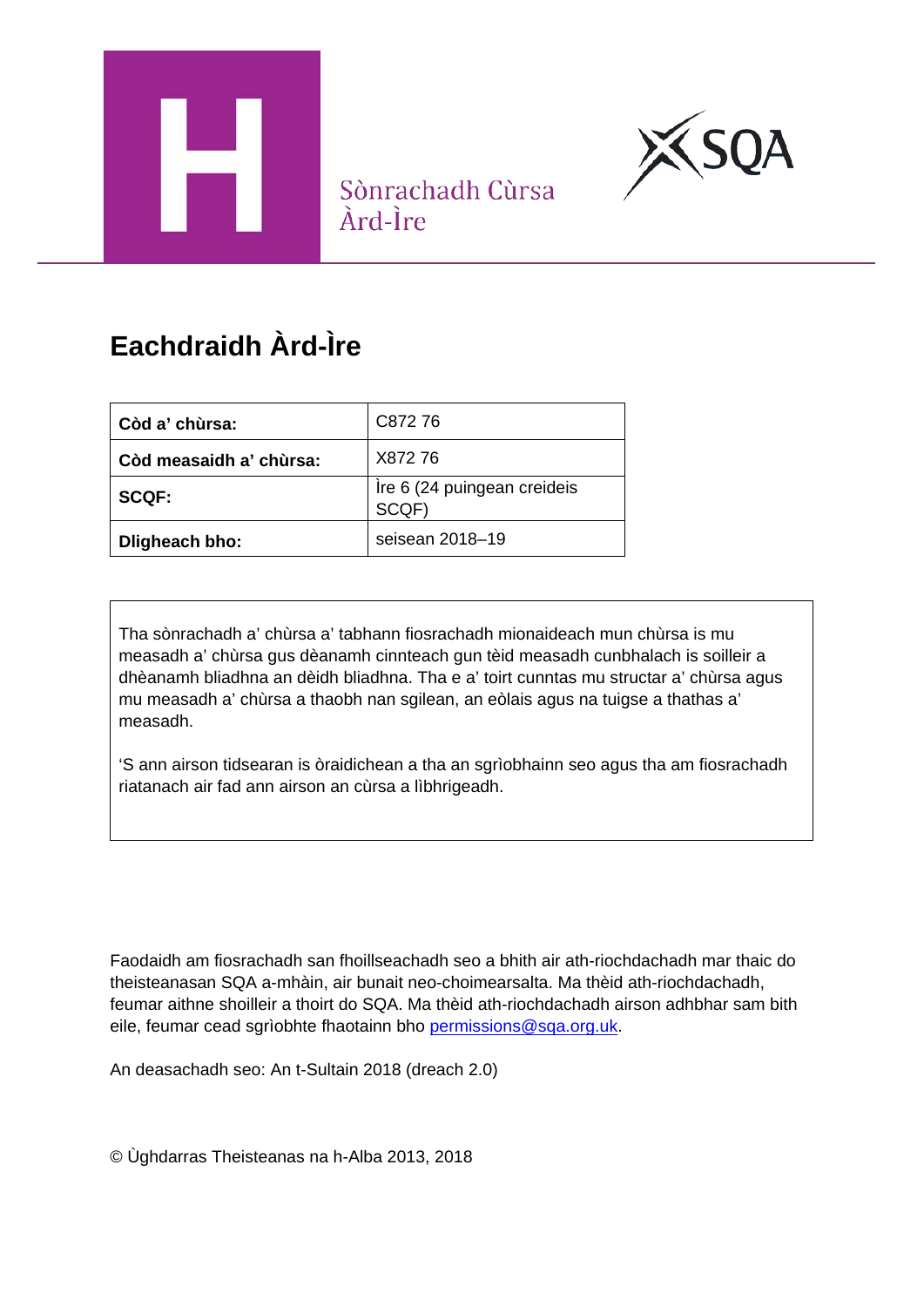## **Clàr-innse**

| Geàrr-iomradh a' chùrsa                                              | Error! Bookmark not defined. |
|----------------------------------------------------------------------|------------------------------|
| Feallsanachd a' chùrsa                                               | 1                            |
| Adhbhar is amasan                                                    | Error! Bookmark not defined. |
| Cò dha a tha an cùrsa seo?                                           | 3                            |
| Susbaint a' chùrsa                                                   | $\mathbf{2}$                 |
| Sgilean, eòlas is tuigse                                             | 3                            |
| Sgilean ionnsachaidh, sgilean beatha agus sgilean cosnaidh           | 27                           |
| Measadh a' cùrsa                                                     | Error! Bookmark not defined. |
| Structar measadh cùrsa: pàipear cheistean                            | 28                           |
| Structar measadh cùrsa: obair shònraichte                            |                              |
| Rangachadh                                                           | Error! Bookmark not defined. |
| Co-ionannas is in-ghabhaltas                                         | Error! Bookmark not defined. |
| Fiosrachaidh a bharrachd                                             | 33                           |
| Pàipear-taic: notaichean taic a chùrsa                               | 35                           |
| Ro-ràdh                                                              | Error! Bookmark not defined. |
| Leasachadh sgilean, eòlas agus tuigse                                | 35                           |
| Modhan ionnsachaidh agus teagaisg                                    | Error! Bookmark not defined. |
| Ag ullachadh airson measadh cùrsa                                    | 52                           |
| A' leasachadh sgilean ionnsachaidh, sgilean beatha, sgilean cosnaidh | 55                           |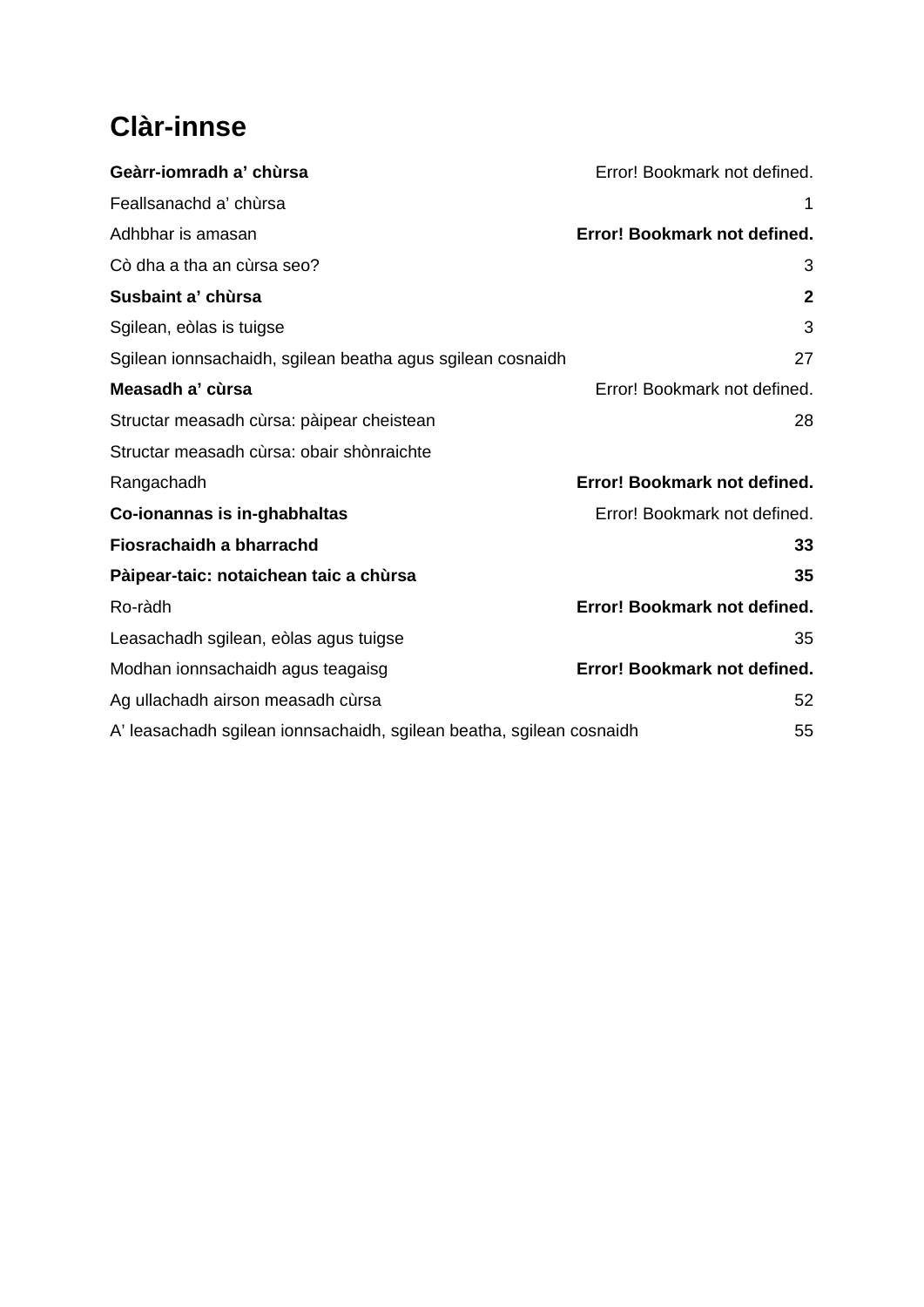## **Geàrr-iomradh a' chùrsa**

Tha an cùrsa air a dhèanamh suas à 24 puingean creideis SCQF a tha a' gabhail a-steach ùine ullachaidh airson measadh a' chùrsa. Is e 160 uair a thìde an ùine bheachdach do dh'oileanaich airson crìoch a chur air a' chùrsa.

Tha trì co-phàirtean sa mheasadh cùrsa.

| Co-phàirt                                | <b>Comharran</b> | <b>Ú</b> ine                  |
|------------------------------------------|------------------|-------------------------------|
| Co-phàirt 1: pàipear cheistean 1 -       | 44               | 1 uair agus 30 mionaid        |
| Eachdraidh Bhreatannach, Eorpach agus An |                  |                               |
| t-Saoghail                               |                  |                               |
| Co-phàirt 2: pàipear cheistean 2-        | 36               | 1 uair agus 30 mionaid        |
| Eachdraidh Albannach                     |                  |                               |
| Co-phàirt 3: obair shònraichte           | 30               | 1 uair agus 30 mionaid — faic |
|                                          |                  | roinn 'Measadh a' chùrsa'     |

| Inntrigeadh a th' air a mholadh                                                                                                                                      | <b>Adhartas</b>                                  |
|----------------------------------------------------------------------------------------------------------------------------------------------------------------------|--------------------------------------------------|
| Tha inntrigeadh don chùrsa seo a rèir toil an<br>ionaid.                                                                                                             | • Cùrsa Eachdraidh Àrd-Ìre Adhartach             |
| Bu chòir do dh'oileanaich an cùrsa<br>Eachdraidh Nàiseanta 5 no teisteanasan<br>co-ionann a choileanadh agus/no fèin-<br>fhiosrachadh ro thòiseachadh air a' chùrsa. | tuilleadh sgrùdaidh, cosnadh agus/no<br>trèanadh |

## **Cumhnantan duaise**

<span id="page-2-0"></span>Tha an ìre a thèid a bhuileachadh stèidhichte air na comharran iomlan a chaidh a choileanadh tarsainn co-phàirtean a' mheasaidh cùrsa uile.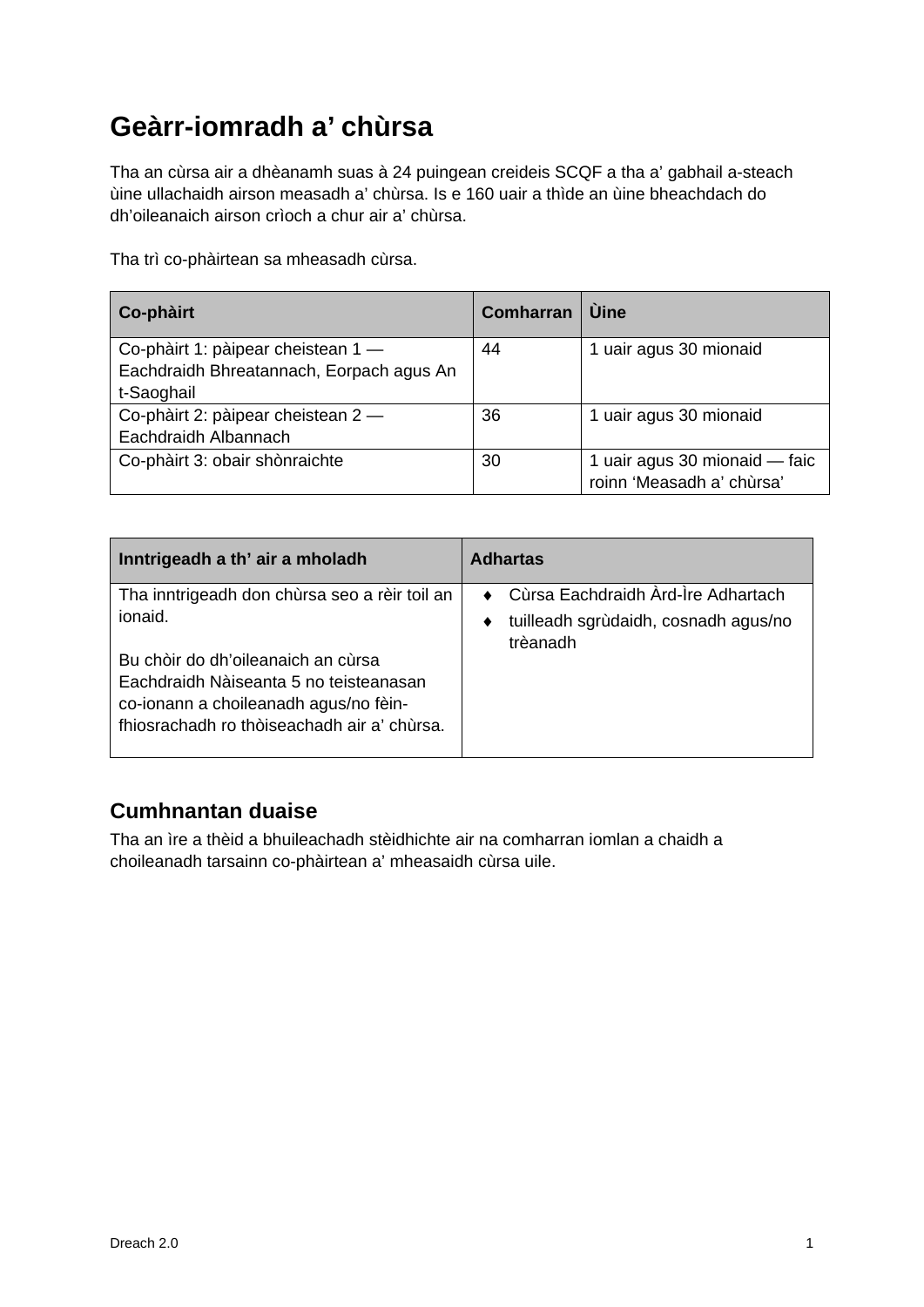## **Feallsanachd a' chùrsa**

Tha Cùrsaichean Nàiseanta a' nochdadh luachan, adhbharan agus prionnsapalan a' Churraicealaim airson Sàr-mhathais. Tha iad a' tabhann sùbailteachd, a' solarachadh ùine airson ionnsachadh, cuimseachadh air sgilean agus cur ionnsachadh an gnìomh, agus a' toirt seachad cothrom airson pearsanachadh is roghainn.

Tha gach cùrsa a' solarachadh chothroman do dh'oileanaich farsaingeachd, dùbhlan agus gnìomhadh a leasachadh. Tha fòcas agus co-chothrom measaidh air an deilbh do gach raon cuspaireil.

Sa chùrsa seo, tha oileanaich a' leasachadh tuigse nas fheàrr don t-saoghal le bhith ag ionnsachadh mu dhaoine eile agus an luachan, ann an diofar amannan, àiteachan agus suidheachaidhean. Tha an cùrsa a' cuideachadh oileanaich gu mapa den àm a dh'fhalbh a leasachadh le luach is tuigse do na forsaichean a tha air saoghal an latha an-diugh a chumadh.

Tha cothroman aig oileanaich seasamhan cudromach a leasachadh, a' gabhail a-steach: inntinn fhosgailte agus spèis do luachan, creideasan agus cultaran chàich; fosgailteachd do smaoineachadh agus beachdan ùra; agus faireachdainn de dhleastanas agus saoranachd chruinneil.

Tha an cùrsa a' cur cuideam air leasachadh agus gnìomhadh sgilean. Bidh am fòcas air luachadh stòran a' leasachadh sgilean smaoineachaidh oileanaich. Tha iad cuideachd a' leasachadh sgilean ann an litearrachd tro chleachdadh agus co-thàthadh air fiosrachadh ann an diofar dhòighean.

## **Adhbhar is amasan**

Tha oileanaich a' faotainn farsaingeachd is doimhneachd nan eòlas agus nan tuigse don àm a dh'fhalbh tro sgrùdadh air co-theacsaichean Bhreatainn, na Roinn Eòrpa agus an tsaoghail, agus Albannach ann am measgachadh de thràthan ama. Tha roghainnean a' còmhdach chuspairean bho amannan nam Meadhan-aoisean, Tràth-Nuadh agus Deireadh-Nuadh, agus a' gabhail a-steach eileamaidean de dh'eachdraidh phoilitigeach, shòisealta, eaconamach agus chultarach. Tha oileanaich a' leasachadh dòigh agus tuigse a dh'fhaodas iad a chur an gnìomh ann an suidheachaidhean agus cùisean eachdraidheil eile.

Tha oileanaich a' leasachadh:

- ♦ tuigse bhun-bheachdail den àm a dh'fhalbh agus comas air smaoineachadh gu neoeisimeileach
- ♦ raon de sgilean a' gabhail a-steach comas air sealladh eachdraidheil mionaideach a chur an gnìomh ann an raon de cho-theacsaichean
- ♦ sgilean anailis air diofar eadar-mhìneachaidhean de stòran eachdraidheil agus dèanamh measadh breithneachail air measgachadh de bheachdan
- ♦ tuigse don dàimh eadar factaran a' cur ri, agus buaidh thachartasan eachdraidheil
- ♦ sgilean dèanamh anailis, luachadh agus co-thàthadh air fiosrachadh eachdraidheil
- <span id="page-3-0"></span>♦ sgilean rannsachaidh chùisean eachdraidheil iom-fhillte, a' tarraing cho-dhùnaidhean air an deagh reusanachadh.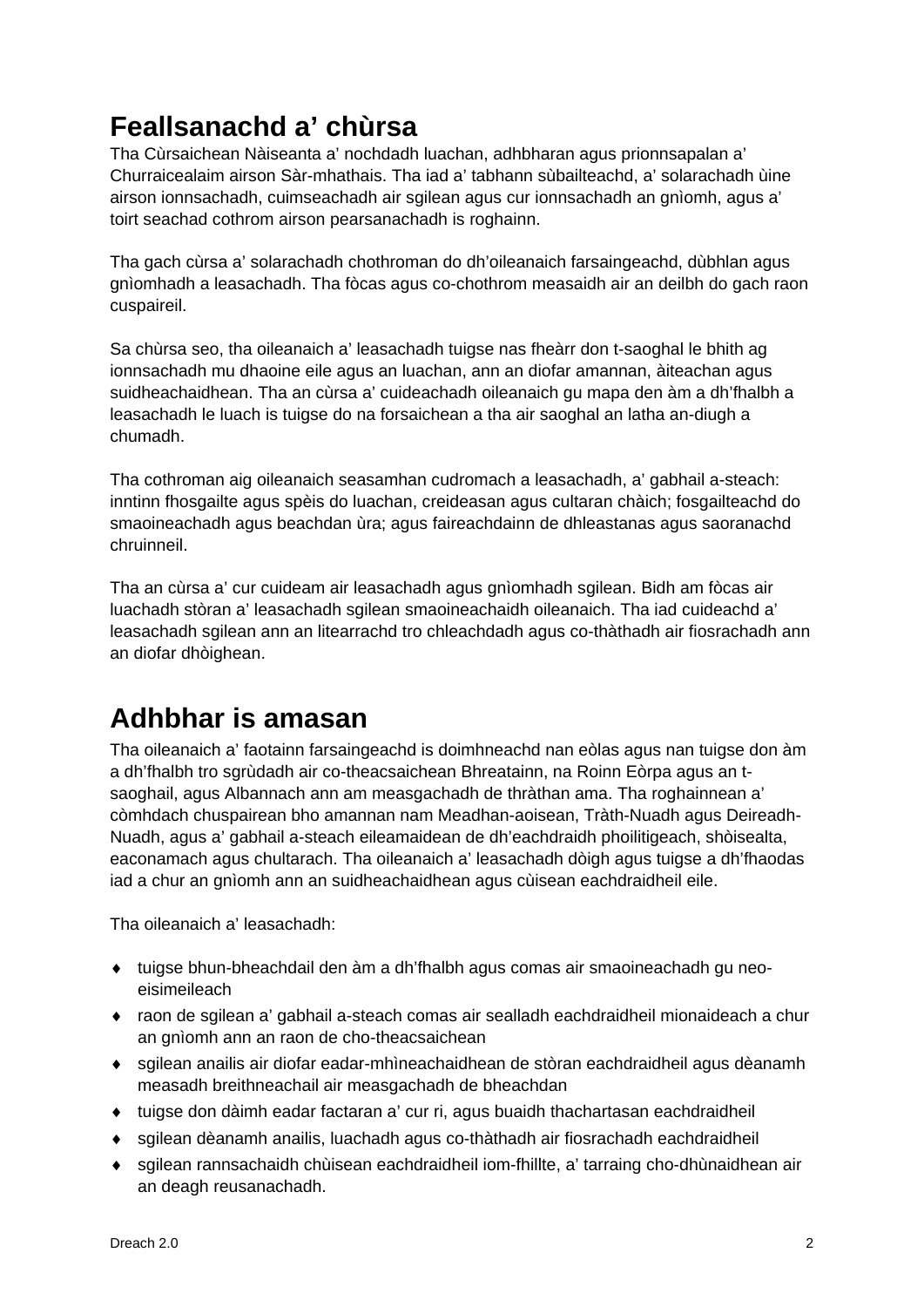## **Cò dha a tha an chùrsa seo?**

Tha an cùrsa iomchaidh do raon de dh'oileanaich a' gabhail a-steach iadsan a tha airson tuigse do dh'eachdraidh a leasachadh agus iadsan a tha a' sireadh adhartais agus speisealachadh ann an sgrùdadh eachdraidheil a bharrachd.

## **Susbaint a' chùrsa**

Tha an cùrsa air a dhèanamh suas à trì raointean sgrùdaidh: eachdraidh Bhreatainn, eachdraidh na Roinn Eòrpa agus an t-saoghail agus eachdraidh Albannach. Tha sùbailteachd anns na co-theacsaichean agus na tèaman a dh'fhaodar a sgrùdadh airson pearsanachadh agus roghainn a cheadachadh.

## <span id="page-4-0"></span>**Sgilean, eòlas is tuigse**

## **Sgilean, eòlas is tuigse don chùrsa**

Tha na leanas a' solarachadh tar-shealladh farsaing air na sgilean cuspaireil, eòlas is tuigse a tha leasaichte sa chùrsa:

- ♦ leasachadh agus gnìomhadh sgilean, eòlas agus tuigse tarsainn cho-theacsaichean bho eachdraidh Bhreatainn, na Roinn Eòrpa agus an t-saoghail, agus eachdraidh Albannach.
- ♦ dèanamh measadh air tùs, adhbhar, susbaint agus co-theacsa stòran eachdraidheil
- ♦ dèanamh measadh air buaidh leasachaidhean eachdraidheil agus co-thàthadh fiosrachaidh ann an dòigh air a dheagh structaradh
- ♦ dèanamh measadh air na factaran a tha a' cur ri leasachaidhean eachdraidheil, agus tarraing cho-dhùnaidhean air an deagh reusanachadh, le taic fianais
- ♦ rannsachadh agus dèanamh anailis air fiosrachadh eachdraidheil
- ♦ leasachadh eòlas agus tuigse mhionaideach is ceart do chùisean eachraidheil iom-fhillte ann an co-theacsaichean Bhreatainn, na Roinn Eòrpa agus an t-saoghail, agus Albannach.

## **Sgilean, eòlas is tuigse don mheasadh cùrsa**

Tha na leanas a' toirt seachad fiosrachadh mionaideach mu sgilean, eòlas is tuigse air an samplachadh sa mheasadh cùrsa:

## **Pàipearan cheistean**

Tha dà roinn ann am pàipear cheistean Bhreatainn, na Roinn Eòrpa agus an t-saoghail, a' còmhdach raon de chuspairean ann an Eachdraidh Bhreatannach, Eorpach agus An t-Saoghail . Tha aig oileanaich ri aon phàirt a fhreagairt bho gach roinn. Tha aon roinn ann am pàipear cheistean Eachdraidh Albannach a' còmhdach raon de chuspairean ann an eachdraidh na h-Alba.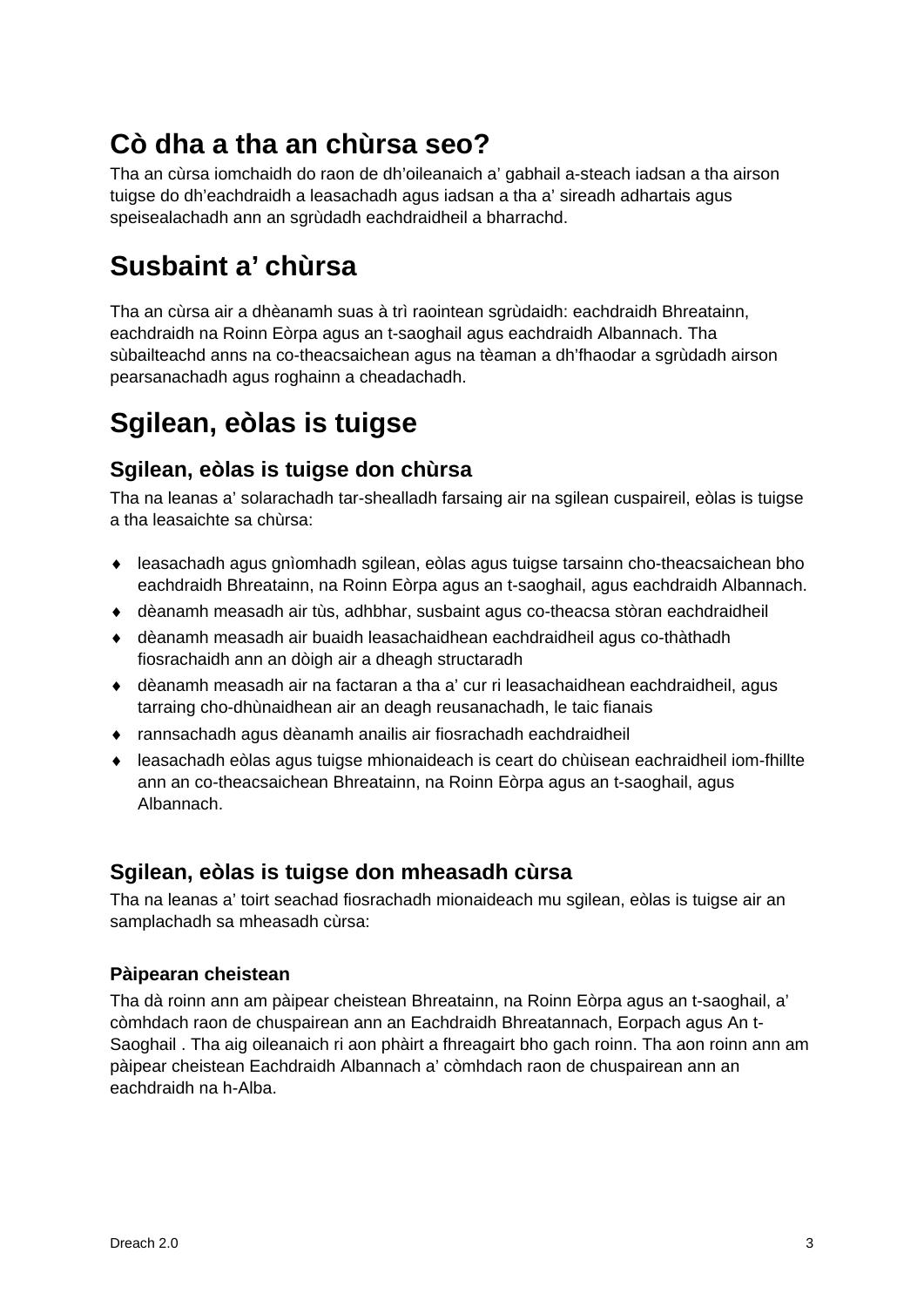## **Pàirt A: Eaglais, stàit agus co-chomann fiùdalach, 1066–1406**

Eileamaidean den cho-chomann bhon 11mh gus an 15mh linn ann an Sasainn agus Alba. Tèaman: fiùdalachd, eaglais, ùghdarras agus strì.

|    | i earrian. nuualaunu, eaglais, ugnuarras agus sin.<br><b>Prìomh chùisean</b>                               | <b>Iomradh air susbaint</b>                                    |
|----|------------------------------------------------------------------------------------------------------------|----------------------------------------------------------------|
|    |                                                                                                            |                                                                |
|    | Measadh air nàdar a' cho-chomainn<br>fhiùdalaich.                                                          | àite agus cudromachd nan clasaichean<br>fearainn               |
|    |                                                                                                            | àite agus cudromachd clasaichean luchd<br>٠<br>na tuatha       |
|    |                                                                                                            | dleastanas an rìgh                                             |
|    |                                                                                                            | àite atharrachail nan ridirean                                 |
|    |                                                                                                            | àite nan clèireach                                             |
|    | 2 Measadh air àite na h-eaglaise ann an                                                                    | diofar dhleastanasan na h-eaglaise                             |
|    | co-chomann meadhan-aoise                                                                                   | saoghalta agus riaghailteach<br>cràbhach<br>٠                  |
|    |                                                                                                            | poilitigeach                                                   |
|    |                                                                                                            | sòisealta                                                      |
|    |                                                                                                            | eaconamach                                                     |
| 3  | Measadh air an ìre meudachaidh ann<br>am prìomh chumhachd rìoghail ri linn<br>Rìgh Dhaibhidh I ann an Alba | Soirbheasan agus fàillingidhean Dhaibhidh I:<br>creideamh<br>٠ |
|    |                                                                                                            | gabhaltas-fearainn fiùdalach                                   |
|    |                                                                                                            | armailteach                                                    |
|    |                                                                                                            | lagh agus òrdugh                                               |
|    |                                                                                                            | eaconamach                                                     |
|    | 4 Measadh air na h-adhbharan airson                                                                        | uaisleachd                                                     |
|    | meudachadh ann am prìomh<br>chumhachd rìoghail ri linn Eanraig II                                          | cosgais cogaidh                                                |
|    |                                                                                                            | feum air an eaconamaidh a leasachadh                           |
|    | ann an Sasainn                                                                                             | lagh agus òrdugh                                               |
|    |                                                                                                            | buil buaidh chèin                                              |
|    |                                                                                                            |                                                                |
| 5. | Measadh air na h-oidhirpean air                                                                            | buaidh call Normandy                                           |
|    | ùghdarras rìoghail a mheudachadh le                                                                        | ciseachadh                                                     |
|    | Rìgh Iain Shasainn                                                                                         | pearsantachd lain                                              |
|    |                                                                                                            | dàimhean leis an uaisleachd                                    |
|    |                                                                                                            | dàimhean leis an eaglais                                       |
| 6  | Luachadh air na h-adhbharan airson                                                                         | Am Bàs Dubh                                                    |
|    | crìonadh anns a' cho-chomann                                                                               | ar-a-mach an luchd-tuatha                                      |
|    | fhiùdalach                                                                                                 |                                                                |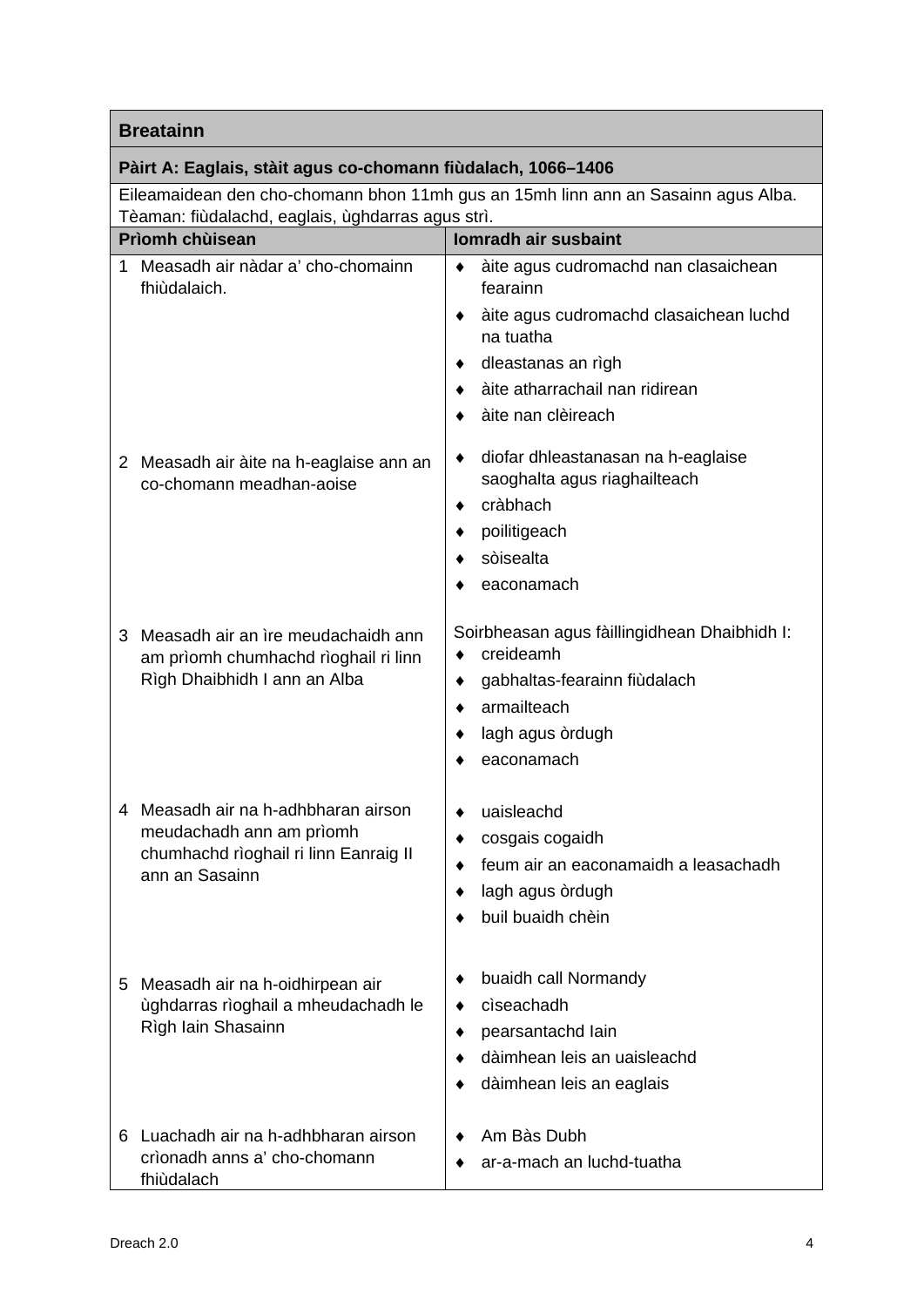|  | fàs bhailtean                         |
|--|---------------------------------------|
|  | fàs ann am malairt is coimearsaltachd |
|  | seasamhan sòisealta ag atharrachadh   |

## **Pàirt B: Linn nan ar-a-mach, 1603–1702**

Cùisean poilitigeach, creidheamhach, reachdail agus eaconamach a lean gu dùbhlanachadh air an ùghdarras rìoghail bho chòraichean air an dleasadh às leth an neach fa leth agus às leth bhuidhnean sòisealta san 17mh linn. Tèaman: ùghdarras, còraichean agus ar-a-mach.

|   | Prìomh chùisean                                                                                                             | Iomradh air susbaint                                                                                                                                                          |
|---|-----------------------------------------------------------------------------------------------------------------------------|-------------------------------------------------------------------------------------------------------------------------------------------------------------------------------|
| 1 | Measadh air na h-adhbharan airson<br>nan duilgheadasan a bha aig an Rìgh<br>Seumas às dèidh Aonadh nan Crùn<br>ann an 1603. | cùisean poilitigeach<br>٠<br>Còir Dhiadhaidh Rìghrean<br>cùisean cràbhach<br>٠<br>cùisean laghail<br>٠<br>cùisean eaconamach                                                  |
|   | 2 Measadh air poileasaidhean<br>Theàrlaich I ann an Alba, suas gu<br>1642.                                                  | poileasaidhean Theàrlaich I ann an Alba<br>sparradh Leabhar nan Ùrnaighean ann an<br>Alba<br>Cùmhnant Nàiseanta<br>Ciad Chogadh nan Easbaigean<br>Dàrna Cogadh nan Easbaigean |
| 3 | Measadh air na h-adhbharan airson<br>cogadh catharra briseadh a-mach ann<br>an Sasainn.                                     | dìleab Sheumais I<br>cùisean cràbhach<br>cùisean poilitigeach<br>٠<br>cùisean eaconamach is ionmhasail<br>gnìomhan Theàrlaich agus na Pàrlamaid<br>às dèidh 1640              |
|   | 4 Measadh air na h-adhbharan airson<br>fàillingeadh air cruth riaghaltais eile a<br>lorg, 1649-58.                          | ceannas Chromwell<br>dleastanas an airm<br>dleastanas na Pàrlamaid<br>cùisean cèin<br>reachdas neo-mheasail                                                                   |
| 5 | Measadh air na h-adhbharan airson<br>Rèite an Ar-a-maich ann an 1688–89.                                                    | dleastanas Theàrlaich II<br>dleastanas Sheumais VII/II<br>cùisean cràbhach<br>cùisean poilitigeach                                                                            |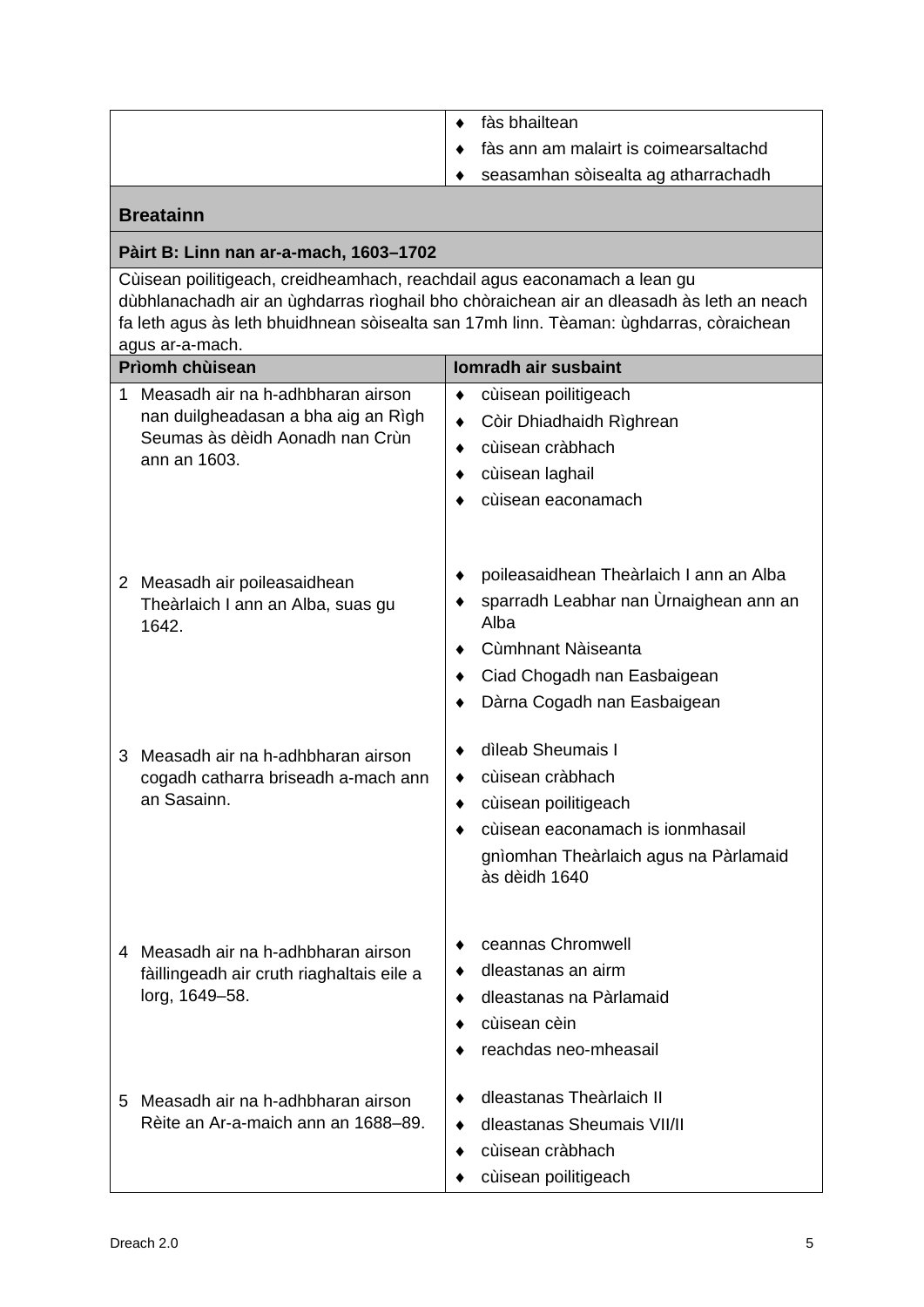|   |                                                                     | dleastanas na Pàrlamaid                                                  |
|---|---------------------------------------------------------------------|--------------------------------------------------------------------------|
| 6 | Measadh air cudromachd nan<br>atharrachaidhean air an toirt gu buil | cumhachd creideamhach<br>cumhachdan laghail a' Chrùin 's na<br>Pàrlamaid |
|   | tron Rèite Ar-a-maich, 1688-1702.                                   | cùisean poilitigeach                                                     |
|   |                                                                     | rèite ionmhasail                                                         |
|   |                                                                     | beàrnan san Rèite                                                        |
|   |                                                                     |                                                                          |

## **Pàirt C: Malairt Atlantaigeach nan tràillean**

Leasachadh air malairt Atlantaigeach nan tràillean san 18mh linn, builean sòisealta is eaconamach na malairt sin, agus an cur-às dhi ann an 1807. Tèaman: ideòlas, còraichean agus còmhstri.

|   | <b>Prìomh chùisean</b>                                                                         |                                  | <b>Iomradh air susbaint</b>                                                                                                       |
|---|------------------------------------------------------------------------------------------------|----------------------------------|-----------------------------------------------------------------------------------------------------------------------------------|
| 1 | Luachadh air na h-adhbharan airson<br>an leasachaidh air malairt nan<br>tràillean.             | $\bullet$<br>٠                   | factaran armailteach<br>cudromachd choloinidhean sna h-<br>Innseachan an Iar                                                      |
|   |                                                                                                | $\bullet$                        | gainnead luchd-obrach                                                                                                             |
|   |                                                                                                |                                  | seasamhan gràin-chinnidheach<br>factaran cràbhach                                                                                 |
|   |                                                                                                |                                  |                                                                                                                                   |
|   | 2 Measadh air cudromachd malairt nan                                                           | ٠                                | prothaidean a' fàs bho bhàrr tropaigeach                                                                                          |
|   | tràillean do dh'eaconamaidh<br>Bhreatainn.                                                     | ٠                                | àite na malairt a thaobh maraireachd                                                                                              |
|   |                                                                                                | ٠<br>٠                           | gnìomhachas<br>leasachadh gnìomhachasail                                                                                          |
|   |                                                                                                |                                  | beairteas phuirt agus mharsantan                                                                                                  |
|   |                                                                                                |                                  |                                                                                                                                   |
|   | 3 Luachadh air na factaran a' riaghladh<br>dhàimhean eadar thràillean agus an<br>luchd-seilbh. | ٠<br>$\bullet$<br>$\bullet$<br>٠ | draghan daonnachdail<br>draghan cràbhach<br>beachdachaidhean ionmhasail<br>eagal ro ar-a-mach<br>gràin-cinnidh agus claon-bhreith |
| 4 | Measadh air buaidhean na malairt air<br>na co-chomainn Afraganach.                             | ٠<br>$\bullet$                   | luchd-reic thràillean agus 'factaraidhean'<br>Eòrpach air oirthir Afraga an Iar<br>Leasachadh air stàitean is                     |
|   |                                                                                                |                                  | eaconamaidhean stèidhichte air tràillean                                                                                          |
|   |                                                                                                | ٠                                | sgrìos air co-chomainn                                                                                                            |
|   |                                                                                                | $\bullet$                        | leasachadh air coloinidhean cèin                                                                                                  |
|   |                                                                                                |                                  | àite nan ceannardan ann an co-chomainn<br>Afraganach ann an cumail na malairt éol                                                 |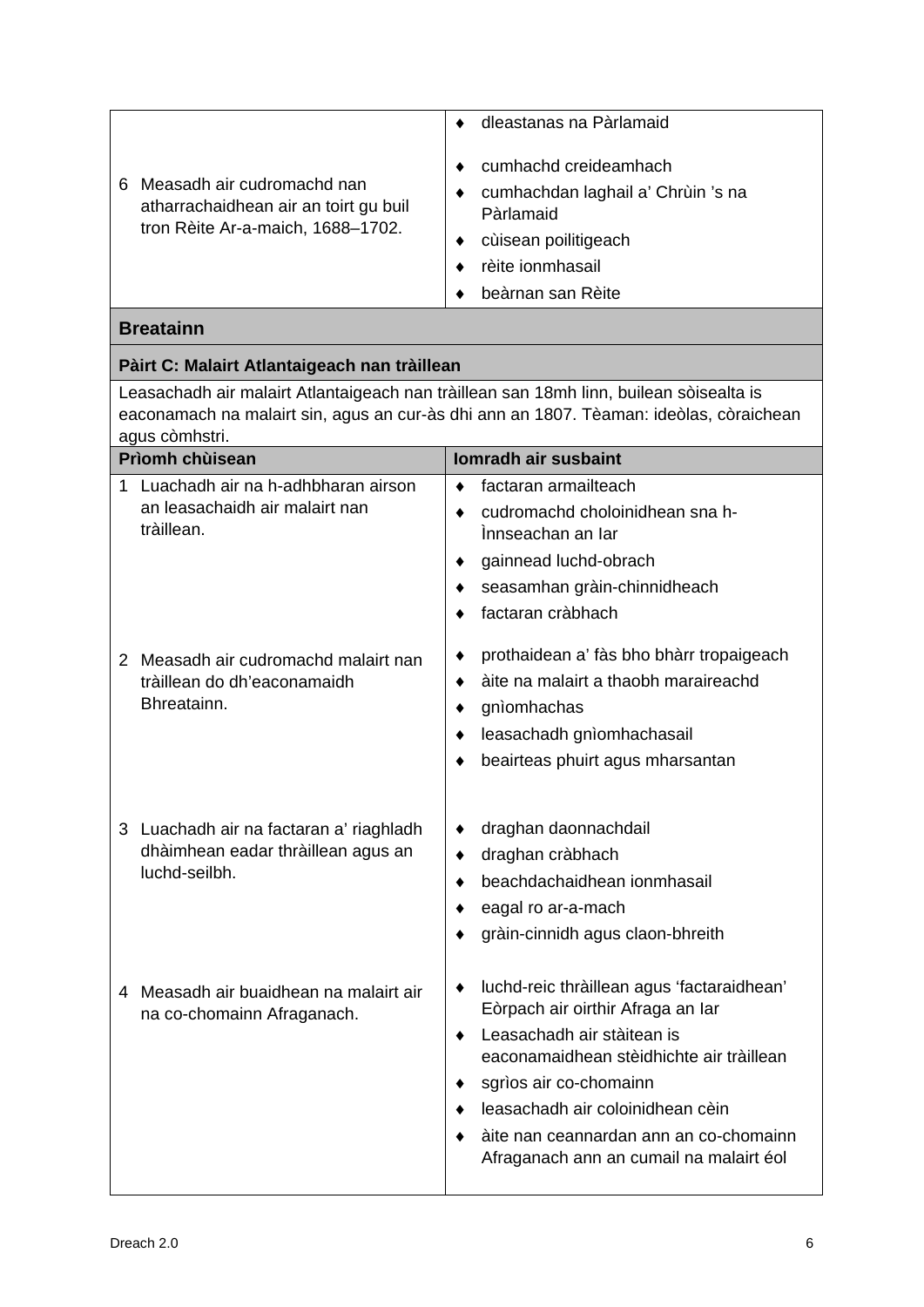| Luachadh air na cnapan-starra mu<br>5                                                      | ar-a-mach thràillean ann an St Domingue                                                                                                                                            |
|--------------------------------------------------------------------------------------------|------------------------------------------------------------------------------------------------------------------------------------------------------------------------------------|
| choinneamh cur-às.                                                                         | builean an Ar-a-maich Fhrangaich                                                                                                                                                   |
|                                                                                            | cudromachd na malairt do dh'eaconamaidh<br><b>Bhreatainn</b>                                                                                                                       |
|                                                                                            | propaganda an aghaidh cur-às                                                                                                                                                       |
|                                                                                            | seasamhan riaghaltasan Bhreatainn                                                                                                                                                  |
| Luachadh air na h-adhbharan airson<br>հ<br>soirbheachas na h-iomairt cur-às ann an<br>1807 | crìonadh ann an cudromachd eaconamach<br>thràillealachd<br>buaidhean strì nan tràillean<br>factaran armailteach<br>iomairt Comann Bacaidh Thràillealachd<br>dleastanas Wilberforce |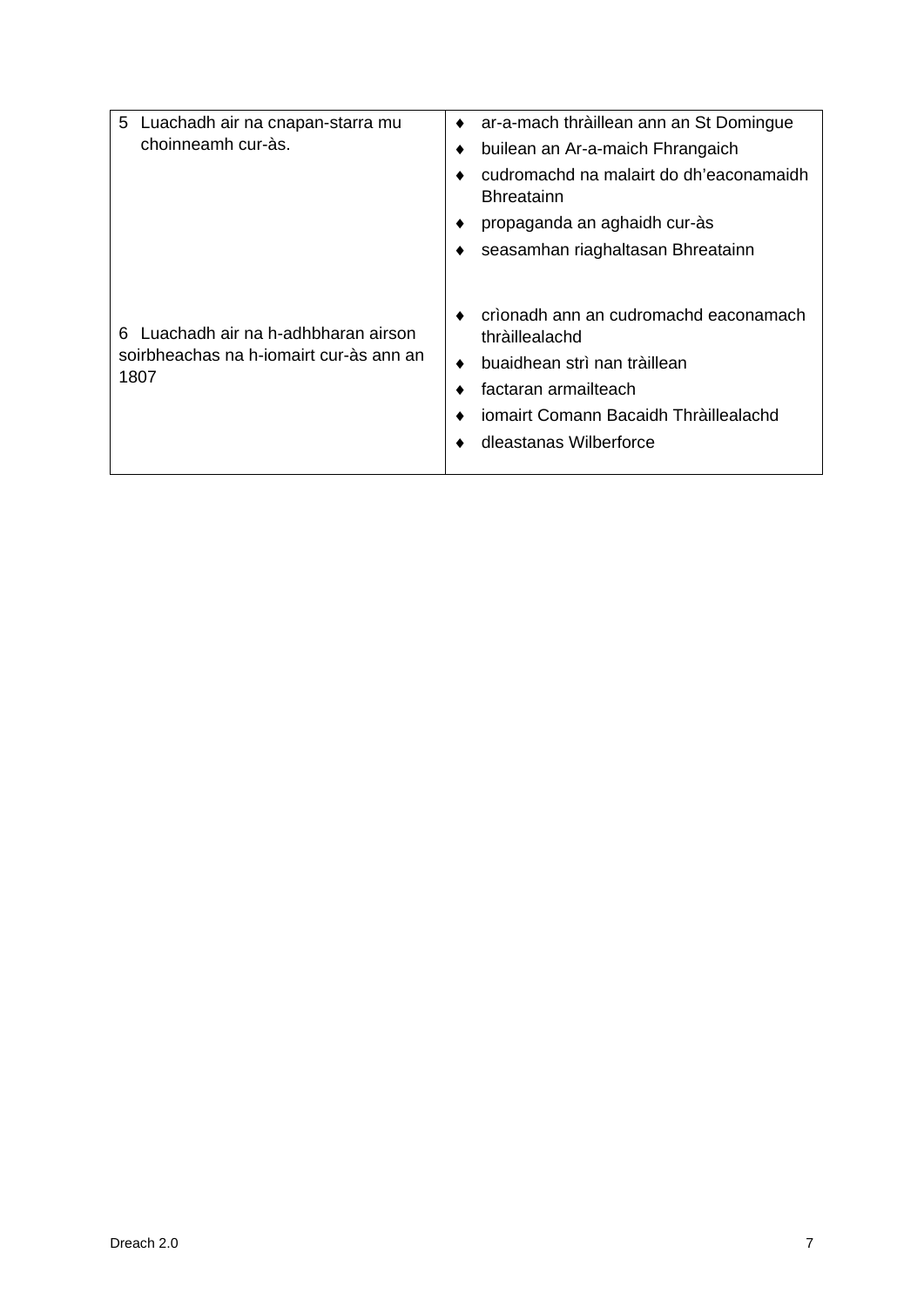## **Pàirt D: Breatainn, 1851–1951**

Leasachadh na Rìoghachd Aonaichte gu deamocrasaidh nuadh-aimsireil agus an leasachadh air dleastanas na stàite a thaobh sochair nan saoranach. Tèaman: ùghdarras, ideòlas agus còraichean.

|    | <b>Prìomh chùisean</b>                                                                                                      | Iomradh air susbaint                                                                                                                                                                                                                     |
|----|-----------------------------------------------------------------------------------------------------------------------------|------------------------------------------------------------------------------------------------------------------------------------------------------------------------------------------------------------------------------------------|
| 1. | Luachadh air na h-adhbharan airson<br>gun do dh'fhàs Breatainn nas<br>deamocrataich, 1851-1928.                             | buaidhean gnìomhachasadh agus<br>٠<br>bailteachadh<br>buidhnean strì<br>٠<br>eisimpleirean de leasachaidhean thall-thairis<br>٠<br>buaidh pàrtaidh<br>٠<br>buaidhean a' Chiad Chogaidh Mhòir                                             |
| 2  | Measadh air cho deamocratach 's a<br>dh'fhàs Breatainn, 1867-1928.                                                          | leudachadh air a' cheadachd<br>٠<br>riarachadh air suidheachain<br>٠<br>coirbteachd agus cur fo eagal<br>٠<br>leudachadh ballrachd Taigh nan Cumantan<br>٠<br>dleastanas Taigh nam Morairean                                             |
| 3  | Luachadh air na h-adhbharan gun<br>tugadh a' bhòt do chuid de<br>bhoireannaich ann an 1918                                  | seasamhan a dh'ionnsaigh bhoireannaich sa<br>٠<br>cho-chomann ag atharrachadh<br>Iomairt Sufragaideach<br>٠<br>Iomairt nan Sufragaidean<br>٠<br>boireannaich ann an oidhirp a'<br>chogaidh, 1914-18<br>eisimpleir dhùthchannan eile<br>٠ |
|    | 4 Luachadh air na h-adhbharan gun tug<br>na Libearalaich a-steach ath-<br>leasachaidhean shochairean sòisealta,<br>1906-14. | suirbhidhean sòisealta Booth agus Rowntree<br>sòisealachd bhaileil<br>٠<br>draghan mu thèarainteachd nàiseanta<br>٠<br>Libearalachd Ùr<br>٠<br>Làbaraich ag èirigh                                                                       |
|    | 5 Measadh air èifeachdas ath-<br>leasachaidhean shochairean sòisealta<br>nan Libearalach.                                   | An ìre gun robh na h-ath-leasachaidhean<br>Libearalach a' coileanadh fheumalachdan:<br>òigridh<br>٠<br>seann daoine<br>èisleanaich<br>cion-cosnaichean<br>cosnaichean                                                                    |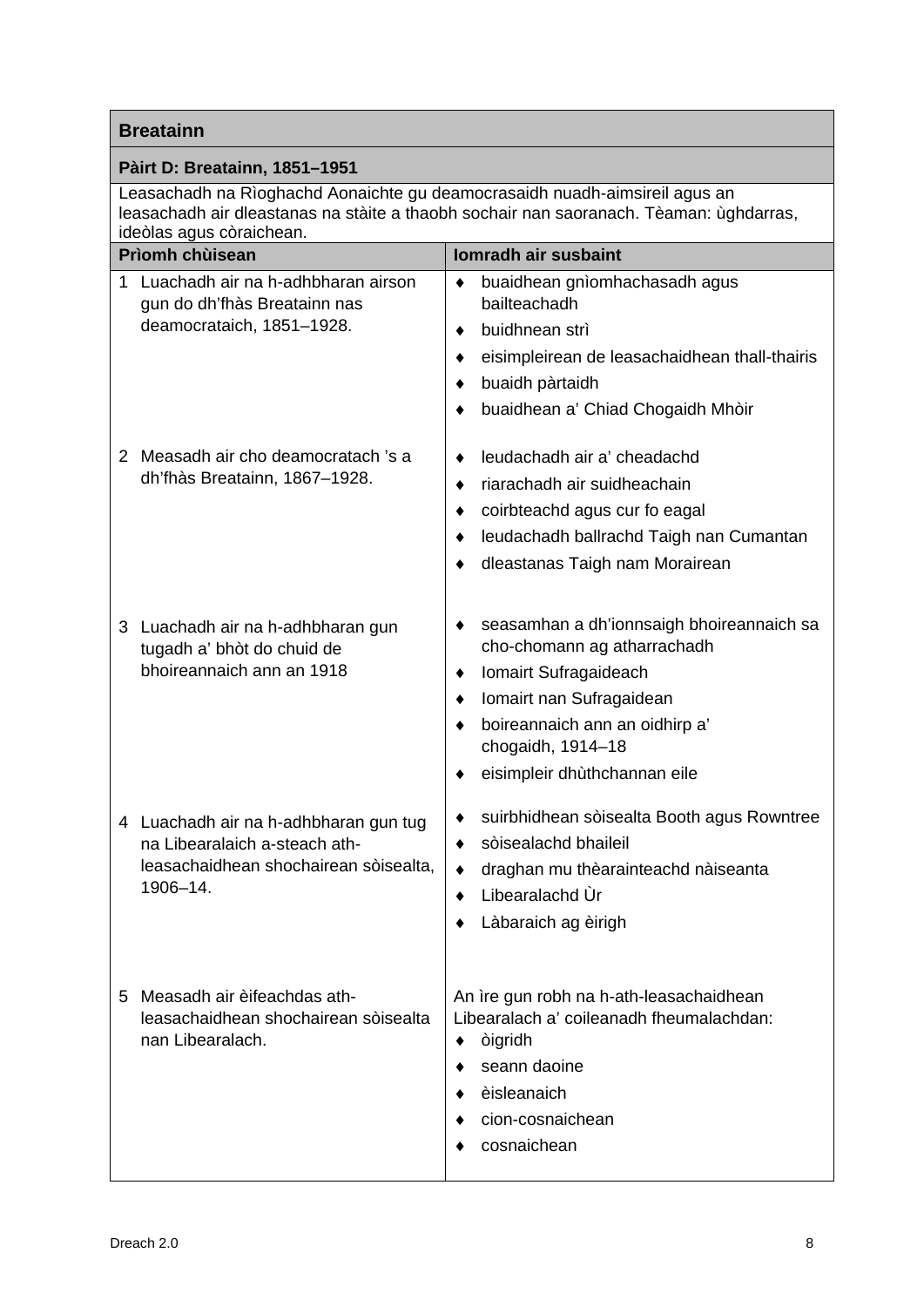| 6 | Measadh air èifeachdas nan ath-<br>leasachaidhean Làbarach, 1945–51. | An ìre gun robh na h-ath-leasachaidhean<br>Làbarach a' dèiligeadh ris 'na Còig<br>Fuamhairean':<br>bochdainn |           |
|---|----------------------------------------------------------------------|--------------------------------------------------------------------------------------------------------------|-----------|
|   |                                                                      |                                                                                                              | galar     |
|   |                                                                      |                                                                                                              | salachar  |
|   |                                                                      |                                                                                                              | aineolas  |
|   |                                                                      |                                                                                                              | dìomhanas |
|   |                                                                      |                                                                                                              |           |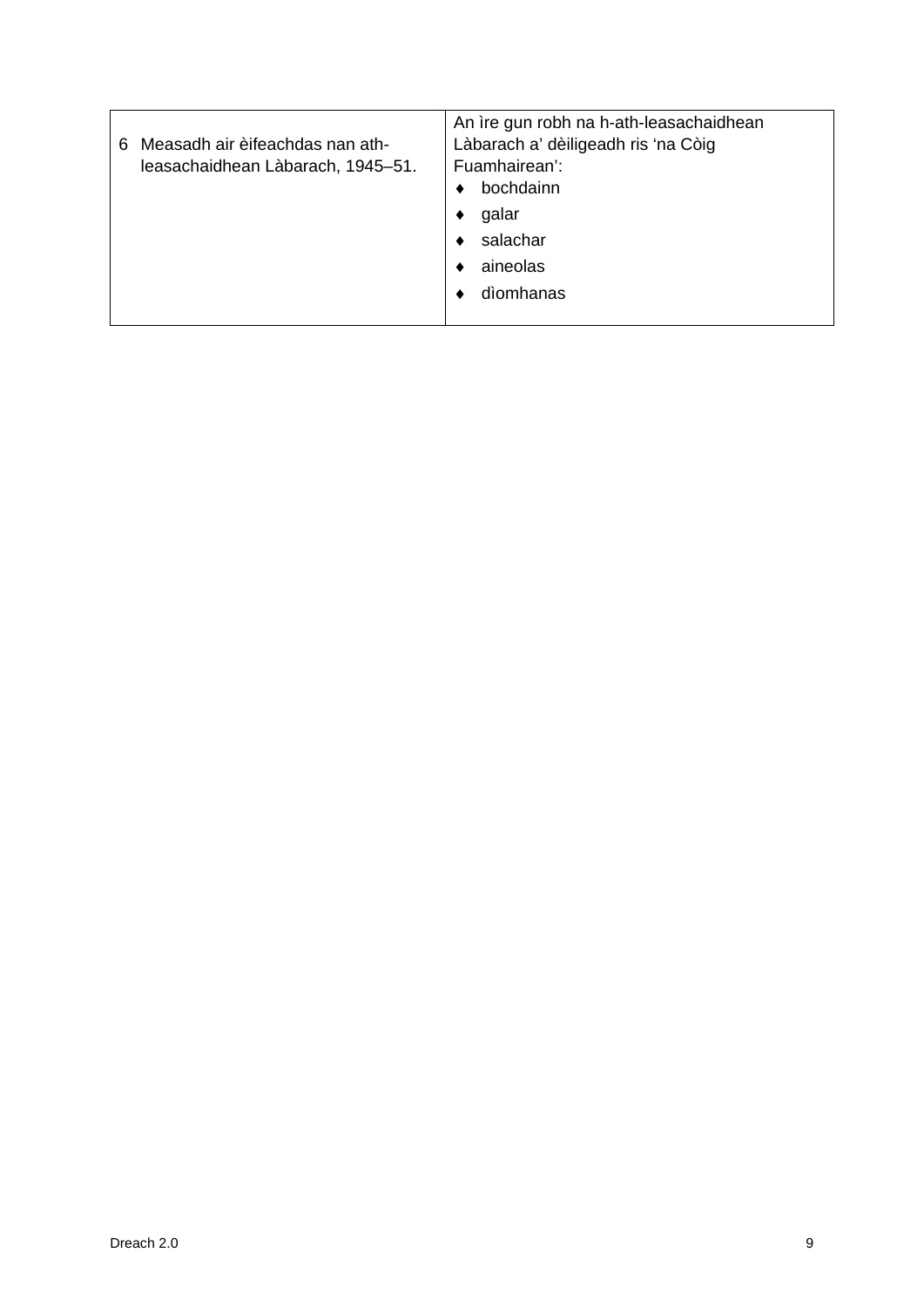## **Pàirt E: Breatainn agus Èirinn, 1900***–***1985**

Sgaraidhean a' fàs ann an Èirinn às dèidh 1900 a thaobh dearbh-aithne agus fàs ann am frionas a' leantainn gu còmhrag agus cogadh catharra, oidhirpean air fuasgladh fhaighinn air a' chòmhrag, agus leantainn air còmhstri. Tèaman: dearbh-aithne, ùghdarras agus còmhstri.

| <b>Prìomh chùisean</b> |                                                                                                    | <b>Iomradh air susbaint</b>                                                                                     |  |  |
|------------------------|----------------------------------------------------------------------------------------------------|-----------------------------------------------------------------------------------------------------------------|--|--|
| 1                      | Luachadh air na h-adhbharan airson<br>fàs ann am frionasan ann an Èirinn, gu<br>1914.              | Ath-bheothachadh Cultarach na Gaeilge<br>٠<br>(Conradh na Gaeilge/Cumann Lùthchleas<br>Gael)                    |  |  |
|                        |                                                                                                    | Ath-nochdadh air Poblachdas Èireannach<br>(Bráithreachas Poblacht na hÉireann/Sinn<br>Féin)                     |  |  |
|                        |                                                                                                    | feartan eaconamach is creideamhach eadar-<br>dhealaichte                                                        |  |  |
|                        |                                                                                                    | dleastanas John Redmond agus a' Phàrtaidh<br>٠<br>Nàiseanta (tha seo a' gabhail a-steach<br>taghaidhean 1910)   |  |  |
|                        |                                                                                                    | freagairtean nan Aonachdach agus nan<br>٠<br>Nàiseantach don Bhile Fhèin-riaghlaidh                             |  |  |
| 2                      | Measadh air buaidh a' Chiad Chogaidh<br>Mhòir air Èirinn.                                          | seasamhan Èireannach a thaobh a' Chiad<br>٠<br>Chogaidh Mhòir                                                   |  |  |
|                        |                                                                                                    | buaidh Ar-a-mach na Càisge<br>٠                                                                                 |  |  |
|                        |                                                                                                    | iomairt an aghaidh dleastanas-airm                                                                              |  |  |
|                        |                                                                                                    | crìonadh a' Phàrtaidh Nàiseanta                                                                                 |  |  |
|                        |                                                                                                    | èirigh Sinn Féin                                                                                                |  |  |
|                        | 3 Luachadh air na cnapan-starra a<br>thaobh sìth, suas gun Chùmhnant<br>Angla-Èireannach, 1918-21. | seasamhan Eireannach a thaobh riaghladh<br>٠<br>Bhreatainn às dèidh a' Chiadh Chogaidh<br>Mhòir                 |  |  |
|                        |                                                                                                    | dleastanas na Dáil (Foirgheall Neo-<br>٠<br>eisimeileachd)                                                      |  |  |
|                        |                                                                                                    | suidheachadh Aonachdaich Ulaidh<br>٠                                                                            |  |  |
|                        |                                                                                                    | poileasaidhean is gnìomhan riaghaltas<br><b>Bhreatainn</b>                                                      |  |  |
|                        |                                                                                                    | innleachdan is poileasaidhean an IRA<br>٠                                                                       |  |  |
|                        | 4 Luachadh air na h-adhbharan airson<br>toiseach Cogaidh Catharra na<br>h-Èireann.                 | Cùmhnant Angla-Èireannach<br>Dleastanas riaghaltas Bhreatainn<br>٠<br>sgaraidhean anns a' ghluasad phoblachdach |  |  |
|                        |                                                                                                    | dleastanas Collins<br>dleastanas De Valera                                                                      |  |  |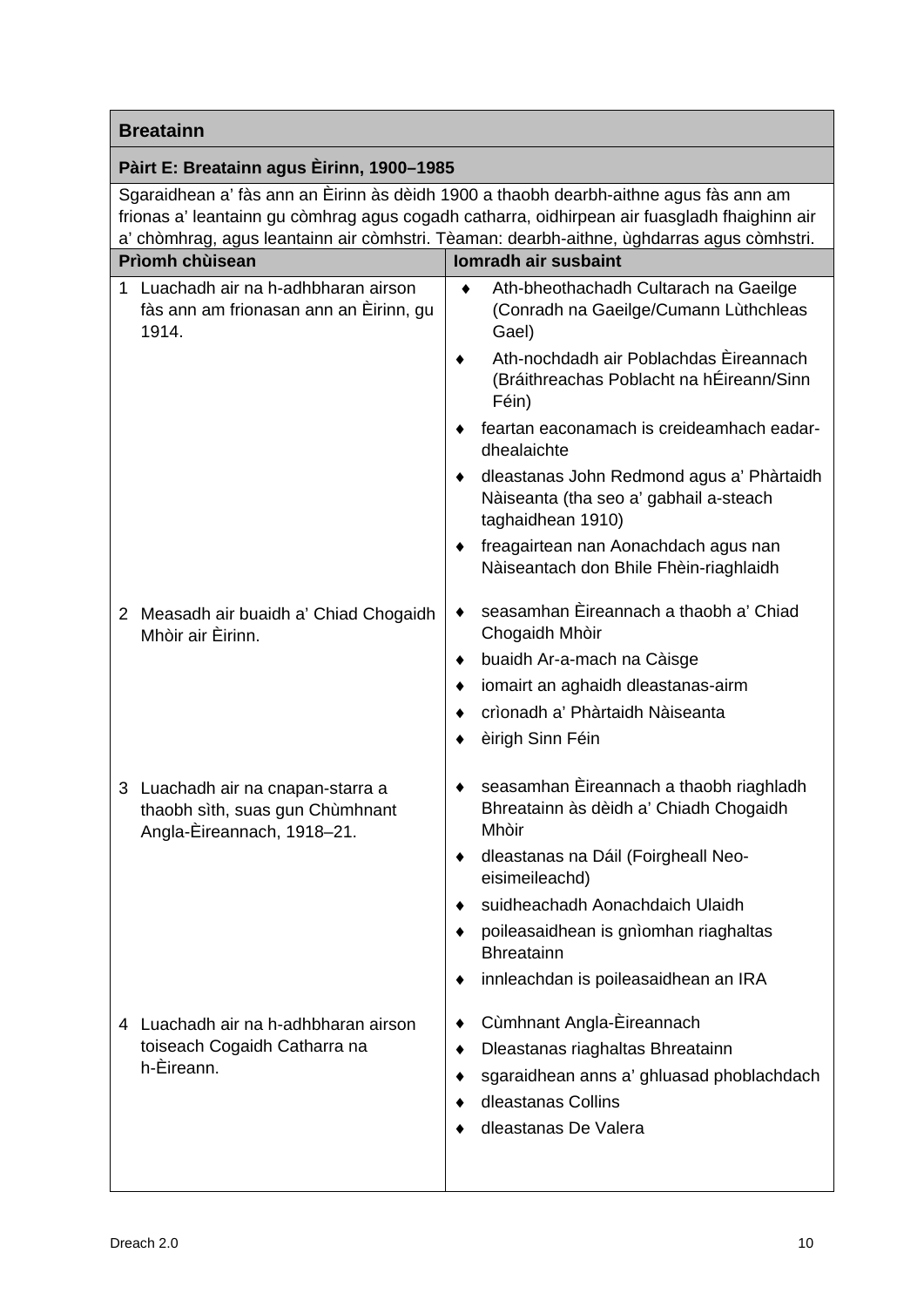| 5 | Luachadh air na h-adhbharan airson<br>na h-èiginn a' fàs ann an Èirinn a | èirigh phoilitigeach nan Aonachdach ann an<br>Èirinn a Tuath                                                                                                     |
|---|--------------------------------------------------------------------------|------------------------------------------------------------------------------------------------------------------------------------------------------------------|
|   | Tuath, ann an 1968.                                                      | diofaran cultarach is poilitigeach eadar<br>coimhearsnachdan                                                                                                     |
|   |                                                                          | cùisean eaconamach                                                                                                                                               |
|   |                                                                          | dleastanas an IRA                                                                                                                                                |
|   |                                                                          | cùis chòraichean catharra                                                                                                                                        |
| 6 | Luachadh air na cnapan-starra gu sìth,<br>1968-85                        | diofaran creideamhach is coitcheanta<br>poileasaidhean riaghaltas Bhreatainn<br>àite ceannairceachd<br>dleastanas Arm Bhreatainn<br>dleastanas riaghaltas Eirinn |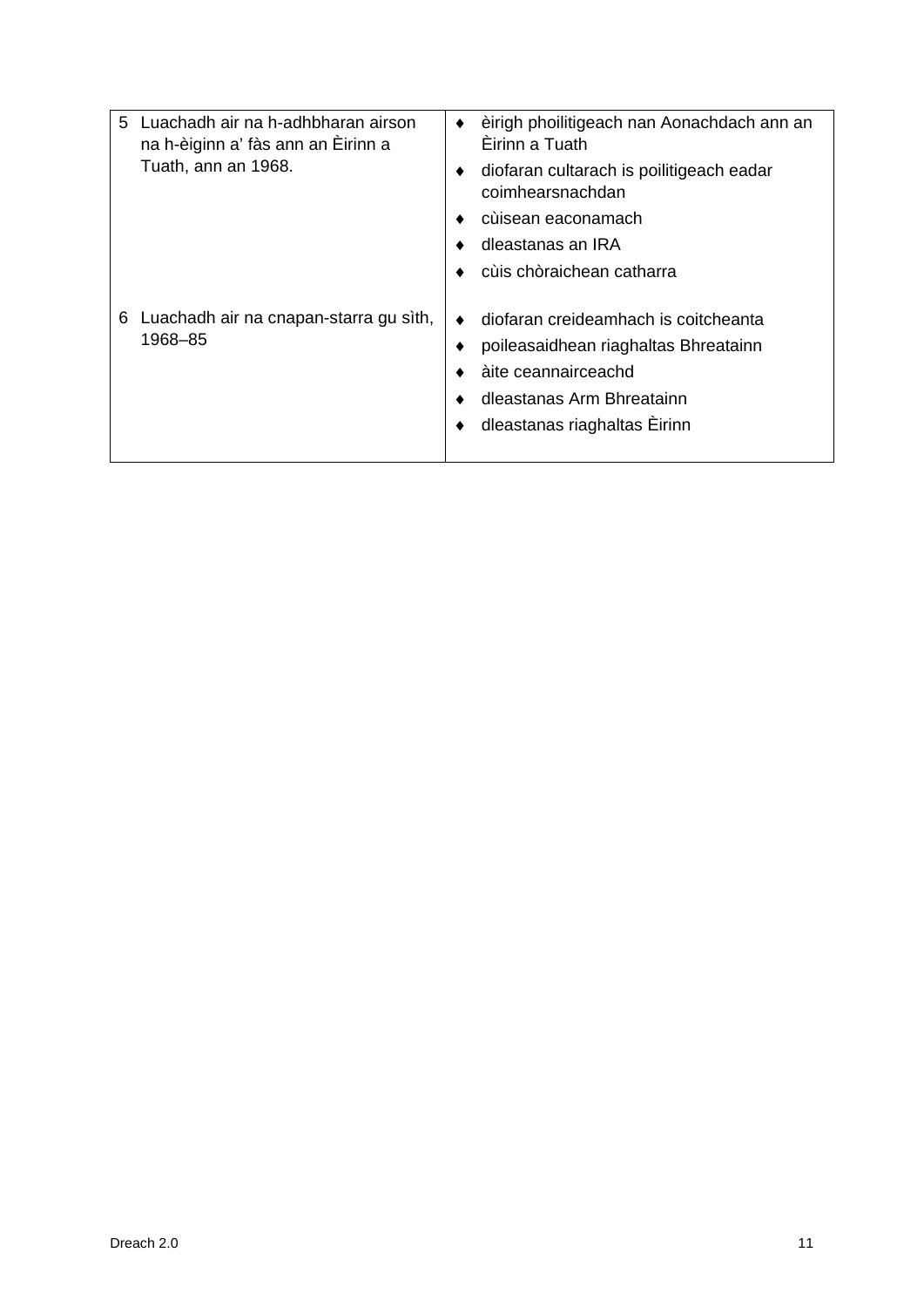## **Pàirt A: Cogaidhean na Croise, 1071–1204**

Factaran creideamhach, poilitigeach agus eaconamach ann an gluasad cogaidhean na croise eadar 1071 agus 1204. Tèaman: ideòlas, ùghdarras agus còmhrag.

| 0.0130 0000 TOTT agus TZOT. Tuaman. 1000103, agusanas agus commag.<br><b>Prìomh chùisean</b> | Iomradh air susbaint                                                                  |
|----------------------------------------------------------------------------------------------|---------------------------------------------------------------------------------------|
| Luachadh air na h-adhbharan airson<br>1                                                      | bagairt air Byzantium<br>٠                                                            |
| gairm Ciad Chogadh na Croise.                                                                | eagal ro leudachadh Islamach<br>٠                                                     |
|                                                                                              | bagairt air malairt Mheadhan-thìreach<br>٠                                            |
|                                                                                              | strì leantainneach eadar eaglais agus stàit                                           |
|                                                                                              | rùn pàpail air nàdar ionnsaigheach co-                                                |
|                                                                                              | chomann fiùdalach a stiùireadh                                                        |
|                                                                                              |                                                                                       |
| 2 Luachadh air reusanan                                                                      | reusanan cràbhach                                                                     |
| Chrìosdaidhean bho dhiofar<br>chlasaichean, gu an crois a ghabhail.                          | miann air talamh fhaotainn san Dùthaich<br><b>Naoimh</b>                              |
|                                                                                              | sireadh cliù agus saidhbhreas<br>٠                                                    |
|                                                                                              | tar-shluaigheachd agus gort                                                           |
|                                                                                              | faireachdainn de chuairt-dànachd                                                      |
|                                                                                              |                                                                                       |
| 3 Luachadh air na h-adhbharan airson                                                         | cumhachd armailteach nan Ridirean-croise                                              |
| soirbheachas Ciad Chogadh na<br>Croise.                                                      | sgaraidhean am measg nan stàitean<br>loslamach                                        |
|                                                                                              | mi-thuigse mu rùn nan ridirean-croise                                                 |
|                                                                                              | cobhair bho Byzantium                                                                 |
|                                                                                              | dìoghras cràbhach nan Ridirean-croise                                                 |
|                                                                                              |                                                                                       |
| Luachadh air na h-adhbharan airson<br>4                                                      | bàs Baldwin IV<br>٠                                                                   |
| lerusalam a' tuiteam ann an 1187.                                                            | sgaraidhean am measg nan Ridirean-croise<br>٠<br>dìth stòrasan nan stàitean Crìosdail |
|                                                                                              | aonachadh nan stàitean Ioslamach fo                                                   |
|                                                                                              | Saladin                                                                               |
|                                                                                              | ruaig air Crìosdaidhean aig Hattin                                                    |
|                                                                                              |                                                                                       |
| Luachadh air na h-adhbharan airson<br>5.                                                     | dleastanas armailteach Risteard                                                       |
| rèiteachadh air Treas Cogadh na                                                              | cleachdadh Risteard air dioplòmasaidh                                                 |
| Croise.                                                                                      | dleastanas armailteach Saladin                                                        |
|                                                                                              | cleachdadh Saladain air dioplòmasaidh                                                 |
|                                                                                              | spàirn eadar ceannardan nan Ridirean-croise                                           |
|                                                                                              |                                                                                       |
|                                                                                              | co-bhith stàitean Muslamach is Crìosdaidh                                             |
| Measadh air an ìre crìonaidh air sàr-<br>6<br>bheachd nan cogaidhean croise, suas            | coirbteachd a' ghluasaid croise leis an<br>eaglais agus na h-uaislean                 |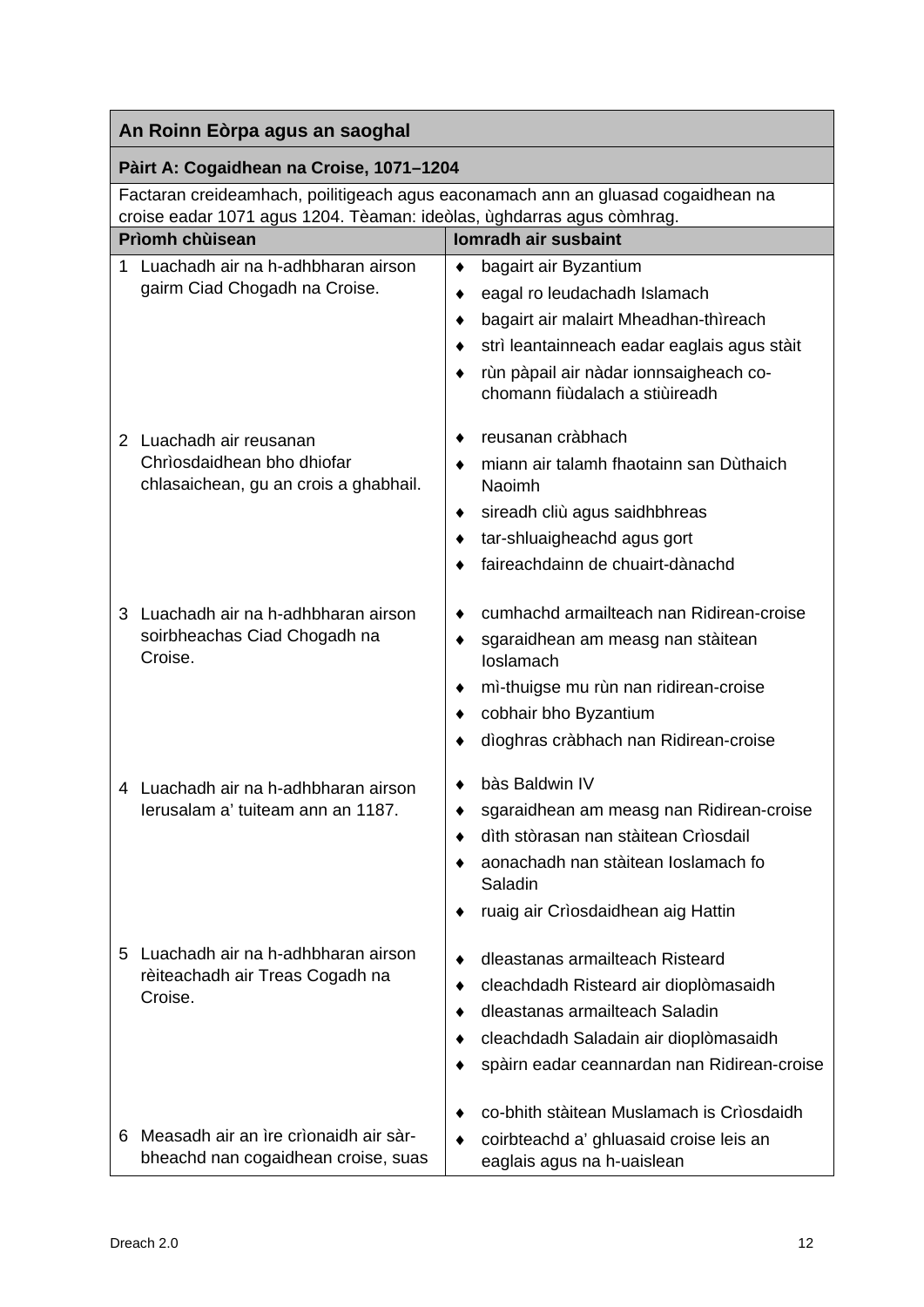| chun a' Cheathramh Cogadh na                                                                                                                                                                                                                                                            | buaidhean malairt<br>٠                                                                                                                         |  |  |  |
|-----------------------------------------------------------------------------------------------------------------------------------------------------------------------------------------------------------------------------------------------------------------------------------------|------------------------------------------------------------------------------------------------------------------------------------------------|--|--|--|
| Croise, 1204.                                                                                                                                                                                                                                                                           | An Ceathramh Cogadh na Croise                                                                                                                  |  |  |  |
|                                                                                                                                                                                                                                                                                         | dleastanas Venice                                                                                                                              |  |  |  |
|                                                                                                                                                                                                                                                                                         |                                                                                                                                                |  |  |  |
| An Roinn Eòrpa agus an saoghal                                                                                                                                                                                                                                                          |                                                                                                                                                |  |  |  |
| Pàirt B: Ar-a-mach Aimeireagaidh, 1763-1787                                                                                                                                                                                                                                             |                                                                                                                                                |  |  |  |
| Smachd coloinidheach Bhreatainn ann an Aimeireaga, na beachdan is seasamhan<br>a' dùbhlanachadh an smachd sin, na h-adhabharan airson a bhrisidh sìos, agus na builean<br>do dh'Aimeireaga agus Breatainn a thaobh còmhrag is rèite. Tèaman: còraichean, ùghdarras<br>agus rèiteachadh. |                                                                                                                                                |  |  |  |
| Prìomh chùisean                                                                                                                                                                                                                                                                         | <b>Iomradh air susbaint</b>                                                                                                                    |  |  |  |
| Luachadh air na h-adhbharan airson<br>1<br>tàmailt choloinidheach a dh'ionnsaigh                                                                                                                                                                                                        | tàmailt a dh'ionnsaigh an t-seann siostam<br>٠<br>choloinidheach                                                                               |  |  |  |
| Bhreatainn, 1763.                                                                                                                                                                                                                                                                       | Achdan Maraireachd<br>٠                                                                                                                        |  |  |  |
|                                                                                                                                                                                                                                                                                         | dleastanas Seòras III                                                                                                                          |  |  |  |
|                                                                                                                                                                                                                                                                                         | diofaran poilitigeach eadar coloinidhean agus<br><b>Breatainn</b>                                                                              |  |  |  |
|                                                                                                                                                                                                                                                                                         | dearmad Bhreatainn a thaobh nan<br>coloinidhean                                                                                                |  |  |  |
| 2 Luachadh air na h-adhbharan airson                                                                                                                                                                                                                                                    | connspaid mu chiseachadh<br>٠                                                                                                                  |  |  |  |
| gluasadan luchd nan coloinidhean a                                                                                                                                                                                                                                                      | casgradh Bhoston<br>٠                                                                                                                          |  |  |  |
| dh'ionnsaigh neo-eisimeileachd.                                                                                                                                                                                                                                                         | peanasachadh Massachusetts                                                                                                                     |  |  |  |
|                                                                                                                                                                                                                                                                                         | tachartasan armailteach 1775                                                                                                                   |  |  |  |
|                                                                                                                                                                                                                                                                                         | diùltainn air Ath-chuinge Craobh-shìochainte                                                                                                   |  |  |  |
| 3 Luachadh air beachd Bhreatainn a                                                                                                                                                                                                                                                      | Seòras III                                                                                                                                     |  |  |  |
| thaobh na còmhstri sna coloinidhean.                                                                                                                                                                                                                                                    | Pàrlamaid Bhreatainn                                                                                                                           |  |  |  |
|                                                                                                                                                                                                                                                                                         | <b>Edmund Burke</b>                                                                                                                            |  |  |  |
|                                                                                                                                                                                                                                                                                         | Iarla Chatham                                                                                                                                  |  |  |  |
|                                                                                                                                                                                                                                                                                         | <b>Tòmas Paine</b>                                                                                                                             |  |  |  |
| Measadh air nàdar cruinneil a'<br>4<br>chogaidh.                                                                                                                                                                                                                                        | Caidreachas Frangach-Aimeireaganach<br>Eadar-theachd Duitseach<br>eadar-theachd Spàinneach<br>Lìg Neodrachd Armaichte<br>smachd air na cuantan |  |  |  |
| Luachadh air na h-adhbharan airson<br>5<br>buaidh luchd nan coloinidhean.                                                                                                                                                                                                               | Neo-èifeachdas armailteach Bhreatainn<br>dleastanas Sheòrais Washington<br>٠<br>cudromachd inntrigeadh na Frainge<br>smachd air na cuantan     |  |  |  |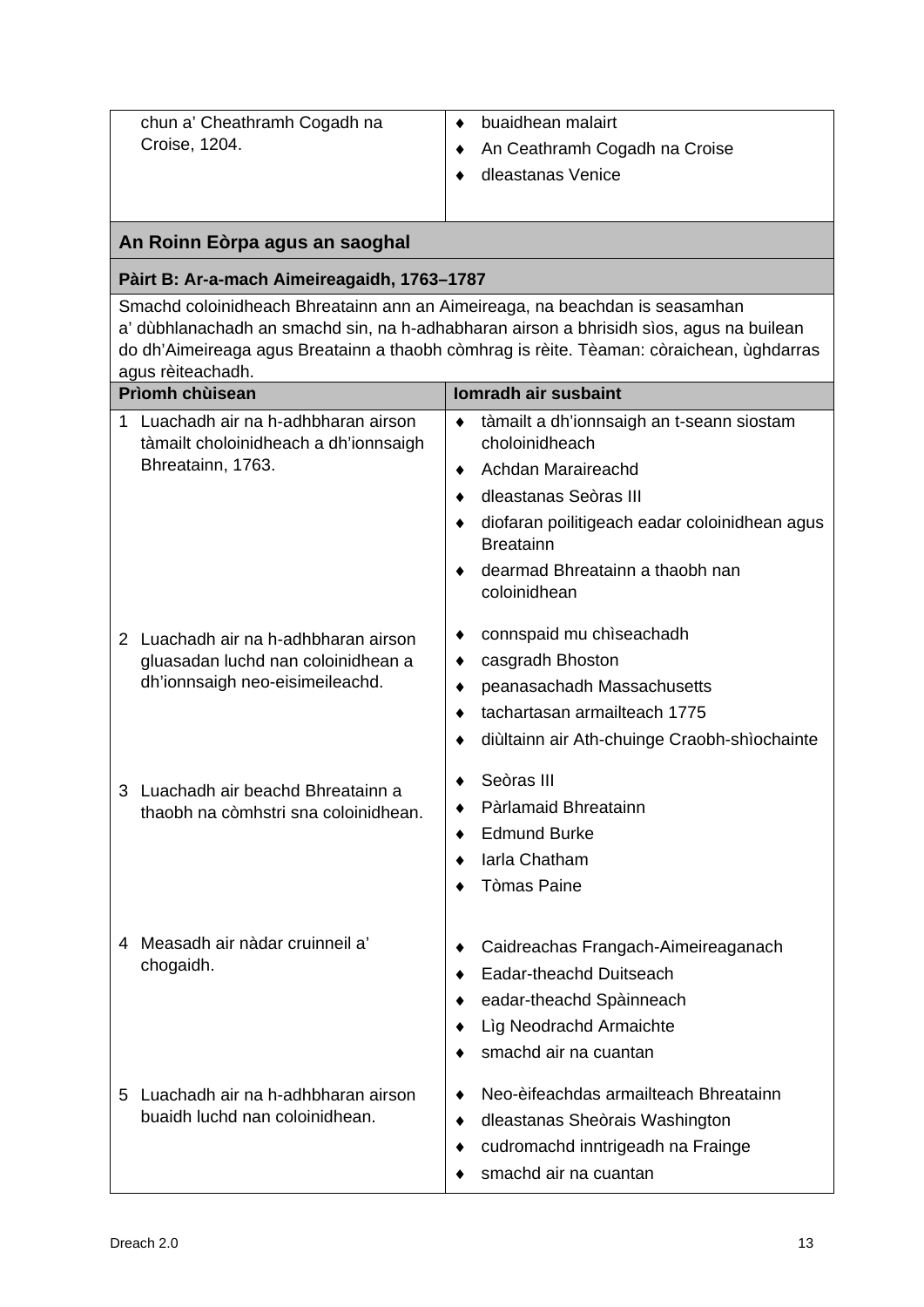| Measadh air buaidh phoilitigeach an | àite eòlas ionadail agus daoine                                                 |  |  |
|-------------------------------------|---------------------------------------------------------------------------------|--|--|
| 6<br>Ar-a-maich Airmeireaganaich.   | meòrachadh nan Aimeireaganach air na<br>thachair dhaibh fo riaghladh Bhreatainn |  |  |
|                                     | cudromachd na Bun-reachd                                                        |  |  |
|                                     | dleastanasan a' Chinn-suidhe                                                    |  |  |
|                                     | A' Chòmhdhail agus a' Phrìomh Chùirt                                            |  |  |
|                                     | reachdaireachd agus roinn-ceartais                                              |  |  |
| An Roinn Eòrpa agus an saoghal      |                                                                                 |  |  |

## **Pàirt C: Ar-a-mach na Frainge, gu 1799**

Nàdar an riaghaltais agus a' cho-chomainn anns an Fhraing san 18mh linn, nan tùsan agus nan dùbhlan mu choinneamh làn-chumhachd, agus na coltachdan is eu-coltachdan eadar dòigh-riaghlaidh Ancien agus na riaghaltasan às dèidh an ar-a-maich gu 1799. Tèaman: còraichean, ùghdarras agus ar-a-mach.

| Prìomh chùisean |                                                                                                      | Iomradh air susbaint                                                                                                                                                                                      |  |  |
|-----------------|------------------------------------------------------------------------------------------------------|-----------------------------------------------------------------------------------------------------------------------------------------------------------------------------------------------------------|--|--|
| 1               | Luachadh air na bagairtean air<br>tèarainteachd Riaghladh Ancien ro<br>1789.                         | cùisean ionmhasail<br>٠<br>cìseachadh agus coirbteachd<br>٠<br>dleastanas an teaghlaich rìoghail<br>٠<br>suidheachadh na clèir agus na h-uaisleachd<br>gearanan air an cumail leis an Treas<br>Oighreachd |  |  |
| $\overline{2}$  | Luachadh air na h-adhbharan airson<br>Ar-a-mach na Frainge ann an 1789.                              | duilgheadasan ionmhasail Riaghlaidh Ancien<br>٠<br>buaidh an t-Soillseachaidh<br>٠<br>buaidhean an Ar-a-maich Aimeireaganaich<br>٠<br>èiginn 1788-89<br>gnìomhan Louis XVI                                |  |  |
|                 | 3 Luachadh air na h-adhbharan airson<br>fàillingeadh na monarcachd bhun-<br>reachdail, suas gu 1792. | dleastanas Louis XVI<br>٠<br>Bun-reachd Chatharra na Clèir<br>dleastanas a' Cho-thionail Nàiseanta<br>٠<br>gnìomhan nan eilthireach<br>٠<br>briseadh a-mach air cogadh                                    |  |  |
|                 | 4 Luachadh air na h-adhbharan airson<br>na h-Oillt, 1792-95.                                         | briseadh a-mach cogadh<br>٠<br>bagairt air contra-ar-a-mach<br>٠<br>connspairn phoilitigeach<br>٠<br>dleastanas Robespierre<br>٠<br>Comataidh Sàbhailteachd Phoblach                                      |  |  |
| 5               | Luachadh air na h-adhbharan airson<br>stèidheachadh na Consalachd.                                   | Bun-reachd 1795<br>neo-sheasmhachd phoilitigeach                                                                                                                                                          |  |  |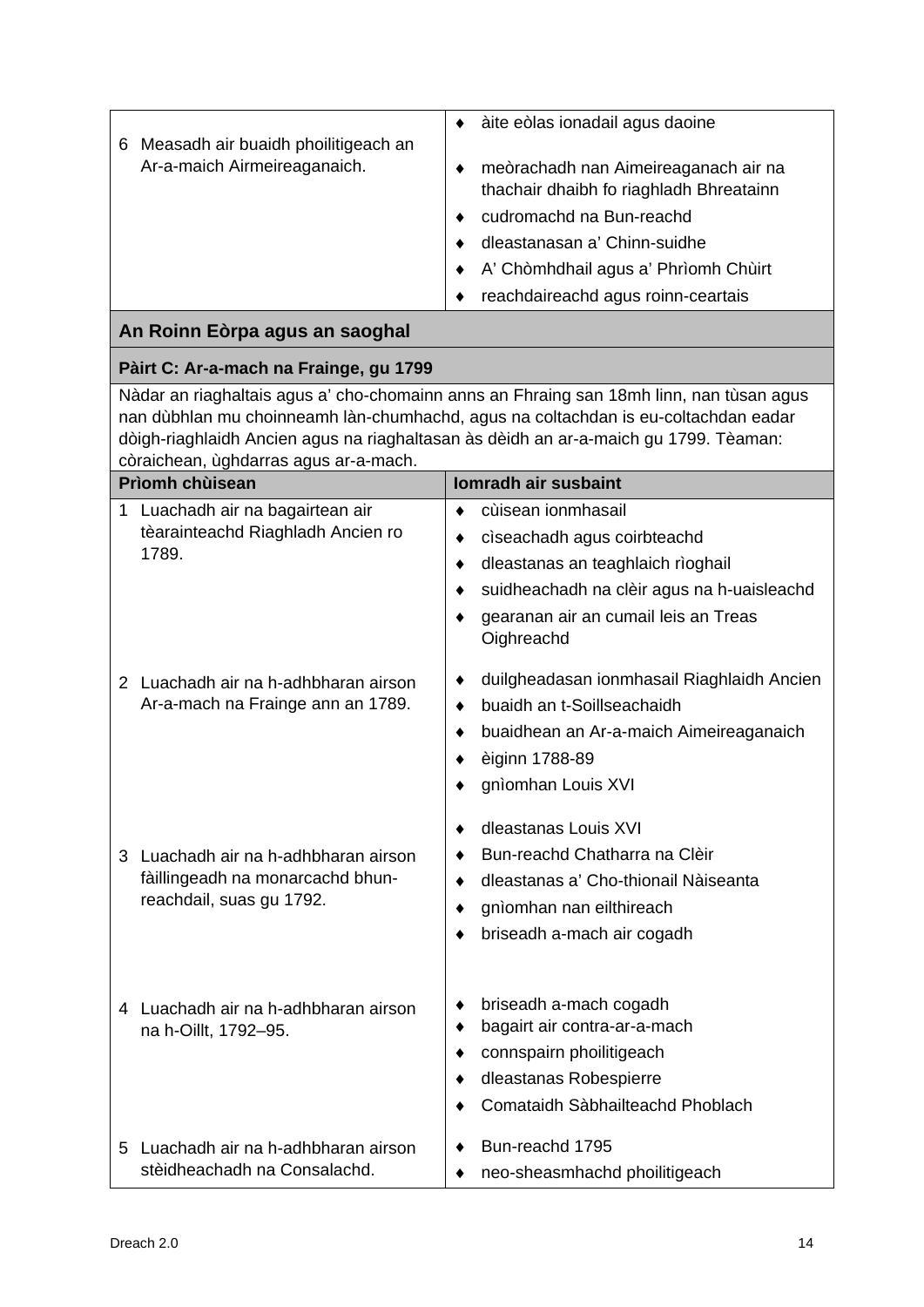| am poilitigs<br>dleastanas Sieyès<br>٠<br>dleastanas Bonaparte<br>٠<br>Measadh air buaidh an Ar-a-maich.<br>6<br>Buaidh sòisealta is poilitigeach air:<br>luchd-tuatha<br>luchd-obrach bailteil<br>bùirdeasachd<br>uaisleachd<br>a' chlèir<br>An Roinn Eòrpa agus an saoghal<br>Pàirt D: A' Ghearmailt, 1815-1939<br>Fàs air nàiseantachas anns a' Ghearmailt san 19mh linn, a' leantainn gu buaidh air cnapan-<br>starra mu choinneamh aonachadh an nàisein ro 1871, agus leasachadh air mòr-<br>nàiseantachas às dèidh 1918. Tèaman: nàiseantachas, ùghdarras agus còmhstri.<br><b>Prìomh chùisean</b><br>Iomradh air susbaint<br>Luachadh air na h-adhbharan airson<br>1.<br>factaran eaconamach<br>٠<br>fàs ann an nàiseantachas sa<br>factaran cultarach<br>٠<br>Ghearmailt, 1815-50<br>laigse armailteach<br>٠<br>buaidhean Ar-a-mach na Frainge agus<br>Cogaidhean Napoleon<br>dleastanas nan Libearalach<br>٠<br>luchd-taic nàiseantachas<br>2 Measadh air an ìre de fhàs ann an<br>nàiseantachas sa Ghearmailt, suas gu<br>luchd-dùbhlain nàiseantachas<br>٠<br>1850.<br>ùpraid phoilitigeach sna 1840an<br>Pàrlamaid Frankfurt<br>mar a thuit an ar-a-mach sa Ghearmailt,<br>1848-49<br>3 Luachadh air na cnapan-starra gu<br>sgaraidhean am measg nan nàiseantach<br>aonachadh Gearmailteach, 1815-50.<br>٠ |
|------------------------------------------------------------------------------------------------------------------------------------------------------------------------------------------------------------------------------------------------------------------------------------------------------------------------------------------------------------------------------------------------------------------------------------------------------------------------------------------------------------------------------------------------------------------------------------------------------------------------------------------------------------------------------------------------------------------------------------------------------------------------------------------------------------------------------------------------------------------------------------------------------------------------------------------------------------------------------------------------------------------------------------------------------------------------------------------------------------------------------------------------------------------------------------------------------------------------------------------------------------------------------------------------------------------------|
|                                                                                                                                                                                                                                                                                                                                                                                                                                                                                                                                                                                                                                                                                                                                                                                                                                                                                                                                                                                                                                                                                                                                                                                                                                                                                                                        |
|                                                                                                                                                                                                                                                                                                                                                                                                                                                                                                                                                                                                                                                                                                                                                                                                                                                                                                                                                                                                                                                                                                                                                                                                                                                                                                                        |
|                                                                                                                                                                                                                                                                                                                                                                                                                                                                                                                                                                                                                                                                                                                                                                                                                                                                                                                                                                                                                                                                                                                                                                                                                                                                                                                        |
|                                                                                                                                                                                                                                                                                                                                                                                                                                                                                                                                                                                                                                                                                                                                                                                                                                                                                                                                                                                                                                                                                                                                                                                                                                                                                                                        |
|                                                                                                                                                                                                                                                                                                                                                                                                                                                                                                                                                                                                                                                                                                                                                                                                                                                                                                                                                                                                                                                                                                                                                                                                                                                                                                                        |
|                                                                                                                                                                                                                                                                                                                                                                                                                                                                                                                                                                                                                                                                                                                                                                                                                                                                                                                                                                                                                                                                                                                                                                                                                                                                                                                        |
|                                                                                                                                                                                                                                                                                                                                                                                                                                                                                                                                                                                                                                                                                                                                                                                                                                                                                                                                                                                                                                                                                                                                                                                                                                                                                                                        |
|                                                                                                                                                                                                                                                                                                                                                                                                                                                                                                                                                                                                                                                                                                                                                                                                                                                                                                                                                                                                                                                                                                                                                                                                                                                                                                                        |
|                                                                                                                                                                                                                                                                                                                                                                                                                                                                                                                                                                                                                                                                                                                                                                                                                                                                                                                                                                                                                                                                                                                                                                                                                                                                                                                        |
|                                                                                                                                                                                                                                                                                                                                                                                                                                                                                                                                                                                                                                                                                                                                                                                                                                                                                                                                                                                                                                                                                                                                                                                                                                                                                                                        |
|                                                                                                                                                                                                                                                                                                                                                                                                                                                                                                                                                                                                                                                                                                                                                                                                                                                                                                                                                                                                                                                                                                                                                                                                                                                                                                                        |
|                                                                                                                                                                                                                                                                                                                                                                                                                                                                                                                                                                                                                                                                                                                                                                                                                                                                                                                                                                                                                                                                                                                                                                                                                                                                                                                        |
|                                                                                                                                                                                                                                                                                                                                                                                                                                                                                                                                                                                                                                                                                                                                                                                                                                                                                                                                                                                                                                                                                                                                                                                                                                                                                                                        |
|                                                                                                                                                                                                                                                                                                                                                                                                                                                                                                                                                                                                                                                                                                                                                                                                                                                                                                                                                                                                                                                                                                                                                                                                                                                                                                                        |
|                                                                                                                                                                                                                                                                                                                                                                                                                                                                                                                                                                                                                                                                                                                                                                                                                                                                                                                                                                                                                                                                                                                                                                                                                                                                                                                        |
|                                                                                                                                                                                                                                                                                                                                                                                                                                                                                                                                                                                                                                                                                                                                                                                                                                                                                                                                                                                                                                                                                                                                                                                                                                                                                                                        |
|                                                                                                                                                                                                                                                                                                                                                                                                                                                                                                                                                                                                                                                                                                                                                                                                                                                                                                                                                                                                                                                                                                                                                                                                                                                                                                                        |
|                                                                                                                                                                                                                                                                                                                                                                                                                                                                                                                                                                                                                                                                                                                                                                                                                                                                                                                                                                                                                                                                                                                                                                                                                                                                                                                        |
|                                                                                                                                                                                                                                                                                                                                                                                                                                                                                                                                                                                                                                                                                                                                                                                                                                                                                                                                                                                                                                                                                                                                                                                                                                                                                                                        |
|                                                                                                                                                                                                                                                                                                                                                                                                                                                                                                                                                                                                                                                                                                                                                                                                                                                                                                                                                                                                                                                                                                                                                                                                                                                                                                                        |
|                                                                                                                                                                                                                                                                                                                                                                                                                                                                                                                                                                                                                                                                                                                                                                                                                                                                                                                                                                                                                                                                                                                                                                                                                                                                                                                        |
|                                                                                                                                                                                                                                                                                                                                                                                                                                                                                                                                                                                                                                                                                                                                                                                                                                                                                                                                                                                                                                                                                                                                                                                                                                                                                                                        |
|                                                                                                                                                                                                                                                                                                                                                                                                                                                                                                                                                                                                                                                                                                                                                                                                                                                                                                                                                                                                                                                                                                                                                                                                                                                                                                                        |
|                                                                                                                                                                                                                                                                                                                                                                                                                                                                                                                                                                                                                                                                                                                                                                                                                                                                                                                                                                                                                                                                                                                                                                                                                                                                                                                        |
|                                                                                                                                                                                                                                                                                                                                                                                                                                                                                                                                                                                                                                                                                                                                                                                                                                                                                                                                                                                                                                                                                                                                                                                                                                                                                                                        |
|                                                                                                                                                                                                                                                                                                                                                                                                                                                                                                                                                                                                                                                                                                                                                                                                                                                                                                                                                                                                                                                                                                                                                                                                                                                                                                                        |
| neart Ostaireach<br>٠                                                                                                                                                                                                                                                                                                                                                                                                                                                                                                                                                                                                                                                                                                                                                                                                                                                                                                                                                                                                                                                                                                                                                                                                                                                                                                  |
| prionnsachan Gearmailteach                                                                                                                                                                                                                                                                                                                                                                                                                                                                                                                                                                                                                                                                                                                                                                                                                                                                                                                                                                                                                                                                                                                                                                                                                                                                                             |
| diofaran cràbhach                                                                                                                                                                                                                                                                                                                                                                                                                                                                                                                                                                                                                                                                                                                                                                                                                                                                                                                                                                                                                                                                                                                                                                                                                                                                                                      |
| neo-shuim na mòr-chuid den t-sluagh                                                                                                                                                                                                                                                                                                                                                                                                                                                                                                                                                                                                                                                                                                                                                                                                                                                                                                                                                                                                                                                                                                                                                                                                                                                                                    |
| 4 Luachadh air na h-adhbharan gun                                                                                                                                                                                                                                                                                                                                                                                                                                                                                                                                                                                                                                                                                                                                                                                                                                                                                                                                                                                                                                                                                                                                                                                                                                                                                      |
| neart armailteach Pruiseanach<br>deach aonachadh fhaotainn sa                                                                                                                                                                                                                                                                                                                                                                                                                                                                                                                                                                                                                                                                                                                                                                                                                                                                                                                                                                                                                                                                                                                                                                                                                                                          |
| Ghearmailt ro 1871.<br>neart eaconamach Pruiseanach                                                                                                                                                                                                                                                                                                                                                                                                                                                                                                                                                                                                                                                                                                                                                                                                                                                                                                                                                                                                                                                                                                                                                                                                                                                                    |
| crìonadh na h-Ostaire                                                                                                                                                                                                                                                                                                                                                                                                                                                                                                                                                                                                                                                                                                                                                                                                                                                                                                                                                                                                                                                                                                                                                                                                                                                                                                  |
| dleastanas Bismarck                                                                                                                                                                                                                                                                                                                                                                                                                                                                                                                                                                                                                                                                                                                                                                                                                                                                                                                                                                                                                                                                                                                                                                                                                                                                                                    |
| dleastanas dhùthchannan eile                                                                                                                                                                                                                                                                                                                                                                                                                                                                                                                                                                                                                                                                                                                                                                                                                                                                                                                                                                                                                                                                                                                                                                                                                                                                                           |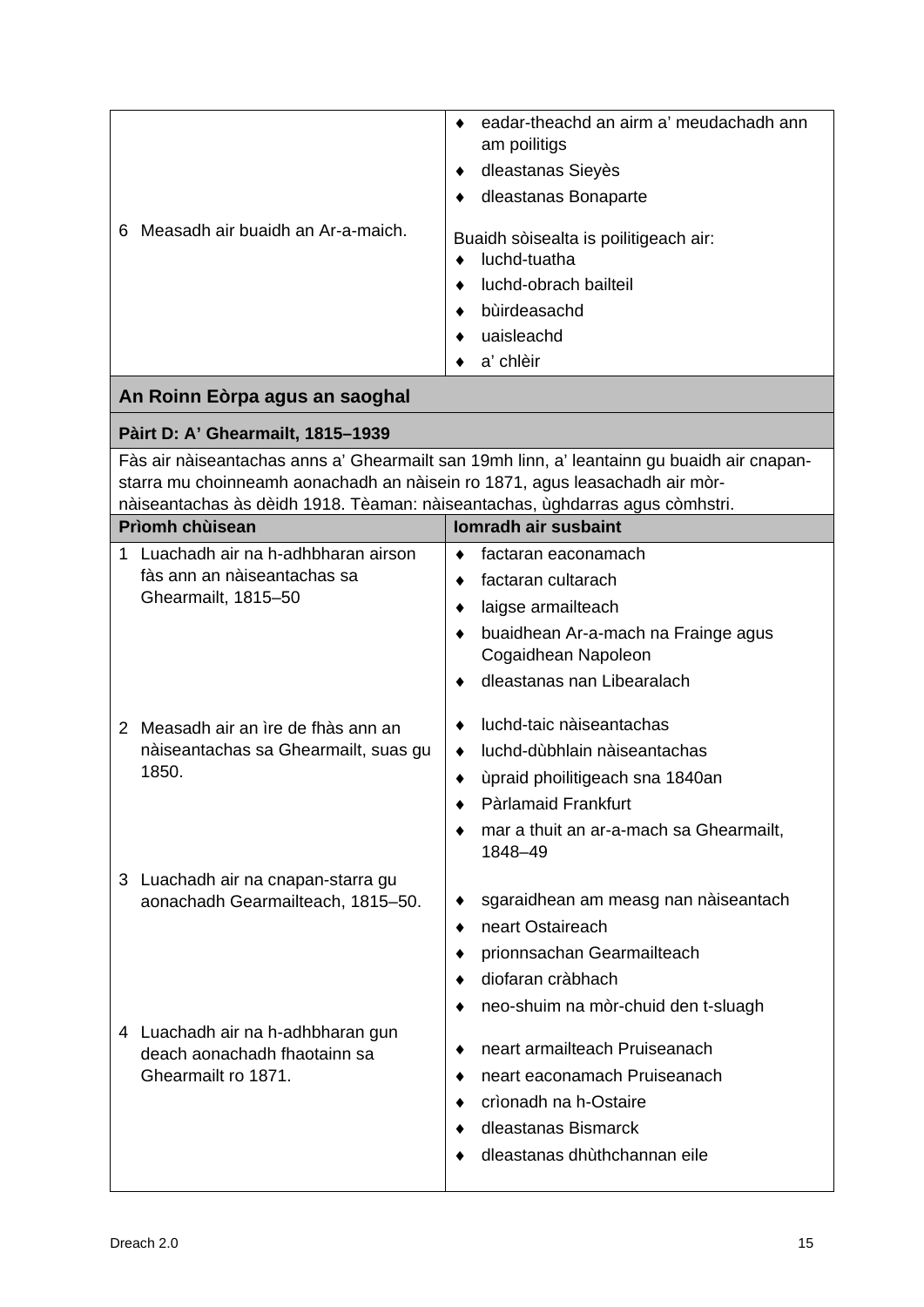| Luachadh air na h-adhbharan gun<br>$5^{\circ}$                     | laigsean Poblachd Weimar<br>$\bullet$                                                                                                                                                |
|--------------------------------------------------------------------|--------------------------------------------------------------------------------------------------------------------------------------------------------------------------------------|
| d' fhuair na Nadsaidhean cumhachd<br>ann an 1933.                  | nàimhdeas a dh'ionnsaigh Cùmhnant<br>٠<br>Versailles                                                                                                                                 |
|                                                                    | duilgheadasan eaconamach<br>٠                                                                                                                                                        |
|                                                                    | tarraingeachd Hitler agus na Nadsaidhean<br>ann an 1928                                                                                                                              |
| 6 Luachadh air na h-adhbharan gun robh                             | laigsean agus mearachdan nan dùbhlanach                                                                                                                                              |
| na Nadsaidhean comasach air fuireach                               | stèidheachadh air stàit thur-smachdach<br>٠                                                                                                                                          |
| ann an cumhachd, 1933-39.                                          | eagal agus ceannairceachd stàite<br>٠                                                                                                                                                |
|                                                                    | propaganda                                                                                                                                                                           |
|                                                                    | poileasaidhean eaconamach                                                                                                                                                            |
|                                                                    | poileasaidhean sòisealta                                                                                                                                                             |
| An Roinn Eòrpa agus an saoghal                                     |                                                                                                                                                                                      |
| Pàirt E: An Eadailt, 1815-1939                                     |                                                                                                                                                                                      |
| dèidh 1918. Tèaman: nàiseantachas, ùghdarras agus còmhstri.        | Fàs ann an nàiseantachas san 19th linn anns an Eadailt, a' leantainn gu faighinn thairis air<br>bacaidhean gu aonachadh an nàisein ro 1871, agus leasachadh air mòr-nàiseantachas às |
| <b>Prìomh chùisean</b>                                             | Iomradh air susbaint                                                                                                                                                                 |
| Luachadh air na h-adhbharan airson<br>1                            | factaran cultarach<br>٠                                                                                                                                                              |
| fàs ann an nàiseantachas san Eadailt,                              | factaran eaconamach                                                                                                                                                                  |
| 1815-50.                                                           | laigse armailteach<br>٠                                                                                                                                                              |
|                                                                    | buaidhean Ar-a-mach na Frainge agus<br>Cogaidhean Napoleon                                                                                                                           |
|                                                                    | nàimhdeas don Ostair                                                                                                                                                                 |
|                                                                    | luchd-taic nàiseantachd                                                                                                                                                              |
| 2 Measadh air an ìre de fhàs ann an                                | luchd-dùbhlain nàiseantachd                                                                                                                                                          |
| nàiseantachas san Eadailt, suas gu<br>1850.                        | riaghladairean Eadailteach                                                                                                                                                           |
|                                                                    | suidheachadh na Pàpachd                                                                                                                                                              |
|                                                                    | fàillingidhean nan ar-a-mach ann an 1848                                                                                                                                             |
|                                                                    | diofaran eaconamach agus cultarach                                                                                                                                                   |
| 3 Luachadh air na bacaidhean gu<br>aonachadh Eadailteach, 1815-50. | diofaran poilitigeach taobh a-staigh nan<br>nàiseantach                                                                                                                              |
|                                                                    | suidheachadh ceannasach na h-Ostaire                                                                                                                                                 |
|                                                                    | riaghladairean Eadailteach                                                                                                                                                           |
|                                                                    | neo-shuim na mòr-chuid den t-sluagh                                                                                                                                                  |
| 4 Luachadh air na h-adhbharan gun                                  | èirigh Piedmont                                                                                                                                                                      |
| deach aonachadh fhaighinn san                                      | dleastanas Cavour                                                                                                                                                                    |
| Eadailt ro 1870.                                                   | dleastanas Garibaldi                                                                                                                                                                 |
|                                                                    | crìonadh na h-Ostaire                                                                                                                                                                |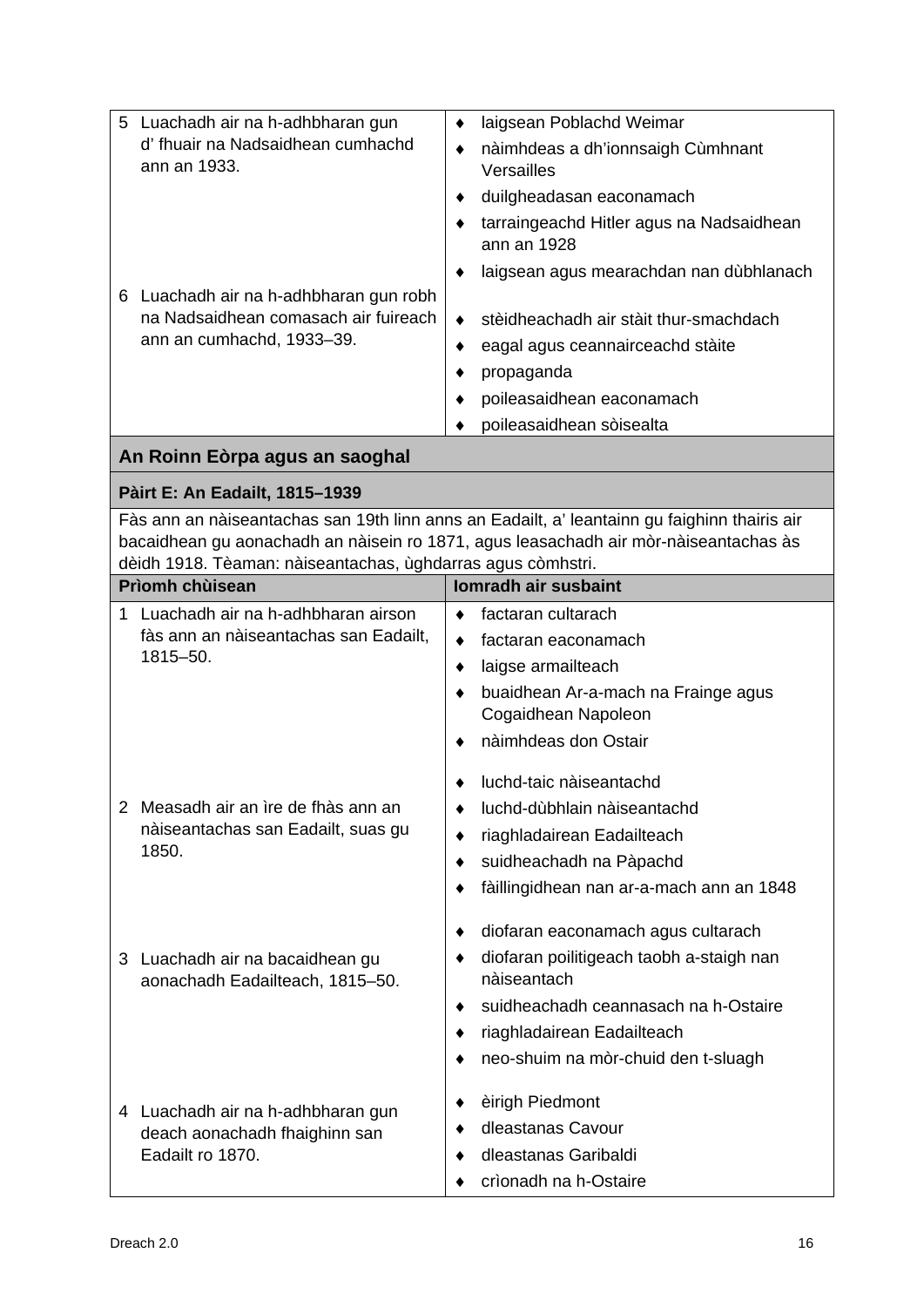| 5 Luachadh air na h-adhbharan gun d'<br>fhuair na Faisistich cumhachd san<br>Eadailt, 1919-25.<br>6 Luachadh air na h-adhbharan gun robh<br>na Faisistich comasach air fuireach | seasamhan is gnìomhan nan cumhachdan<br>cèin<br>laigsean riaghaltasan na h-Eadailt<br>nàimhdeas do Rèite na Sìthe<br>٠<br>tarraingeachd Mussolini agus na Faisistich<br>sgaraidhean sòisealta agus eaconamach<br>laigsean agus mearachdan dhùbhlanaich<br>stèidheachadh na stàite Faisistich<br>٠ |
|---------------------------------------------------------------------------------------------------------------------------------------------------------------------------------|---------------------------------------------------------------------------------------------------------------------------------------------------------------------------------------------------------------------------------------------------------------------------------------------------|
| ann an cumhachd, 1922-39.                                                                                                                                                       | eagal agus bagairt<br>٠<br>propaganda<br>poileasaidh cèin                                                                                                                                                                                                                                         |
|                                                                                                                                                                                 | poileasaidhean eaconamach agus sòisealta                                                                                                                                                                                                                                                          |
| An Roinn Eòrpa agus an saoghal                                                                                                                                                  |                                                                                                                                                                                                                                                                                                   |
| Pàirt F: An Ruis, 1881-1921                                                                                                                                                     |                                                                                                                                                                                                                                                                                                   |
| 1921.                                                                                                                                                                           | Leasachadh air cur an aghaidh riaghladh aon-neach ann an stàit mhòr ioma-nàiseanta,<br>dìobairt dòigh-riaghlaidh an Tsar agus èirigh nam Boilseabhach sna bliadhnaichean 1881-                                                                                                                    |
| Tèaman: ideòlas, dearbh-aithne agus ùghdarras.<br>Prìomh chùisean                                                                                                               | Iomradh air susbaint                                                                                                                                                                                                                                                                              |
| Measadh air tèarainteachd Stàit an<br>1                                                                                                                                         | an Tsar                                                                                                                                                                                                                                                                                           |
| Tsar ro 1905.                                                                                                                                                                   | feachd-airm/Okhrana<br>٠<br>dleastanas na h-eaglaise<br>Ruiseanachadh<br>dùbhlanachd phoilitigeach                                                                                                                                                                                                |
| 2 Luachadh air na h-adhbharan airson<br>ar-a-mach 1905.                                                                                                                         | mì-thoileachas nan clasaichean obrach<br>mì-thoileachas am measg luchd-tuatha<br>duilgheadasan poilitigeach<br>ruaig armailteach sa chogadh an aghaidh                                                                                                                                            |
|                                                                                                                                                                                 | lapàn.<br>Didòmhnaich Fuilteach                                                                                                                                                                                                                                                                   |
| 3 Measadh air na h-oidhirpean air<br>Tsarachd a neartachadh, 1905-14.                                                                                                           | Nàdar thachartasan ann an 1905<br>manifesto na Dàmhair agus an Duma<br>Ceannsalachd<br>Ath-leasachaidhean Stolypin<br>Laghan Bunaiteach                                                                                                                                                           |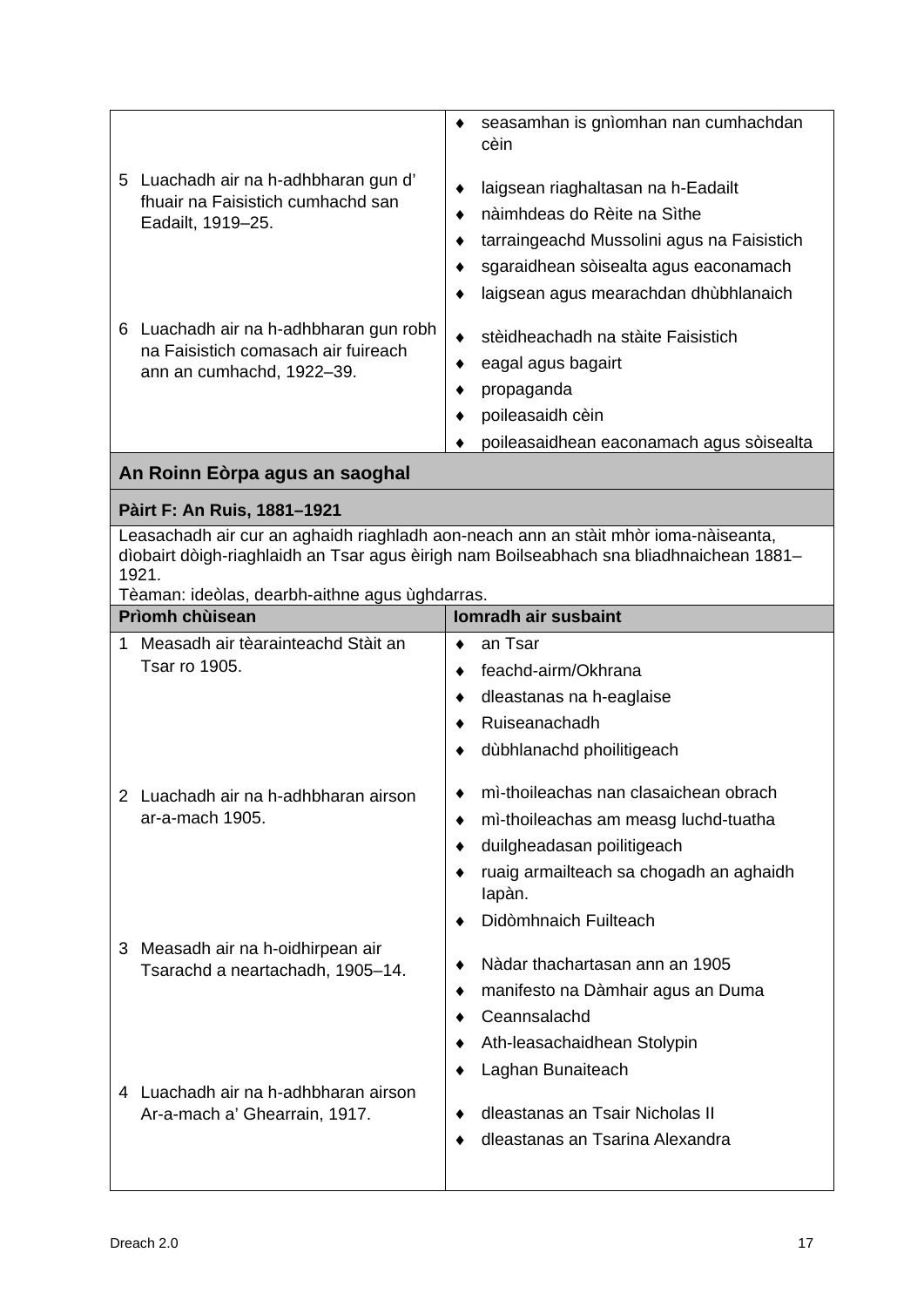| 5 | Luachadh air na h-adhbharan airson.<br>soirbheachas Ar-a-mach na Dàmhair,<br>1917. | obrach | mi-thoileachas am measg nan clasaichean<br>mì-thoileachas luchd-tuatha<br>buaidh a' Chiad Chogaidh Mhòir |
|---|------------------------------------------------------------------------------------|--------|----------------------------------------------------------------------------------------------------------|
|   |                                                                                    |        | cumhachd dùbailte                                                                                        |
|   |                                                                                    |        | co-dhùnadh air cogadh a chumail a' dol                                                                   |
|   |                                                                                    |        | mi-thoileachas poilitigeach                                                                              |
| 6 | Luachadh air na h-adhbharan airson                                                 |        | cùis an fhearainn                                                                                        |
|   | buaidh an airm Dheirg sa Chogadh<br>Chatharra.                                     |        | tarraingeachd Lenin agus nam Boilseabhach                                                                |
|   |                                                                                    |        | neartan an airm Dheirg                                                                                   |
|   |                                                                                    |        | eas-aonachd am measg nan Geal                                                                            |
|   |                                                                                    |        | ceannardas Lenin                                                                                         |
|   |                                                                                    |        | dleastanas Trotsky                                                                                       |
|   |                                                                                    |        | buaidhean eadar-theachd cèin                                                                             |
|   |                                                                                    |        |                                                                                                          |

## **Pàirt G: Na Stàitean Aonaichte, 1918–1968**

Frionasan a' fàs ann an co-chomann Aimeireaganach, cuimseachadh air sgaraidhean cinnidheach, duilgheadasan eaconamach, fàs ann an cumhachdan feadarail agus an t-strì airson còraichean catharra.

Themes: ideology, identity and rights.

| <b>Prìomh chùisean</b> |                                                                                                              |   | <b>Iomradh air susbaint</b>                               |
|------------------------|--------------------------------------------------------------------------------------------------------------|---|-----------------------------------------------------------|
| 1                      | Luachadh air na h-adhbharan airson                                                                           | ٠ | aonarachdas                                               |
|                        | seasamhan a thaobh in-imrich ag<br>atharrachadh sna 1920an.                                                  |   | eagal ro ar-a-mach                                        |
|                        |                                                                                                              |   | claon-bhreith agus gràin-cinnidh                          |
|                        |                                                                                                              |   | eagalan sòisealta                                         |
|                        |                                                                                                              |   | eagalan eaconamach                                        |
| $\mathcal{P}$          | Luachadh air na bacaidhean a thaobh<br>coileanadh air còraichean catharra do<br>dhaoine dubha, suas gu 1941. | ٠ | bacaidhean laghail                                        |
|                        |                                                                                                              | ٠ | claon-bhreith an t-sluaigh                                |
|                        |                                                                                                              |   | gnìomhachdan an Ku Klux Klan                              |
|                        |                                                                                                              |   | dìth buaidh phoilitigeach                                 |
|                        |                                                                                                              |   | sgaraidhean sa choimhearsnachd dhuibh                     |
| 3                      | Luachadh air na h-adhbharan airson<br>na h-èiginn eaconamaich bho 1929-<br>٠<br>33.<br>٠                     |   | poileasaidhean an riaghaltais phoblachdaich<br>sna 1920an |
|                        |                                                                                                              |   | os-shaothrachadh agus fo-chaitheamh air<br>bathar         |
|                        |                                                                                                              |   | laigsean ann an siostam bancaidh nan SA                   |
|                        |                                                                                                              |   | duilgheadasan eaconamach eadar-nàiseanta                  |
|                        |                                                                                                              |   | Tuisleadh Wall Street                                     |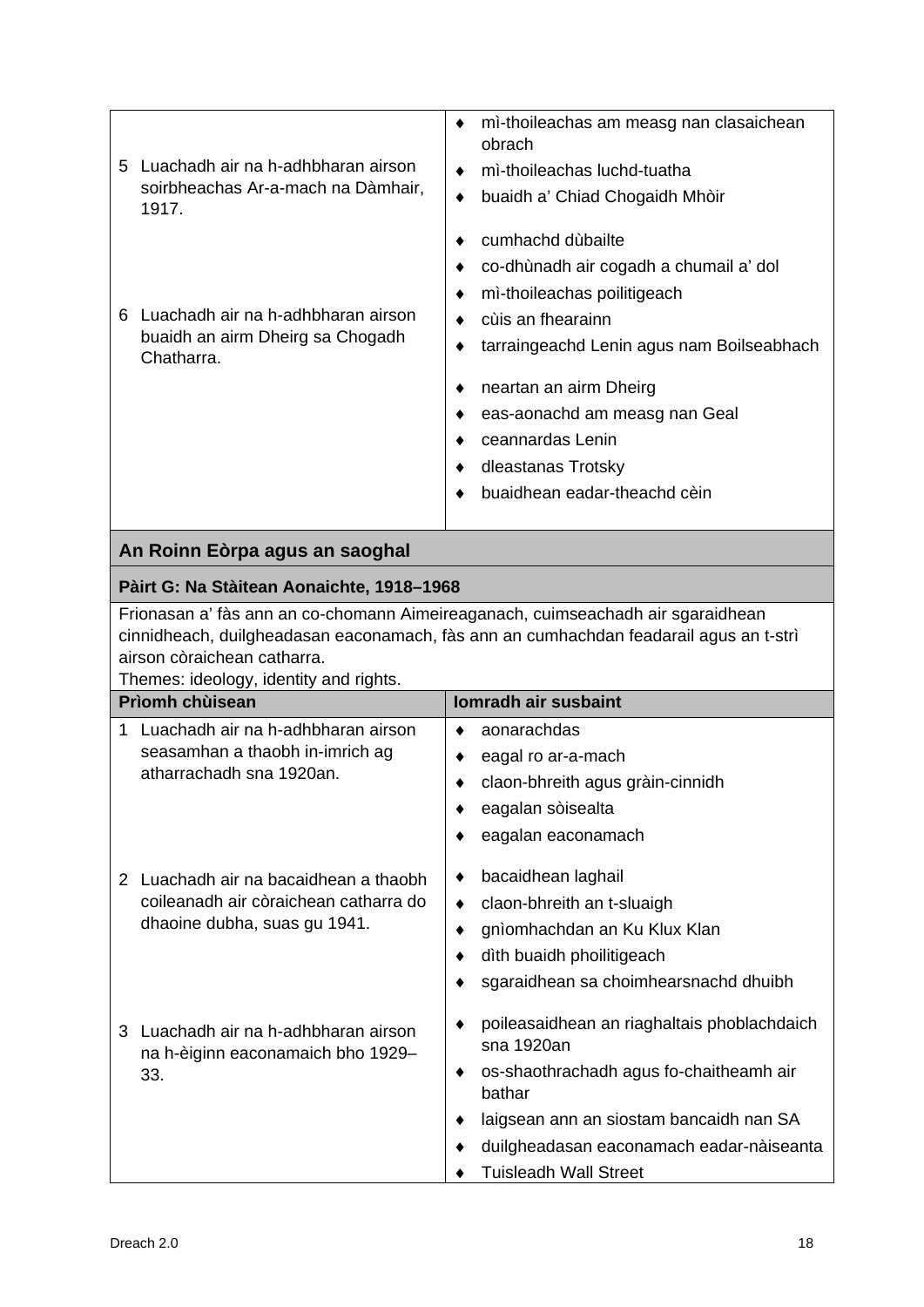|   | 4 Measadh air èifeachdas an Deile Ùir.                                                           | dleastanas Roosevelt agus 'togail<br>misneachd'<br>bancaireadh<br>àiteachas |
|---|--------------------------------------------------------------------------------------------------|-----------------------------------------------------------------------------|
|   |                                                                                                  | gnìomhachas<br>co-chomann                                                   |
|   | 5 Luachadh air na h-adhbharan airson<br>leasachadh iomairt nan Còraichean                        | claon-bhreith agus leth-breith                                              |
|   | Catharra, às dèidh 1945.                                                                         | na thachair ri saighdearan dubha san Dàrna<br>Cogadh Mòr                    |
|   |                                                                                                  | dleastanas bhuidhnean chòraichean catharra<br>dubha                         |
|   |                                                                                                  | dleastanas Mhàrtainn Luther King                                            |
| 6 | Measadh air èifeachdas gluasad nan<br>Còraichean Catharra ann an<br>coileanadh fheumalachdan nan | ceannardan dubha èifeachdach a' tighinn am<br>bàrr                          |
|   | Aimeireaganach dubha, suas gu 1968.                                                              | dleastanasan an NAACP, CORE, SCLC                                           |
|   |                                                                                                  | dleastanas Mhàrtainn Luther King                                            |
|   |                                                                                                  | atharrachaidhean ann am poileasaidh<br>feadarail                            |
|   |                                                                                                  | atharrachaidhean sòisealta, eaconamach<br>agus poilitigeach                 |
|   |                                                                                                  | èirigh ann an gluasadan radaigeach dubha                                    |

## **Pàirt H: Sìtheachadh agus an t-slighe gu cogadh, gu ruig 1939**

Poileasaidh cèin Faisisteach às dèidh 1933 agus freagairtean nan cumhachdan deamocratach dha, leasachadh air poileasaidh an t-sìtheachaidh, mar a dh'fhàilling e agus cogadh a' briseadh a-mach san Roinn Eòrpa ann an 1939. Tèaman: ideòlas, còmhstri agus dioplòmasachd.

| <b>Prìomh chùisean</b>                                                                                                           | <b>Iomradh air susbaint</b>                                                                                                                                               |
|----------------------------------------------------------------------------------------------------------------------------------|---------------------------------------------------------------------------------------------------------------------------------------------------------------------------|
| Measadh air na h-adhbharan airson<br>nàdar bagairteach phoileasaidhean<br>cèin na Gearmailt agus na h-Eadailt<br>anns na 1930an. | Rèite na Sìthe 1919<br>Ideòlas Faisisteach<br>duilgheadasan eaconamach às dèidh 1929<br>laigse Lìg nan Nàiseanan<br>poileasaidh sìtheachaidh Bhreatainn                   |
| Luachadh air na modhan a chleachd a'<br>Ghearmailt agus an Eadailt gus na<br>poileasaidhean cèin aca adhartachadh<br>bho 1933.   | dioplòmasaidh<br>٠<br>gnìomh armailteach<br>bagairt armailteach<br>٠<br>co-aontaidhean agus caidreachasan<br>dleastanas Hitler agus Mussolini<br>duilgheadasan eaconamach |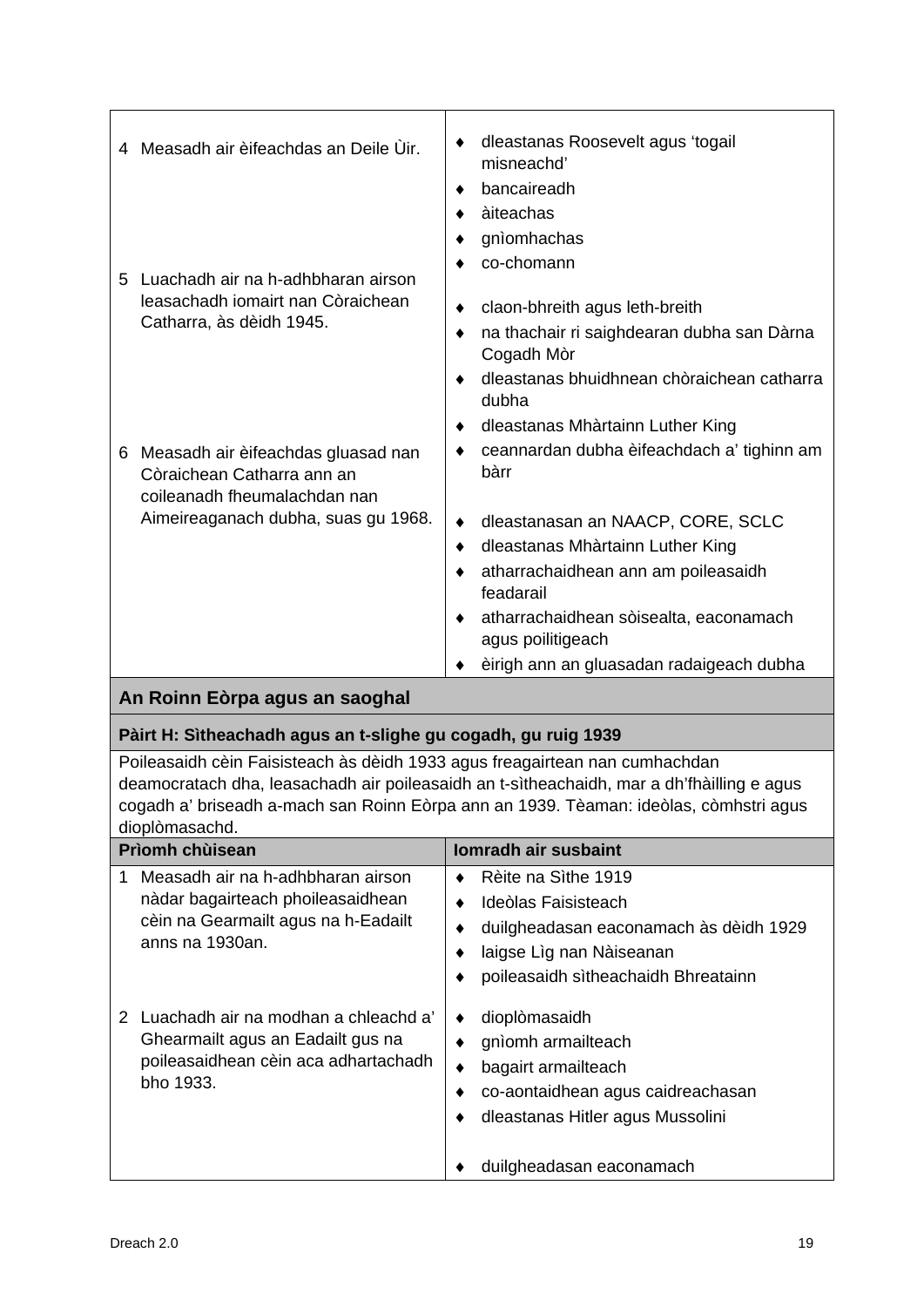| Luachadh air na h-adhbharan airson<br>poileasaidh sìtheachaidh Bhreatainn,<br>1936-38.                                                  | beachd a' mhòr-shluaigh<br>٠<br>dìth chaidreabhaich earbsach<br>٠<br>laigse armailteach<br>٠<br>creideasan Chamberlain                                                                                                                                                              |
|-----------------------------------------------------------------------------------------------------------------------------------------|-------------------------------------------------------------------------------------------------------------------------------------------------------------------------------------------------------------------------------------------------------------------------------------|
| Measadh air soirbheachas poileasaidh<br>4<br>cèin Bhreatainn ann an gleidheadh<br>ionnsaigheachd nam Faisisteach, 1935<br>gu Màrt 1938. | Abaisinia<br>Rhineland<br>$\bullet$<br>Aonta Maraireach<br>neo-eadar-theachd<br>Anschluss den Mhàrt 1938                                                                                                                                                                            |
| Measadh air aonta Mhunich.<br>5                                                                                                         | Argamaidean airson agus an aghaidh an<br>t-sìtheachaidh:<br>An t-Seic<br>٠<br><b>Breatainn</b><br>A' Ghearmailt<br>An Fhraing                                                                                                                                                       |
| Luachadh air na h-adhbharan airson<br>6<br>cogadh a' briseadh a-mach ann an<br>1939.                                                    | co-theacsa eadar-nàiseanta<br>seasamhan Breatannach ag atharrachadh a<br>thaobh sìtheachadh<br>sealbh-ghlacadh Bohemia agus dìobairt na<br>Seic<br>dioplòmasaidh Breatannach agus dàimhean<br>leis an Aonadh Shòbhatach<br>Co-aonta Nadsaidh-Sòbhatach<br>Ionnsaigh air a' Phòlainn |

## **Pàirt I: An Cogadh Fuar, 1945–1989**

Poileasaidh cèin nam mòr-chumhachdan an dèidh 1945, fàs ann am frionas eadar-nàiseanta, leasachadh poileasaidh détente, agus deireadh a' Chogaidh Fhuair san Roinn Eòrpa ann an 1989.

Tèaman: ideòlas, còmhstri agus dioplòmasaidh.

| <b>Prìomh chùisean</b>                                                                                                       | <b>Iomradh air susbaint</b>                                                                                                                                                    |
|------------------------------------------------------------------------------------------------------------------------------|--------------------------------------------------------------------------------------------------------------------------------------------------------------------------------|
| Luachadh air na h-adhbharan airson a'<br>Chogaidh Fhuair a thighinn gu bith,<br>suas gu 1955.                                | Frionasan taobh a-staigh a' chaidreachais<br>cogaidh<br>rèis armailteach<br>diofaran ideòlasach<br>eas-aontaidhean mu Ghearmailt an ama ri<br>teachd<br>èiginn a thaobh Coiria |
| Measadh air èifeachdas a'<br>phoileasaidh Shòbhatach ann an<br>cumail smachd air Taobh Sear na<br>Roinn Eòrpa, suas gu 1961. | poileasaidhean Khrushchev a thaobh di-<br>Stalineachadh<br>freagairtean Sòbhatach do thachartasan:<br>٠                                                                        |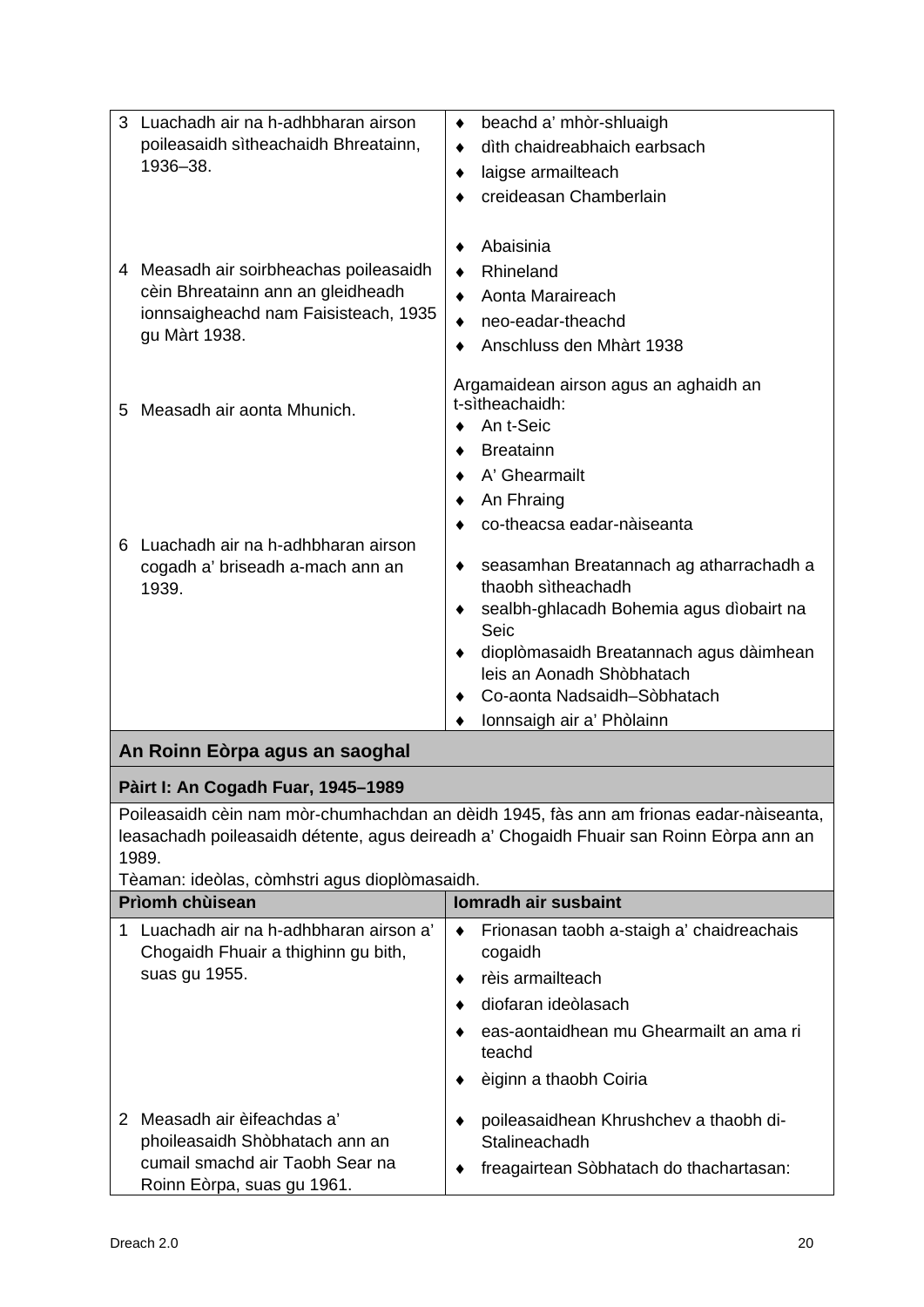|                                                                                    | — anns a' Phòlainn (1956)                                                                                                                                                                       |
|------------------------------------------------------------------------------------|-------------------------------------------------------------------------------------------------------------------------------------------------------------------------------------------------|
|                                                                                    | — san Ungair (1956)                                                                                                                                                                             |
|                                                                                    | $-$ ann am Berlin (1961)                                                                                                                                                                        |
| 3 Luachadh air na h-adhbharan airson                                               |                                                                                                                                                                                                 |
| Eiginn Astais Chiùba ann an 1962.                                                  | buaidh Chastro ann an Ciùba                                                                                                                                                                     |
|                                                                                    | poileasaidh cèin nan SA                                                                                                                                                                         |
|                                                                                    | suidheachadh dachaigheil Khrushchev<br>٠                                                                                                                                                        |
|                                                                                    | beachd Khrushchev air a' Cheanadach                                                                                                                                                             |
|                                                                                    | rèis armailteach                                                                                                                                                                                |
| 4 Luachadh air na h-adhbharan gun do<br>chaill na SA an cogadh ann an<br>Bhietnam. | duilgheadasan mu choinneamh arm nan SA<br>neartan Bhietnam a Tuath<br>laigsean Bhietnam a Deas<br>atharrachadh beachd poblach a' mhòr-<br>shluaigh sna SA<br>aonarachdas eadar-nàiseanta nan SA |
| Luachadh air na h-adhbharan gun do<br>5                                            |                                                                                                                                                                                                 |
| dh'fheuch na mòr-chumhachdan ris a'                                                | cunnart Sgrios Co-bharantaiche<br>٠                                                                                                                                                             |
| Chogadh Fhuar a stiùireadh, 1962-79                                                | cunnartan còmhraig armailteach mar a<br>٠                                                                                                                                                       |
|                                                                                    | chunnacas an Èiginn Astais Chiùba                                                                                                                                                               |
|                                                                                    | cosgais eaconamach na rèis armailtich<br>leasachadh teicneòlas faire                                                                                                                            |
|                                                                                    |                                                                                                                                                                                                 |
|                                                                                    | leasachadh détente                                                                                                                                                                              |
| Luachadh air na h-adhbharan airson<br>6<br>deireadh a' Chogaidh Fhuair.            | ruaig air an Aonadh Shòbhatach ann an<br>٠<br>Afganastan                                                                                                                                        |
|                                                                                    | Comannachas ann an Taobh Sear na Roinn<br>Eòrpa a' fàillingeadh                                                                                                                                 |
|                                                                                    | diofaran eaconamach eadar an Ear 's an Iar<br>dleastanas Gorbachev                                                                                                                              |
|                                                                                    | dleastanas Reagan                                                                                                                                                                               |
| <b>Alba</b>                                                                        |                                                                                                                                                                                                 |
|                                                                                    |                                                                                                                                                                                                 |
| Pàirt A: Cogaidhean na Neo-eisimeileachd, 1249-1328                                |                                                                                                                                                                                                 |

Atharrachadh poilitigeach agus còmhrag armailteach ag èirigh bho Chogaidhean na Neoeisimeileachd.

Tèaman: ùghdarras, còmhrag agus dearbh-aithne.

| Prìomh chùisean | Iomradh air susbaint |
|-----------------|----------------------|
|                 |                      |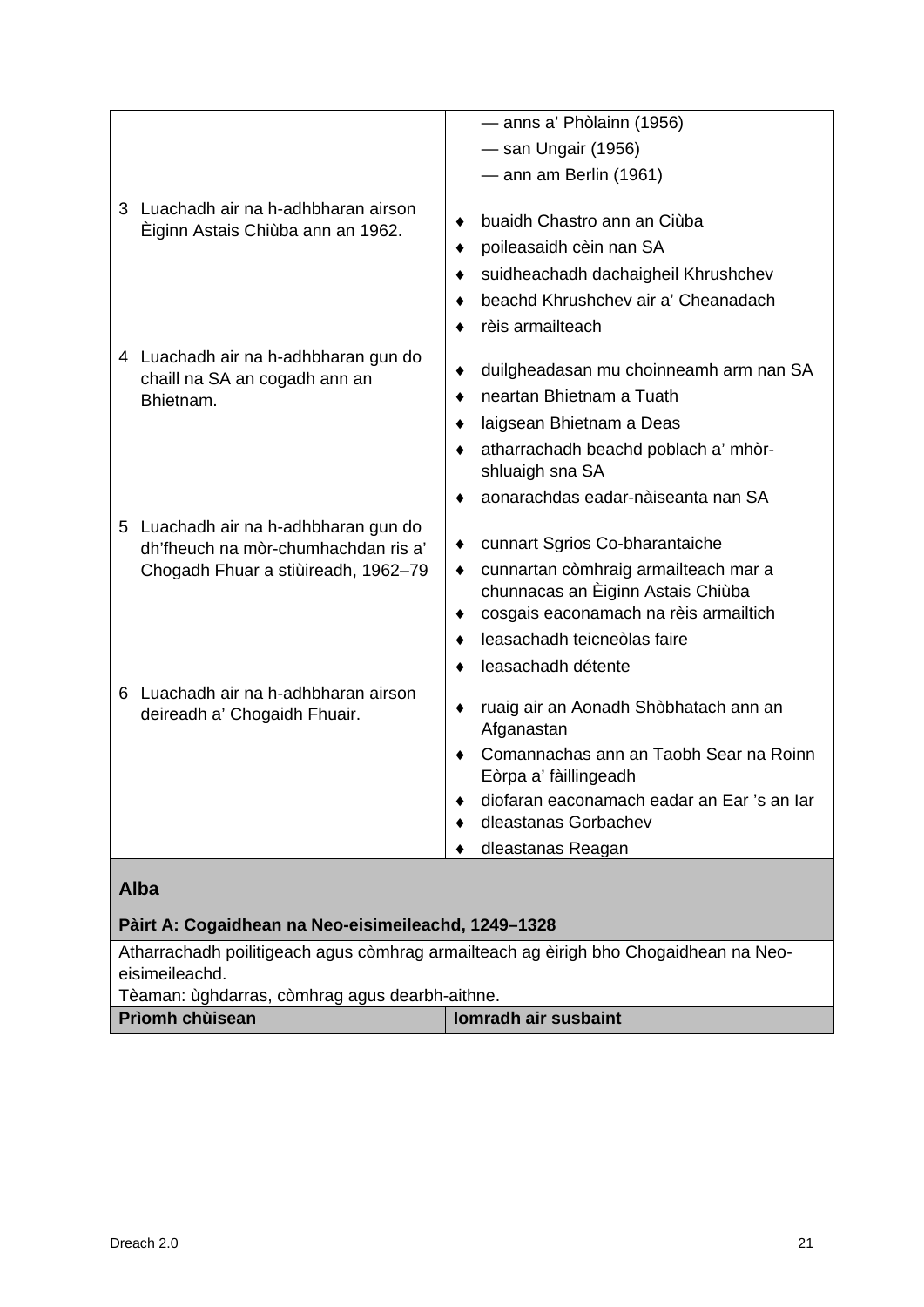| 1 Alasdair III agus duilgheadas        | duilgheadas sinnsearachd<br>٠                                                                 |
|----------------------------------------|-----------------------------------------------------------------------------------------------|
| sinnsearachd 1286-92.                  | na Freiceadain<br>٠                                                                           |
|                                        | Cùmhnant Birgham                                                                              |
|                                        | bàs Maighdean Nirribhigh                                                                      |
|                                        | tagradh Albannach gu Èideard I - an co-<br>dhùnadh aig Norham                                 |
|                                        | Bruce an aghaidh Balliol                                                                      |
|                                        | an t-Adhbhar Mòr agus co-dhùnadh Èideard                                                      |
|                                        |                                                                                               |
| 2 Iain Balliol agus Eideard I 1292-96. | riaghladh Balliol<br>٠                                                                        |
|                                        | àrd-uachdranas Èideard                                                                        |
|                                        | freagairt na h-Alba                                                                           |
|                                        | an cogadh Angla-Frangach agus an<br>Cùmhnant Frangach-Albannach                               |
|                                        | ceannsachadh na h-Alba                                                                        |
| 3 Uilleam Uallas agus aghaidheachd     | aghaidheachd Alba                                                                             |
| Alba                                   | dleastanasan Uilleam Uallas agus Anndra<br>٠<br>Mhoireach                                     |
|                                        | buannachadh ann an Sruighlea agus a<br>٠<br>bhuaidhean air Albannaich agus air Alba           |
|                                        | ruaig aig An Eaglas Bhric agus<br>aghaidheachd Albannach a' leantainn                         |
| 4 Eirigh agus buaidh Raibeart Brus     |                                                                                               |
|                                        | àrd-amasan Raibeart Brus:                                                                     |
|                                        | - a chòmhstri le agus buaidh thairis air<br>dùbhlanaich Albannach                             |
|                                        | — a bhuaidh aig Allt a' Bhonnaich                                                             |
|                                        | nàimhdeas a' leantainn                                                                        |
|                                        | Foirgheall Obar Bhrothaig                                                                     |
|                                        | Cùmhnantan Dhùn Èideann/<br>Northampton, 1328                                                 |
|                                        | Cudromachd Cogaidhean na Neo-<br>eisimeileachd ann an leasachadh dearbh-<br>aithne na h-Alba. |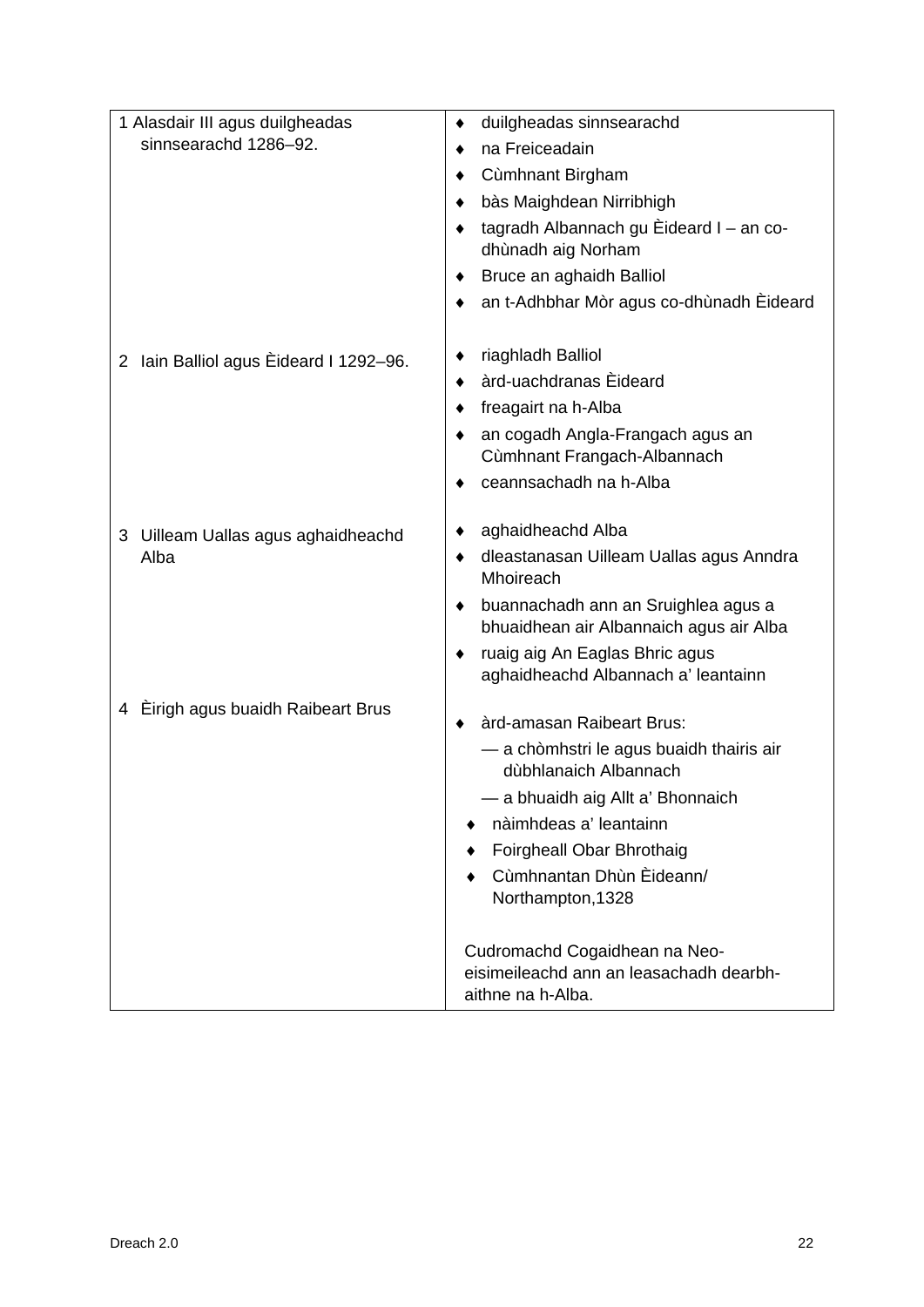| Alba                                                               |                                                                                                                                                                                                           |
|--------------------------------------------------------------------|-----------------------------------------------------------------------------------------------------------------------------------------------------------------------------------------------------------|
| Pàirt B: Linn an Ath-leasachaidh, 1542-1603                        |                                                                                                                                                                                                           |
| Atharrachadh cràbhach agus poilitigeach ann an Alba san 16mh linn. |                                                                                                                                                                                                           |
| Tèaman: ùghdarras, còmhstri agus dearbh-aithne.                    |                                                                                                                                                                                                           |
| Prìomh chùisean                                                    | <b>Iomradh air susbaint</b>                                                                                                                                                                               |
| 1 Ath-leasachadh 1560                                              | nàdar na h-eaglaise ann an Alba                                                                                                                                                                           |
|                                                                    | oidhirpean air ath-leasachadh<br>٠                                                                                                                                                                        |
|                                                                    | fàs air Pròstanachd                                                                                                                                                                                       |
|                                                                    | dàimhean leis an Fhraing agus Sasainn                                                                                                                                                                     |
|                                                                    | còmhstri a thaobh creideamh                                                                                                                                                                               |
|                                                                    | Morairean a' Choitheanail                                                                                                                                                                                 |
|                                                                    | Cùmhnant Dhùn Èideann, 1560                                                                                                                                                                               |
| Rìoghachadh Màiri, 1561-67<br>$\mathbf{2}^{\prime}$                | duilgheadsan Màiri ann an riaghladh Alba:<br>$-$ creideamh<br>— gnè<br>- daimhean leis an uaisleachd<br>pòsaidhean Màiri:<br>- a dàimh le Sasainn<br>-leigeil dhith na Cathrach<br>- teicheadh a Shasainn |
| 3 Seumas VI agus an dàimh eadar rìgh<br>agus Eaglais               | an t-strì airson smachd air an Eaglais: bho<br>٠<br>thànaisteachd gu riaghladh pearsanta<br>beachdan eadar-dhealaichte mu dhleastanas                                                                     |
|                                                                    | a' mhonairc agus na h-Eaglaise                                                                                                                                                                            |
| 4 Buaidh an Ath-leasachaidh air Alba, gu  <br>ruige 1603           | buaidh shòisealta, chultarach, oideachail<br>agus eaconamach an Ath-leasachaidh air<br>Alba, gu 1603                                                                                                      |
|                                                                    | Cudromachd linn an Ath-leasachaidh ann an<br>leasachadh dearbh-aithne na h-Alba.                                                                                                                          |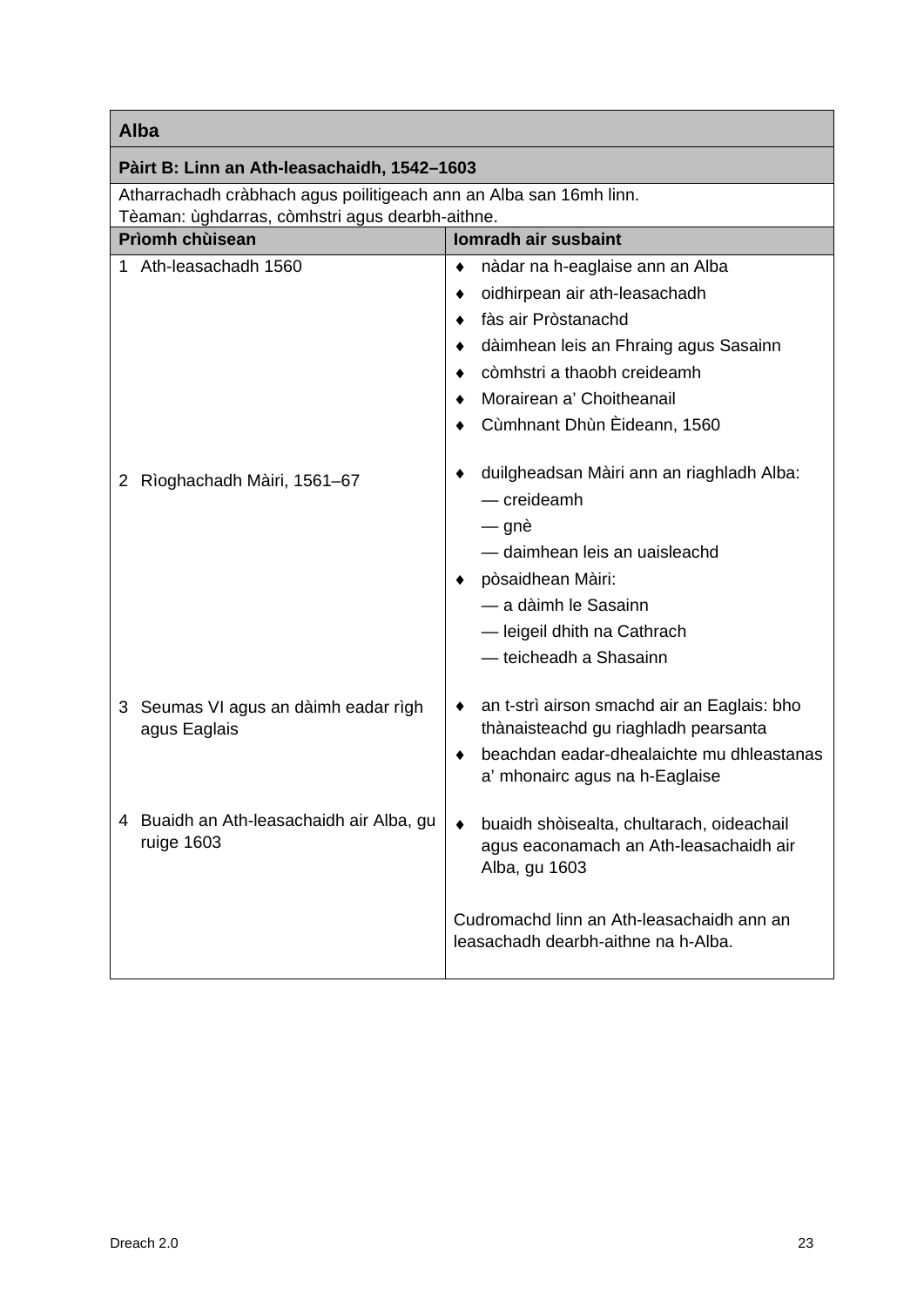## Г

| Alba                                                               |                                                                                                                                                                                          |
|--------------------------------------------------------------------|------------------------------------------------------------------------------------------------------------------------------------------------------------------------------------------|
| Pàirt C: Cùmhnant an Aonaidh, 1689-1740                            |                                                                                                                                                                                          |
| Atharrachadh poilitigeach agus eaconamach ann an Alba, 1689-1740.  |                                                                                                                                                                                          |
| Tèaman: dearbh-aithne, còmhstri agus ùghdarras.<br>Prìomh chùisean | <b>Iomradh air susbaint</b>                                                                                                                                                              |
| 1 Dàimhean le Sasainn a' dol am                                    | Achdan Maraireachd                                                                                                                                                                       |
| miosad.                                                            | cogaidhean cèin Shasainn                                                                                                                                                                 |
|                                                                    | duilgheadasan eaconamach na h-Alba                                                                                                                                                       |
|                                                                    | gort<br>٠                                                                                                                                                                                |
|                                                                    | Sgeama Darien agus mar a dh'fhàilling e                                                                                                                                                  |
|                                                                    | freagairtean Alba<br>٠                                                                                                                                                                   |
|                                                                    | tachartasan a' leantainn gu dàimhean le<br>Sasainn a' dol am miosad                                                                                                                      |
|                                                                    | Cogadh Co-arbas na Spàinne                                                                                                                                                               |
|                                                                    | a' chùis a thaobh sinnsearachd                                                                                                                                                           |
|                                                                    | cùisean creideimh                                                                                                                                                                        |
| 2 Argamaidean airson agus an aghaidh                               | eaconamaidh na h-Alba                                                                                                                                                                    |
| Aonadh le Sasainn.                                                 | — buannachdan comasach a thaobh<br>cothrom aig Albannaich air<br>coloinidhean Sasannach                                                                                                  |
|                                                                    | cùis dearbh-aithne na h-Alba                                                                                                                                                             |
|                                                                    | seasamhan iomsgarach ann an Alba a<br>thaobh an Aonaidh                                                                                                                                  |
| 3 Achdachadh Achd an Aonaidh.                                      | seasamh Shasainn ag atharrachadh                                                                                                                                                         |
|                                                                    | deasbad air Aonadh Feadarail no Aonadh<br>Corpachaidh                                                                                                                                    |
|                                                                    | dleastanas nan Coimiseanairean                                                                                                                                                           |
|                                                                    | barganachadh                                                                                                                                                                             |
|                                                                    | cur an Aonaidh an gnìomh le Pàrlamaid na h-<br>Alba                                                                                                                                      |
| 4 Buaidhean an Aonaidh, gu ruige 1740                              | buaidhean eaconamach, gu ruige 1740:<br>$-$ àiteachas<br>— dèanamh<br>$-$ malairt<br>buaidhean poilitigeach<br>an sinnsearachd Hanòbharach agus<br>adhbharan Ar-a-mach nan Seumasach ann |
|                                                                    | an 1715.                                                                                                                                                                                 |

٦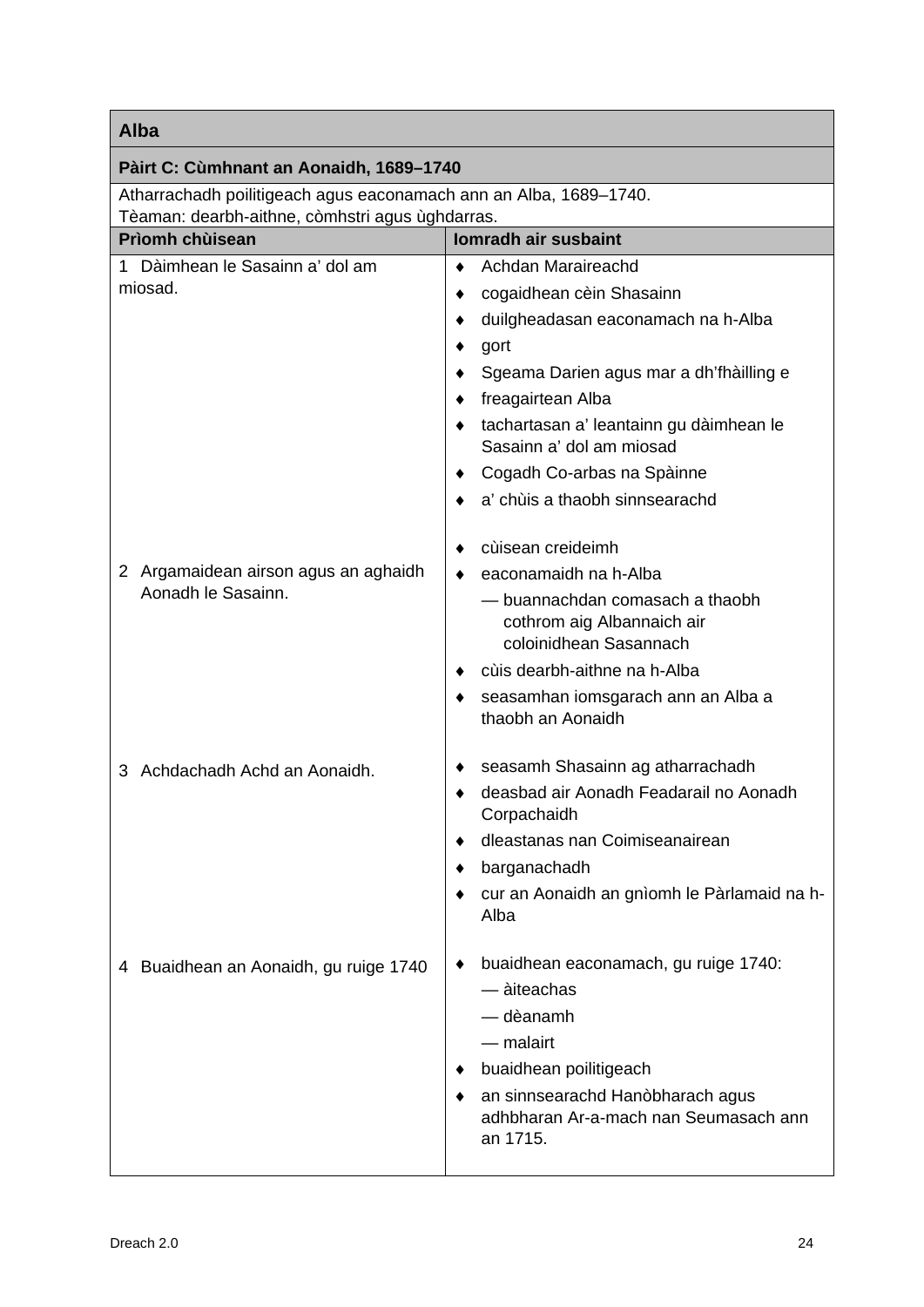|                                                                                                         | Cudromachd an Aonaidh ann an leasachadh<br>dearbh-aithne na h-Alba.                                                                                                                                                                            |
|---------------------------------------------------------------------------------------------------------|------------------------------------------------------------------------------------------------------------------------------------------------------------------------------------------------------------------------------------------------|
| <b>Alba</b>                                                                                             |                                                                                                                                                                                                                                                |
| Pàirt D: Imrich agus an impireachd, 1830-1939                                                           |                                                                                                                                                                                                                                                |
|                                                                                                         | Gluasad àireamh-sluaigh agus atharrachadh sòisealta is eaconamach ann an Alba agus                                                                                                                                                             |
| thall-thairis eadar 1830 agus 1939. Tèaman: impireachd, imrich agus dearbh-aithne.<br><b>Key issues</b> | <b>Description of content</b>                                                                                                                                                                                                                  |
| Imrich nan Albannach                                                                                    | bun-chùisean put is slaod ann an imrich a-<br>٠<br>staigh agus às-imrich:<br>— eaconamach<br>— sòisealta<br>$-$ cultarach<br>- taobhan poilitigeach<br>cothrom agus èigneachadh                                                                |
| 2 Eòlas in-imrichean ann an Alba.                                                                       | eòlas in-imrichean, le iomradh air<br>Èireannaich Chaitligeach, Èireannaich<br>Phròstanach, Iùdhaich, Liotuainich agus<br>Eadailtich<br>mar a bha Albannaich a' dèiligeadh ri in-<br>imrichean<br>cùisean dearbh-aithne agus co-choslachd      |
| Buaidh às-imrichean Albannach air an<br>3<br>impireachd                                                 | buaidh às-imrichean Albannach air fàs agus<br>leasachadh na h-impireachd mar gheall air<br>Canada, Astràilia, Sealan Nuadh agus na<br>h-Ìnnseachan a thaobh:<br>- eaconamaidh agus iomairt<br>- cultar agus creideamh<br>co-chomainn dùthchail |
| 4 Buaidhean imrich agus impireachd air<br>Alba, gu 1939.                                                | tabhartas in-imrichean do cho-chomann,<br>eaconamaidh agus cultar na h-Alba<br>buaidh na h-impireachd air Alba<br>Cudromachd imrich agus impireachd ann an<br>leasachadh dearbh-aithne na h-Alba.                                              |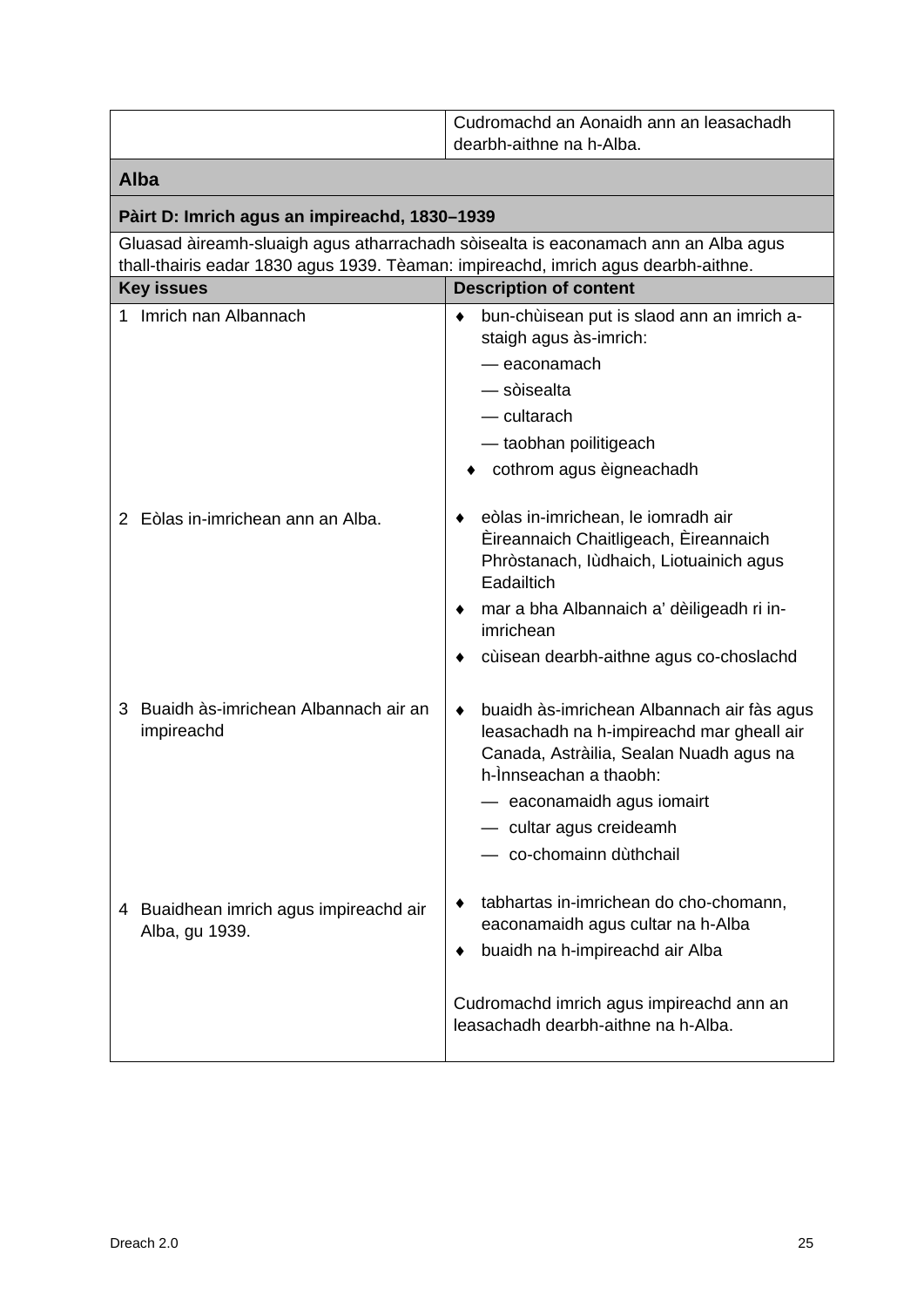## **Alba**

| <b>Alba</b>                                                                   |                                                                                                                                                                                                       |
|-------------------------------------------------------------------------------|-------------------------------------------------------------------------------------------------------------------------------------------------------------------------------------------------------|
| Pàirt E: Buaidh a' Chogaidh Mhòir, 1914-1928                                  |                                                                                                                                                                                                       |
| Còmhrag agus a bhuaidhean poilitigeach, sòisealta, eaconamach agus cultarach. |                                                                                                                                                                                                       |
| Tèaman: còmhrag, atharrachadh agus dearbh-aithne.                             |                                                                                                                                                                                                       |
| Prìomh chùisean                                                               | Iomradh air susbaint                                                                                                                                                                                  |
| 1 Albannaich aig an Aghaidh an Iar                                            | trusadh saor-thoileach<br>٠<br>eòlas Albannaich aig an Aghaidh an Iar, le<br>iomradh air blàir Loos agus an Somme<br>rèiseamaidean an tartain<br>٠<br>dleastanas sgioba-obrach armailteach<br>٠       |
|                                                                               | Albannach a thaobh dealas, leòintich,<br>ceannardas agus an tabhartas iomlan don<br>oidhirp armailtich                                                                                                |
| 2 Buaidh dachaigheil cogaidh: co-                                             | trusadh agus togail (dleastanas-airm)<br>٠                                                                                                                                                            |
| chomann agus cultar                                                           | sìochantas agus diùltadh cogaiseach<br>٠                                                                                                                                                              |
|                                                                               | Achd Dìon na Rìoghachd (DORA)                                                                                                                                                                         |
|                                                                               | dleastanas bhoireannach ag atharrachadh<br>aig àm cogaidh, a' gabhail a-steach stailcean<br>màil                                                                                                      |
|                                                                               | ìre agus buaidh call armailteach air co-<br>٠<br>chomann na h-Alba                                                                                                                                    |
|                                                                               | cuimhneachan agus cuimhneachadh                                                                                                                                                                       |
| 3 Buaidh dachaigheil cogaidh:<br>gnìomhachas agus eaconamaidh                 | buaidhean cogaidh aig àm cogaidh air<br>gnìomhachas, àiteachas agus iasgach                                                                                                                           |
|                                                                               | èirigh ann am prìsean agus cuibhreannadh<br>٠                                                                                                                                                         |
|                                                                               | atharrachadh eaconamach is duilgheadasan<br>às dèidh a' chogaidh                                                                                                                                      |
|                                                                               | às-imrich às dèidh a' chogaidh                                                                                                                                                                        |
|                                                                               | cùis an fhearainn air a' Ghàidhealtachd agus<br>anns na h-Eileanan                                                                                                                                    |
| Buaidh dachaigheil cogaidh: poilitigs<br>4                                    | buaidh a' chogaidh air leasachaidhean<br>poilitigeach mar a chaidh a thaisbeanadh le<br>fàs ann ann radaigeachd, am Pàrtaidh<br>Làbarach Neo-eisimeileach (ILP) agus<br><b>Bruach Chluaidh Dhearg</b> |
|                                                                               | taic leantainneach do dh'aonadh poilitigeach                                                                                                                                                          |
|                                                                               | èiginn a thaobh dearbh-aithne Albannach                                                                                                                                                               |
|                                                                               | Cudromachd a' Chogaidh Mhòir ann an<br>leasachadh dearbh-aithne Albannach.                                                                                                                            |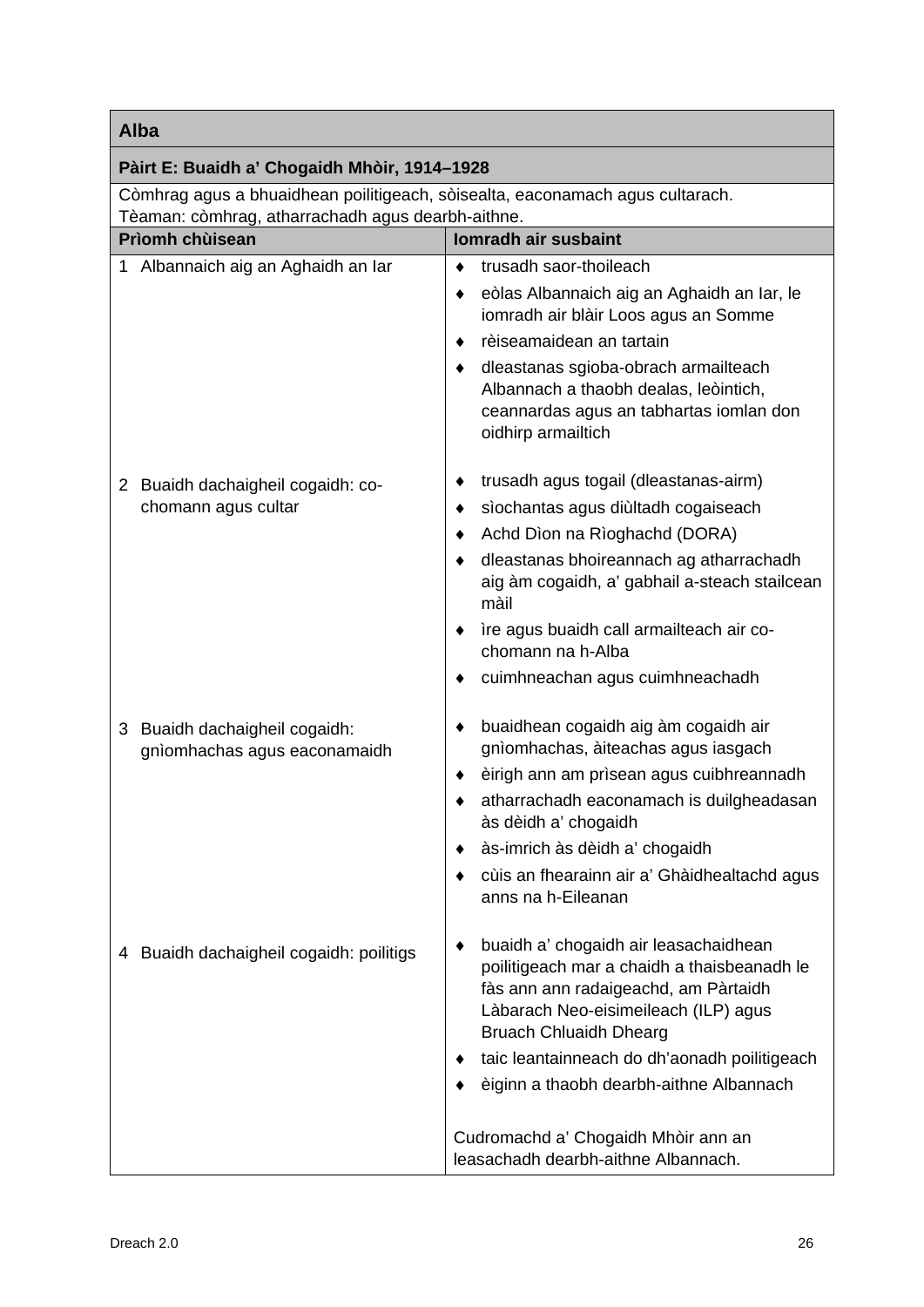## **Obair shònraichte**

Tha roghainn fhosgailte aig oileanaich de chuspair, de cheist no de chùis eachdraidheil. Chan eil an roghainn air a cuibhreachadh le susbaint nam pàipearan cheistean.

Tha sgilean, eòlas agus tuigse a tha air an gabhail a-steach don chùrsa, iomchaidh don ìre SCQF den chùrsa. Tha tuairisgeulaichean na h-ìre SCQF a' toirt seachad tuilleadh fiosrachaidh mu fheartan agus an coileanadh a thathar a' sùileachadh aig gach ìre SCQF, agus lorgar iad sin air làrach-lìn SCQF.

## <span id="page-28-0"></span>**Sgilean ionnsachaidh, sgilean beatha is sgilean cosnaidh**

Tha an cùrsa seo a' cuideachadh oileanaich gu sgilean farsaing coitcheann a leasachadh. Tha na sgilean sin stèidhichte air [Frèam-obrach Sgilean SQA: Sgilean Ionnsachaidh, Sgilean](http://www.sqa.org.uk/sqa/63101.html)  Beatha [agus Sgilean Cosnaidh](http://www.sqa.org.uk/sqa/63101.html) agus a' tarraing bho na prìomh raointean sgilean a leanas:

## **1 Litearrachd**

- 1.1 Leughadh
- 1.2 Sgrìobhadh

### **4 Comas-obrach, iomairt agus saoranachd**

4.6 Saoranachd

### **5 Sgilean smaoineachaidh**

- 5.3 Cur an gnìomh
- 5.4 Anailis agus measadh

Feumaidh tidsearan agus òraidichean na sgilean sin fhighe a-steach don chùrsa aig an ìre iomchaidh, far a bheil cothroman freagarrach.

## **Measadh a' cùrsa**

Tha measadh cùrsa stèidhichte air an fhiosrachadh a gheibhear sa phàipear seo.

Tha measadh cùrsa a' coileanadh prìomh adhbharan is amasan a' chùrsa tro bhith a' dèiligeadh ri:

- ♦ farsaingeachd tarraing air eòlas agus sgilean bho air feadh a' chùrsa
- ♦ dùbhlan ag iarraidh barrachd doimhneachd no leudachaidh air eòlas agus/no sgilean
- ♦ gnìomhadh ag iarraidh eòlas agus/no sgilean a chur an gnìomh ann an cotheacsaichean practaigeach no teòiridheach mar as iomchaidh.

Tha seo a' comasachadh oileanaich gu:

♦ tarraing air na sgilean, eòlas is tuigse a thogadh air a' chùrsa, agus an leudachadh 's an cur an gnìomh.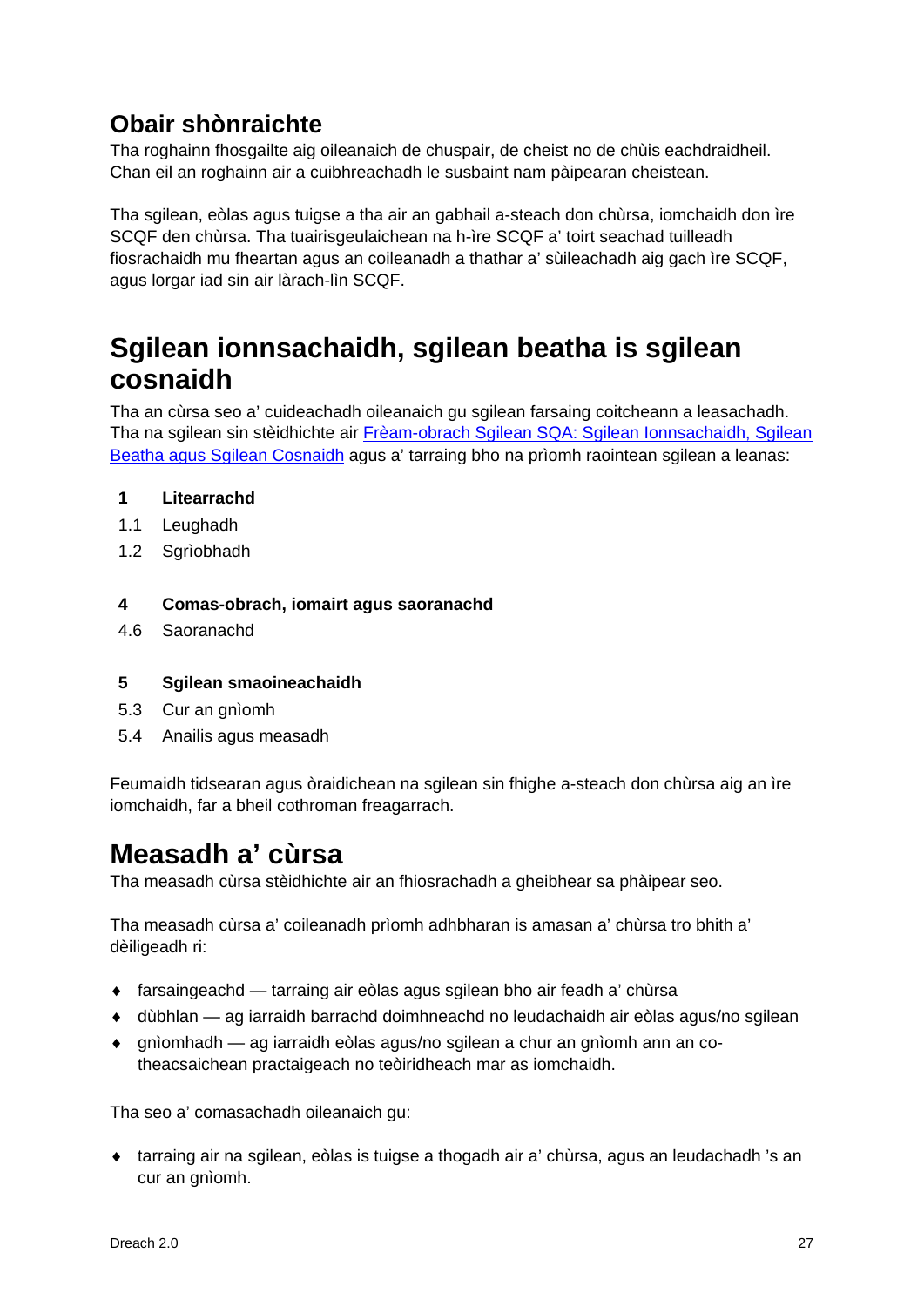- ♦ farsaingeachd sgilean, eòlas is tuigse bho air feadh a' chùrsa, a thaisbeanadh.
- ♦ dùbhlan agus gnìomhadh co-cheangailte ri cùis eachdraidheil iomchaidh, a thaisbeanadh.

## <span id="page-29-0"></span>**Structar measadh cùrsa: pàipear cheistean**

## **Pàipear cheistean 1: Eachdraidh Bhreatannach, Eorpach agus An t-Saoghail 44 comharra**

Tha riarachadh iomlan de 44 comharra leis a' phàipear seo. Is e seo 40% de na comharran iomlan sa mheasadh cùrsa.

Tha am pàipear seo a' ceadachadh do dh'oileanaich na sgilean eòlais is tuigse a leanas bho air feadh a' chùrsa a thaisbeanadh:

- ♦ leasachadh agus cur an gnìomh eòlas is tuigse is sgilean tarsainn cho-theacsaichean bho eachdraidh Bhreatannach, Eòrpach agus an t-saoghail
- ♦ mìneachadh buaidh leasachaidhean eachdraidheil, mion-sgrùdadh nam bun-chùisean a tha a' cur a dh'ionnsaigh leasachaidhean eachdraidheil, tighinn gu co-dhùnaidhean reusanta agus co-thàthadh fiosrachaidh ann an dòigh structaraichte.
- ♦ taisbeanadh eòlas is tuigse mhionaideach agus ceart do chùisean eachraidheil iom-fhillte ann an co-theacsaichean Breatannach, Eòrpach agus an t-saoghail.

Tha dà roinn sa phàipear cheistean seo:

Roinn 1: Breatainn Roinn 2: An Roinn Eòrpa agus an saoghal

Tha gach roinn luach 22 comharra. Tha oileanaich a' tarraing air na sgilean, eòlas agus tuigse a thogadh rè a' chùrsa.

Tha gach roinn air a dèanamh suas à ceistean a tha ag iarraidh freagairtean leudaichte. Tha oileanaich a' mìneachadh buaidh nan leasachaidhean eachdraidheil, a' mion-sgrùdadh nam bun-chùisean a tha a' cur a dh'ionnsaigh leasachaidhean eachdraidheil, a' tighinn gu codhùnaidhean reusanta, agus a' co-thàthadh fiosrachaidh ann an dòigh air a dheagh chur ri chèile.

### **Suidheachadh, stiùireadh agus comharrachadh a' phàipeir cheistean**

Tha am pàipear cheistean seo air a shuidheachadh agus air a chomharrachadh le SQA, agus air a stiùireadh ann an ionadan fo shuidheachaidhean air an sònrachadh le SQA airson deuchainnean air an taobh a-muigh.

Tha 1 uair a thìde agus 30 mionaid aig oileanaich airson am pàipear cheistean seo a chrìochnachadh.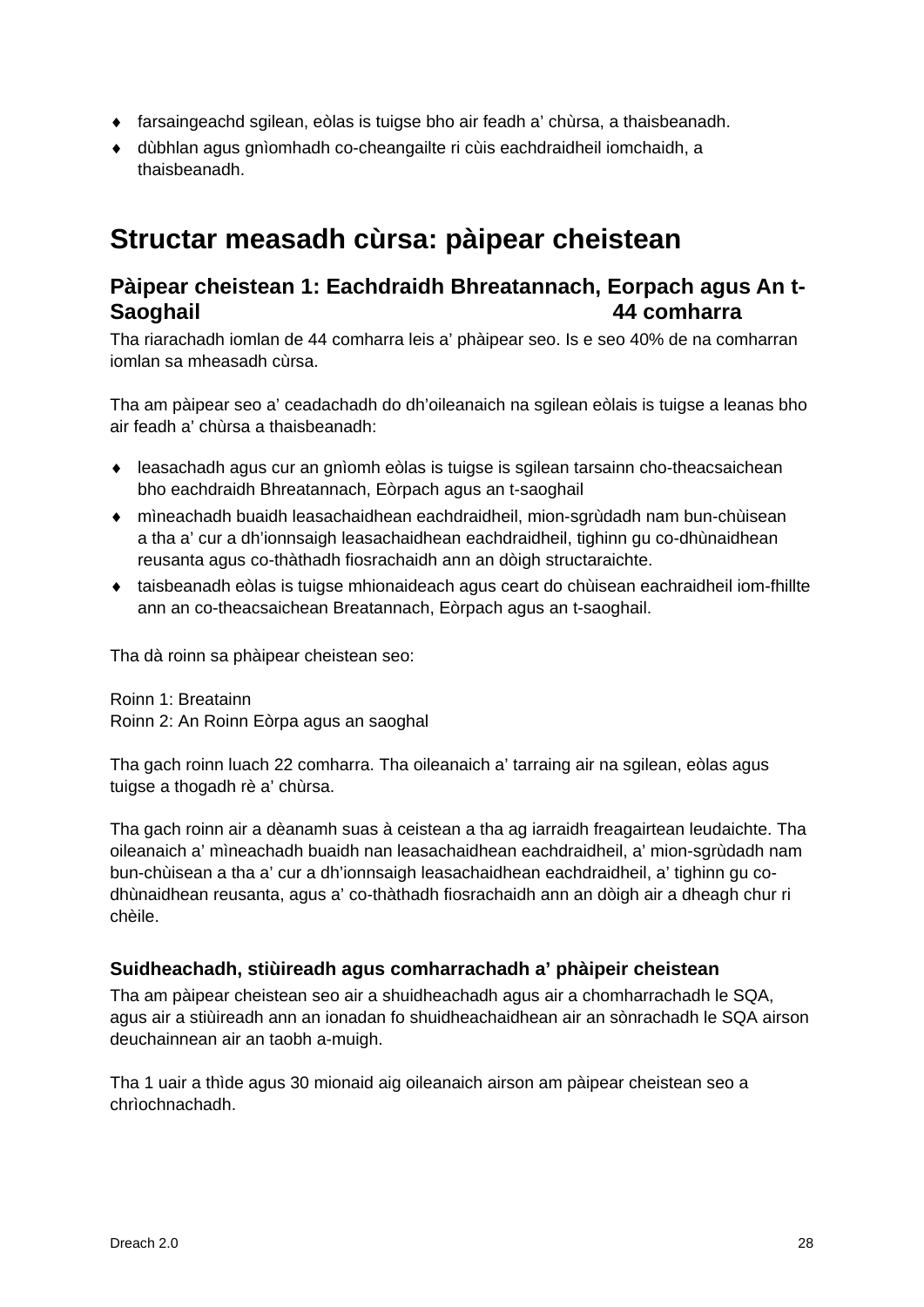## **Pàipear cheistean 2: Eachdraidh na h-Alba 36 comharra**

Tha riarachadh iomlan de 36 comharra aig a' phàipear cheistean seo. Is e seo 33% de na comharran iomlan sa mheasadh cùrsa.

Tha am pàipear seo a' ceadachadh do dh'oileanaich na sgilean, eòlas agus tuigse a leanas a thaisbeanadh:

- ♦ leasachadh agus cur an gnìomh sgilean, eòlas agus tuigse tarsainn cho-theacsaichean bho eachdraidh na h-Alba.
- ♦ dèanamh luachadh air tùs, adhbhar, susbaint agus co-theacsa raon de stòran eachdraidheil.
- ♦ taisbeanadh eòlas agus tuigse mhionaideach agus ceart do chùisean eachdraidheil iomfhillte ann an co-theacsaichean Albannach.

Tha aon roinn sa phàipear cheistean seo:

Roinn 1: Alba

.

Tha an roinn seo air a dèanamh suas à cèistean le freagairtean cuibhrichte agus leudaichte. Tha oileanaich a' tarraing air agus a' cur an gnìomh nan sgilean, eòlas agus tuigse a tha iad air fhaotainn rè a' chùrsa.

Tha oileanaich a' dèanamh luachadh air feumalachd stòir, a' cur stòr na cho-theacsa eachdraidheil, a' comharrachadh agus a' mìneachadh nan diofar bheachdan air an taisbeanadh le dà stòr, agus a' mìneachadh tachartas no leasachadh.

## **Suidheachadh, stiùireadh agus comharrachadh a' phàipeir cheistean**

Tha am pàipear cheistean seo air a shuidheachadh agus air a chomharrachadh le SQA, agus air a stiùireadh ann an ionadan fo shuidheachaidhean air an sònrachadh le SQA airson deuchainnean air an taobh a-muigh.

Tha 1 uair a thìde agus 30 mionaid aig oileanaich airson am pàipear cheistean seo a chrìochnachadh.

Tha na pàipearan cheistean a' cur cuideam air measadh eòlais agus tuigse; tha cuideam an obair shònraichte mu thaisbeanadh air sgilean.

Tha sampaill de phàipearan cheistean airson cùrsaichean Àrd-Ìre air am foillseachadh air làrach-lìn SQA. Tha iad sin a' sealltainn ìre, structar agus riatanasan nam pàipearan cheistean a tha na h-oileanaich a' suidhe. Tha na pàipearan sampaill a' gabhail a-steach stiùireadh air comharrachadh.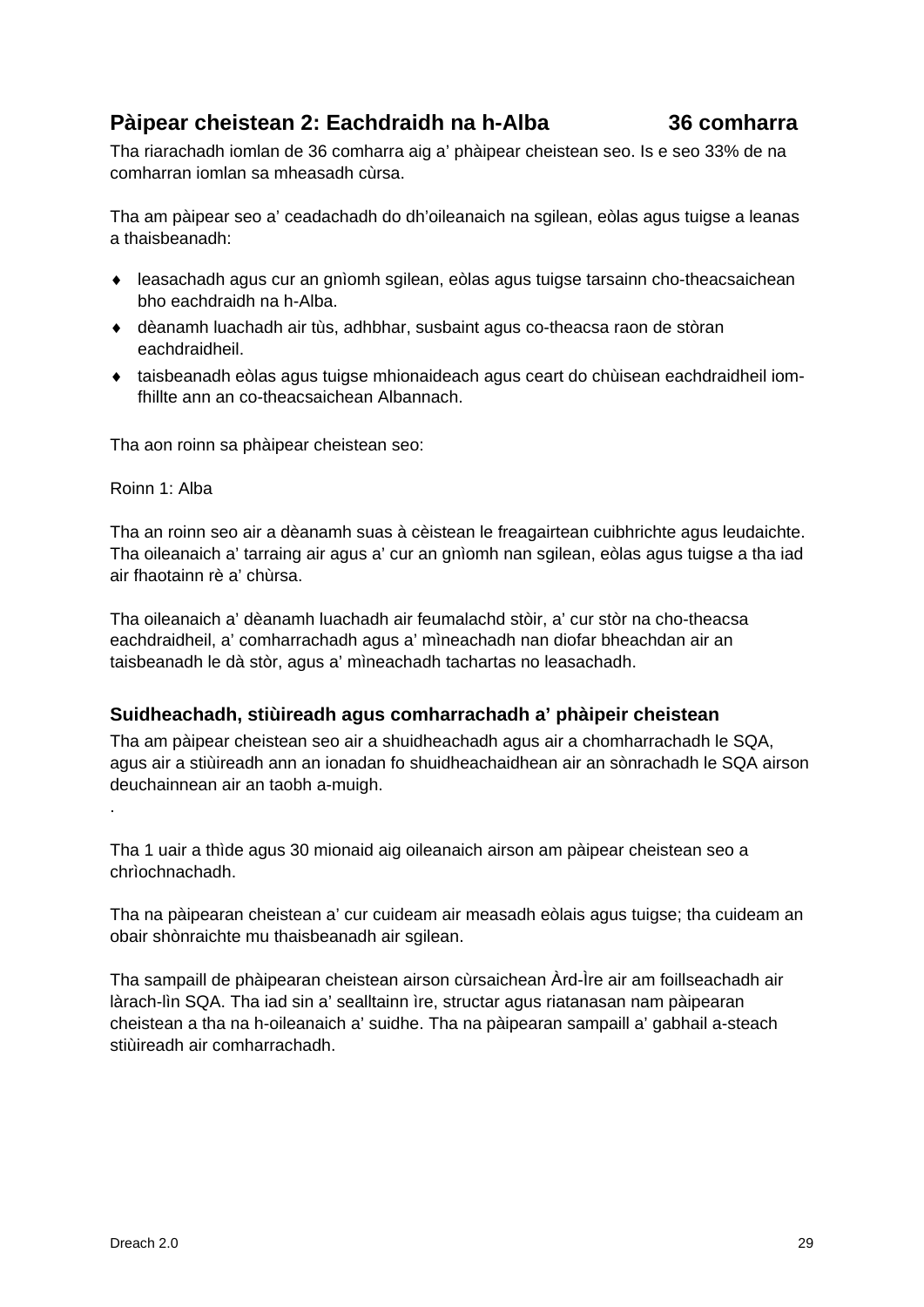## **Structar measadh cùrsa: Obair shònraichte**

## **Obair shònraichte 30 comharra**

Tha riarachadh iomlan de 30 comharra aig an obair shònraichte. Is e seo 27% de na comharran iomlan sa mheasadh cùrsa.

Tha an obair shònraichte a' toirt cothrom do dh'oileanaich na sgilean, eòlas agus tuigse a leanas a thaisbeanadh taobh a-staigh co-theacsa ceist eachdraidheil:

- ♦ comharrachadh cùis eachdraidheil a tha ag iarraidh deasbad agus argamaid
- ♦ rannsachadh agus sgrùdadh na cùise eachdraidheil, a' cleachdadh raon de stòran fiosrachaidh
- ♦ tarraing air agus cur an gnìomh eòlas agus tuigse gus adhbharan agus/no buaidh cùis eachdraidheil a mhion-sgrùdadh
- ♦ mion-sgrùdadh, luachadh agus co-thàthadh fiosrachaidh ann an dòigh structaraichte
- ♦ toirt iomradh air stòran eachdraidheil buntainneach
- ♦ comharrachadh sheallaidhean eadar-dhealaichte agus/no beachdan
- ♦ structaradh fiosrachadh agus taisbeanadh co-dhùnadh reusanta le taic bho fhianais.

## **Suidheachadh, stiùireadh agus comharrachadh obair shònraichte**

Tha an obair shònraichte air a suidheachadh le ionadan taobh a-staigh stiùiridhean SQA. Tha SQA a' solarachadh fiosrachadh airson an toraidh fianais a bhith air a mheasadh. Tha roghainn fhosgailte aig oileanaich de chuspair, de cheist no de chùis eachdraidheil airson a rannsachadh. Tha fianais ga cur a-steach gu SQA airson comharrachadh air an taobh amuigh. Tha SQA a' dèanamh dearbhadh càileachd air a' chomharrachadh uile.

## **Suidheachaidhean measaidh**

Tha dà ìre san obair shònraichte:

- ♦ rannsachadh
- ♦ toradh fianais

Bu chòir do dh'oileanaich an ìre rannsachaidh a ghabhail os làimh aig àm iomchaidh sam bith sa chùrsa, gu h-àbhaisteach nuair a tha iad air na sgilean, eòlas agus tuigse riatanach a leasachadh.

San ìre rannsachaidh, bidh oileanaich a' taghadh cuspair, ceist no cùis a tha a' ceadachadh dhaibh anailis a dhèanamh air cùis eachdraidheil no a luachadh. Tha iad a' rannsachadh na cùise, agus ag eagrachadh an toraidhean gus dèiligeadh ris a' chuspair, a' cleachdadh na duilleig stòrais Eachdraidh airson na fianais agus iomraidhean aca a thional.

### **Ùine**

Tha an ìre rannsachaidh air a deilbh airson a bhith crìochnaichte thar ùine bheachdail de 8 uairean a thìde.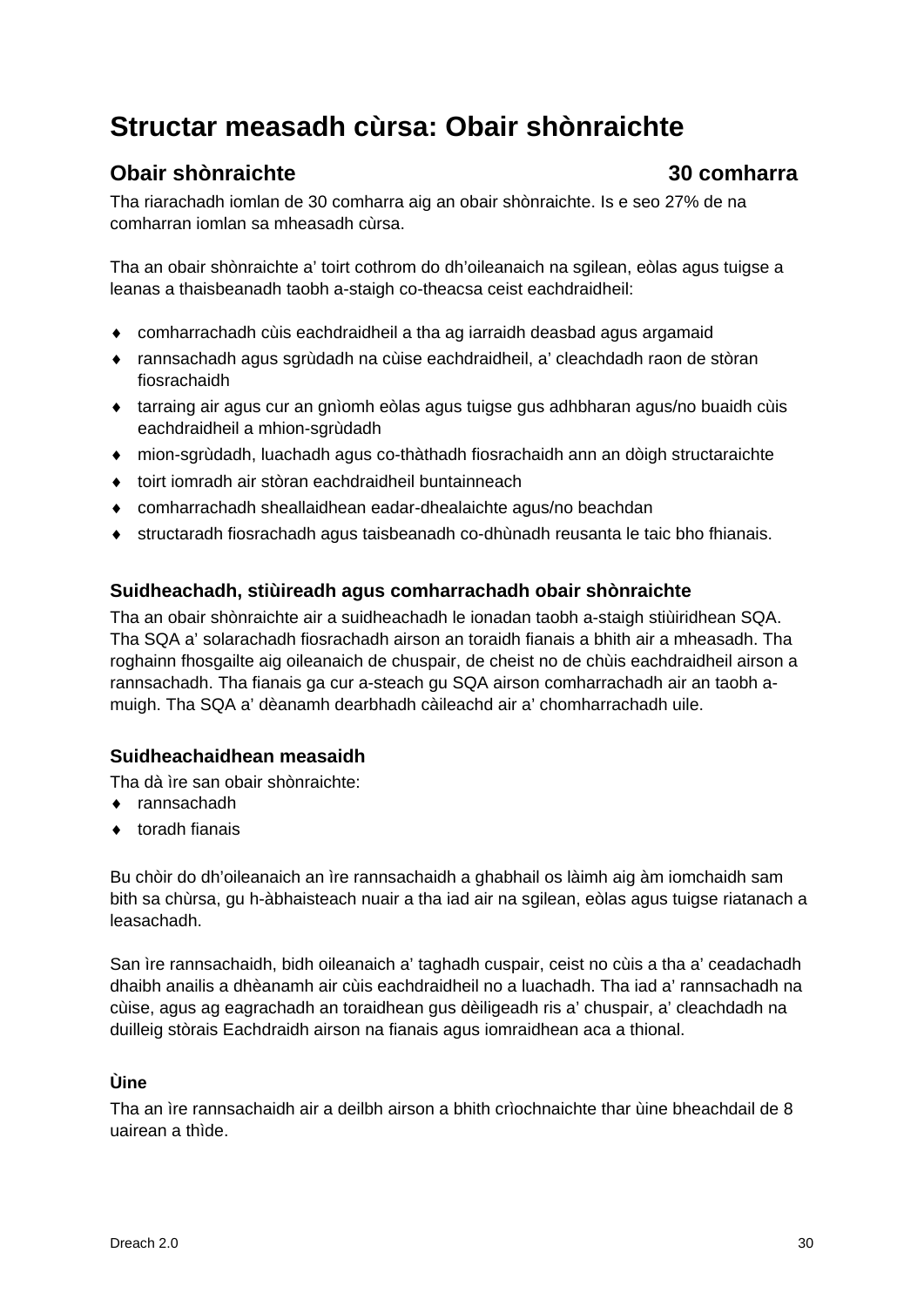Tha 1 uair a thìde agus 30 mionaid aig oileanaich airson toradh air fianais airson measadh a chrìochnachadh. Feumaidh seo a bhith dèante ann an aon suidhe. Tha oileanaich a' crìochnachadh na h-ìre air toradh fianais ann an àm airson an ceann-latha deireannach a choileanadh, a tha air a shuidheachadh le SQA.

### **Aireachas, smachd agus dearbhadh**

Bidh an ìre rannsachaidh air a stiùireadh fo bheagan aireachais agus smachd. Tha seo a' ciallachadh, ged a dh'fhaodadh oileanaich pàirt den obair a chrìochnachadh taobh a-muigh an t-suidheachaidh ionnsachaidh is teagaisg, feumaidh tidsearan is òraidichean pròiseasan a chur nan àite gus sùil a chumail air adhartas agus dèanamh cinnteach gur e obair an oileanaich fhèin a th' aca agus nach eil mèirle-sgrìobhaidh air a chur an gnìomh. Mar eisimpleir:

- ♦ coinneamhan adhartais eadar-amail le oileanaich
- ♦ ceasnachadh
- ♦ clàr ghnìomhan/adhartais an oileanaich
- ♦ sgrùdadh bho thidsear no òraidiche

Gabhar ri modhan obair buidhne mar phàirt den ìre rannsachaidh. Ach feumaidh fianais shoilleir a bhith ann do gach oileanach a shealltainn gu bheil iad air na riatanasan fianais a choileanadh.

Tha an ìre taisbeanaidh air fianais air a stiùireadh fo ìre àrd de dh'aireachas agus smachd. Tha seo a' ciallachadh gum feum oileanaich:

- ♦ a bhith ann an sealladh dìreach an tidseir no an òraidiche no pearsa cunntachail eile rè ùine a' mheasaidh
- ♦ gun a bhith a' conaltradh ri chèile
- ♦ gun chothrom a bhith aca ach a-mhàin air an duilleig stòrais Eachdraidh a tha iad air ullachadh.

### **Stòrasan**

Rè na h-ìre rannsachaidh, chan eil cuibhreachaidhean sam bith air na stòrasan air am faod cothrom a bhith aig oileanaich.

Rè ìre taisbeanaidh air an fhianais, chan eil cothrom aig oileanaich ach a-mhàin air an duilleig stòrais Eachdraidh a tha iad air ullachadh. Is e adhbhar na duilleig stòrais Eachdraidh, oileanaich a chuideachadh gu am fianais agus an iomraidhean a chleachdadh, a chaidh a thional tron ìre rannsachaidh, airson dèiligeadh ris a' chuspair, ceist no cùis a thagh iad. Chan eil duilleagan stòrais air am measadh ach feumar an cur a-steach gu SQA còmhla ri obair shònraichte nan oileanach.

### **Cuideachadh reusanta**

Faodaidh tidsearan is òraidichean stiùireadh reusanta a thoirt seachad air cuspairean agus air na seòrsaichean ceist no cùis a chomasaicheas oileanaich gu riatanasan na h-obrach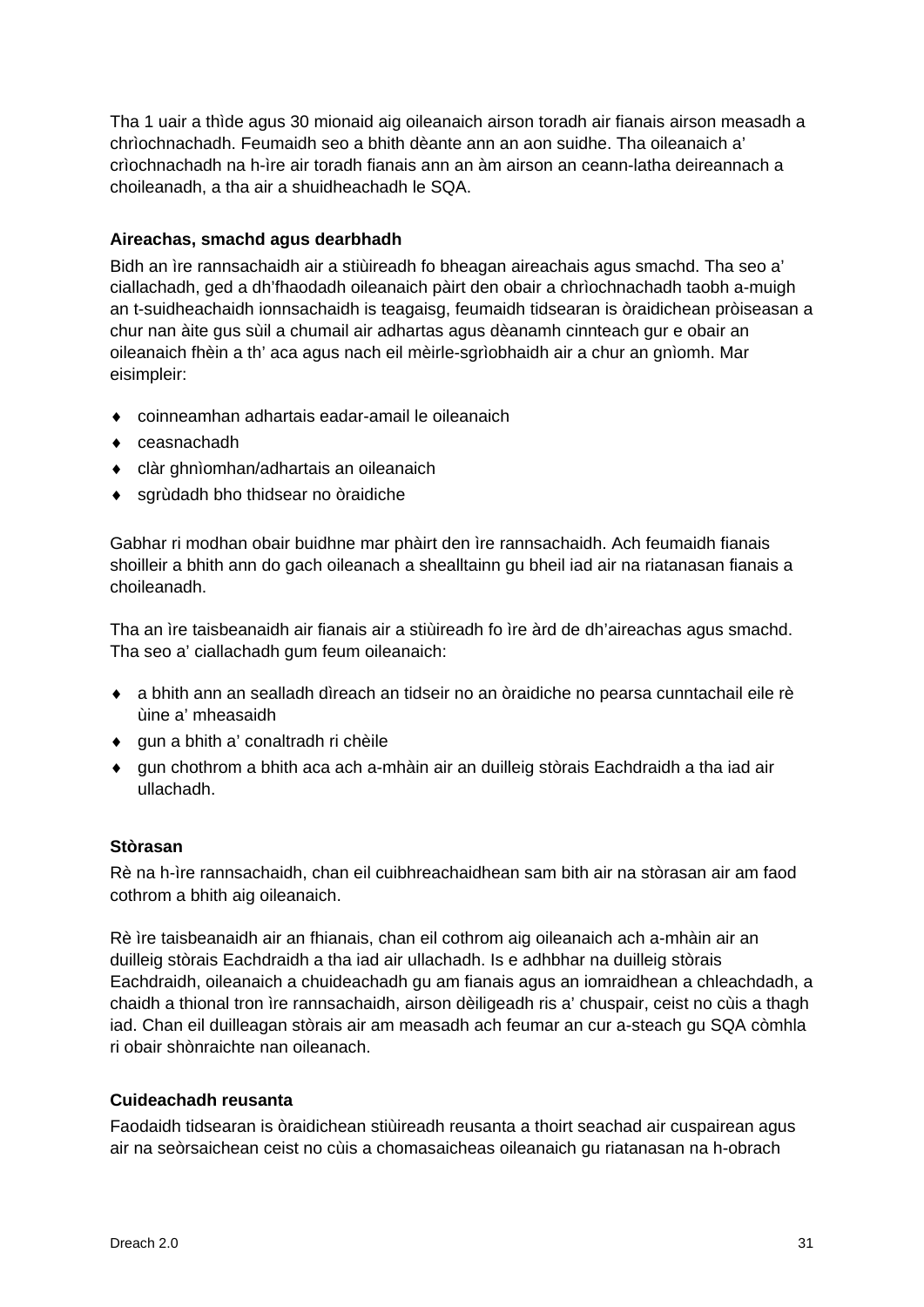sònraichte a choileanadh uile. Faodaidh iad cuideachd oileanaich a stiùireadh a thaobh coltas faotainneachd is cothrom air stòrasan airson na ceist no na cùise a thagh iad.

Feumaidh oileanaich obrachadh air an cuid rannsachaidh leis an taic as lugha bho thidsearan no òraidichean.

Feumaidh tidsearan is òraidichean an dleastanas proifeiseanta a chur an gnìomh gus a dhèanamh cinnteach gur e obair an oileanaich fhèin a th' ann am fianais a tha air a cur asteach.

Feumaidh oileanaich toradh fianais a chrìochnachadh gu neo-eisimeileach. Ach faodar cuideachadh reusanta a thoirt seachad ron toradh air fianais. Tha an teirm 'cuideachadh reusanta' air a cleachdadh gus feuchainn ris an fheum air cuideachadh a chothromachadh leis an fheum air cus cuideachaidh a sheachnadh. Ma tha feum aig oileanaich air barrachd na thathar a' meas mar 'cuideachadh reusanta', dh'fhaodadh nach eil iad deiseil airson measadh no dh'fhaodadh gun deach an inntrigeadh don ìre cheàrr de theisteanas.

Faodar cuideachadh reusanta a thoirt seachad air bhunait choitcheann do chlas no do bhuidheann oileanaich, mar eisimpleir, comhairle mun dòigh air plana obair shònraichte a leasachadh. Faodar cuideachd a thoirt do dh'oileanaich air bhunait fa leth. Nuair a tha cuideachadh reusanta ga thoirt air bhunait aon-ri-aon ann an co-theacsa nì a tha an toileanach air a thoradh no air a thaisbeanadh mar-thà, tha cunnart ann gun tig e gu bhith na thaic do mheasadh, agus feumaidh tidsearan is òraidichean a bhith mothachail gum faodadh seo a bhith a' dol seachad air cuideachadh reusanta.

Anns an ìre rannsachaidh, faodaidh cuideachadh reusanta a bhith a' gabhail a-steach:

- ♦ treòrachadh oileanaich gu na stiùiridhean do dh'oileanaich
- ♦ soilleireachadh stiùiridhean/riatanasan na h-obrach
- ♦ comhairleachadh oileanaich air an roghainn de chuspair/cheist/chùis
- ♦ comhairleachadh oileanaich air comas stòran fiosrachaidh
- ♦ cur air dòigh thursan gus tional fianais a dhèanamh comasach
- ♦ sgrùdaidhean adhartais eadar-amail

Ann an ullachadh airson na h-ìre taisbeanaidh air fianais, faodaidh cuideachadh reusanta a bhith co-cheangailte ri comhairleachadh oileanaich mu nàdar agus meud nan stòras air an sònrachadh, a dh'fhaodadh an cleachdadh mar thaic don toradh fianais.

Aig ìre sam bith, chan eil cuideachadh reusanta a' gabhail a-steach:

- ♦ solarachadh cuspair, ceist no cùis
- ♦ treòrachadh oileanaich gu stòrasan sònraichte a tha rin cleachdadh
- ♦ solarachadh modailean de fhreagairtean
- ♦ solarachadh ais-fhiosrachadh mionaideach air dreachdan, a' gabhail a-steach comharrachadh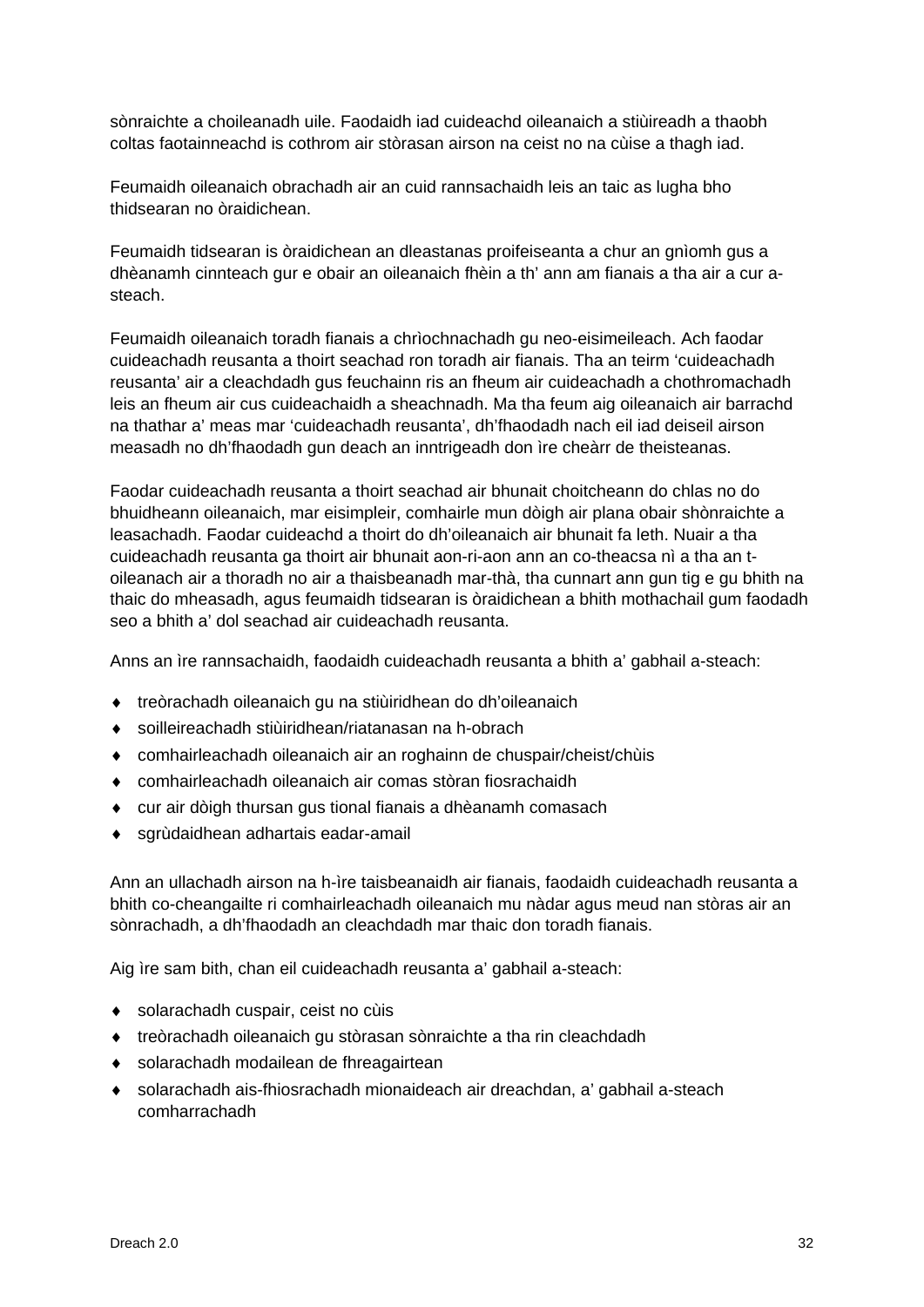## **Fianais ri thional**

Tha feum air an fhianais a leanas airson an obair shònraichte seo:

- ♦ fianais air obair shònraichte chrìochnaichte
- ♦ duilleag stòrais Eachdraidh: is e aon duilleag shingilte A4 a dh'fheumas a bhith seo gun bharrachd na 250 facal.

## **Tomhas-lìonaidh**

Chan eil cunntas fhacail ann don obair-shònraichte; ach chan fhaod barrachd air 250 facal a bhith air an duilleig stòrais.

## **Rangachadh**

Tha ìrean iomlan oileanaich air an dearbhadh tro an coileanadh tarsainn measadh a' chùrsa. Tha am measadh cùrsa air a rangachadh A–D air bhunait a' chomharra iomlain airson cophàirtean measaidh a' chùrsa uile.

## **Tuairisgeul ìre airson C**

Airson ìre C a bhith air a bhuileachadh, bidh oileanaich gu h-àbhaisteach air coileanadh soirbheachail a thaisbeanadh a thaobh sgilean, eòlas agus tuigse don chùrsa.

## **Tuairisgeul ìre airson A**

Airson ìre A a bhith air a bhuileachadh, bidh oileanaich gu h-àbhaisteach air ìre àrd coileanaidh a thaisbeanadh gu cunbhalach a thaobh sgilean, eòlas agus tuigse don chùrsa.

## **Co-ionannas agus in-ghabhaltas**

Tha an cùrsa seo air a dheilbh gu bhith cho cothromach agus cho ruigsinneach 's a ghabhas, gun bhacaidhean neo-riatanach sam bith gu ionnsachadh no measadh.

Airson stiùireadh air rèiteachaidhean measaidh do dh'oileanaich chiorramach agus/no iadsan le feumalachdan taic a bharrachd, leanaibh an ceangal gu duilleag eadar-lìn nan rèiteachaidhean measaidh: [www.sqa.org.uk/assessmentarrangements.](http://www.sqa.org.uk/assessmentarrangements)

## <span id="page-34-0"></span>**Fiosrachaidh a bharrachd**

Tha na sgrìobhainnean iomraidh a leanas a' solarachadh fiosrachadh agus cùl-fhiosrachaidh feumail.

- ♦ [Duilleag cuspair Eachdraidh Àrd-Ìre](http://www.sqa.org.uk/sqa/47923.html)
- ♦ [Duilleag eadar-lìn rèiteachaidhean measaidh](http://www.sqa.org.uk/assessmentarrangements)
- ♦ [Togail a' Churraicealaim 3–5](https://www.education.gov.scot/scottish-education-system/policy-for-scottish-education/policy-drivers/cfe-(building-from-the-statement-appendix-incl-btc1-5)/Building%20the%20Curriculum)
- ♦ [Stiùireadh air Measadh](http://www.sqa.org.uk/sqa/2424.html)
- ♦ [Stiùireadh air suidheachaidhean measaidh airson obair-cùrsa](http://www.sqa.org.uk/sqa/files_ccc/Guidance_on_conditions_of_assessment_for_coursework.pdf)
- ♦ Frèam-obrach Sgilean SQA: [Sgilean Ionnsachaidh, Sgilean Beatha agus](http://www.sqa.org.uk/sqa/63101.html) Sgilean [Cosnadh](http://www.sqa.org.uk/sqa/63101.html)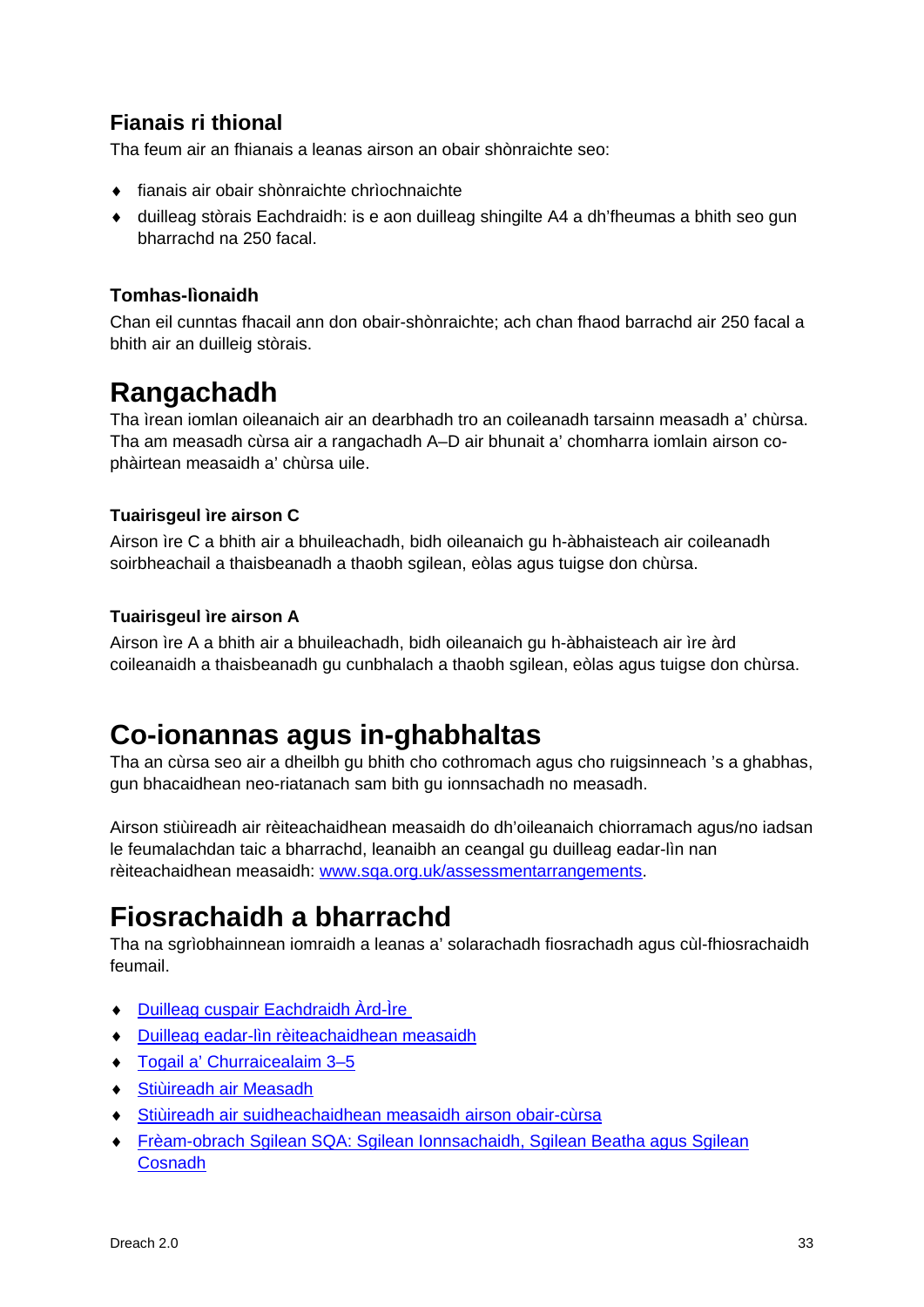- ♦ [Dearbhachd Obair-cùrsa: Stiùireadh do Thidsearan is Òraidichean](http://www.sqa.org.uk/sqa/1418.html)
- ♦ [Aithisgean Rannsachaidh Foghlaim](http://www.sqa.org.uk/sqa/35847.958.html)
- ♦ Stiùiridhean SQA air [e-measadh do Sgoiltean](http://www.sqa.org.uk/sqa/2424.html)
- ♦ Duilleag eadar-lìn e-measadh SQA

Tha frèam-obrach SCQF, tuairisgeulaichean ìrean agus leabhar-làimhe rim faotainn air làrach-lìn SCQF.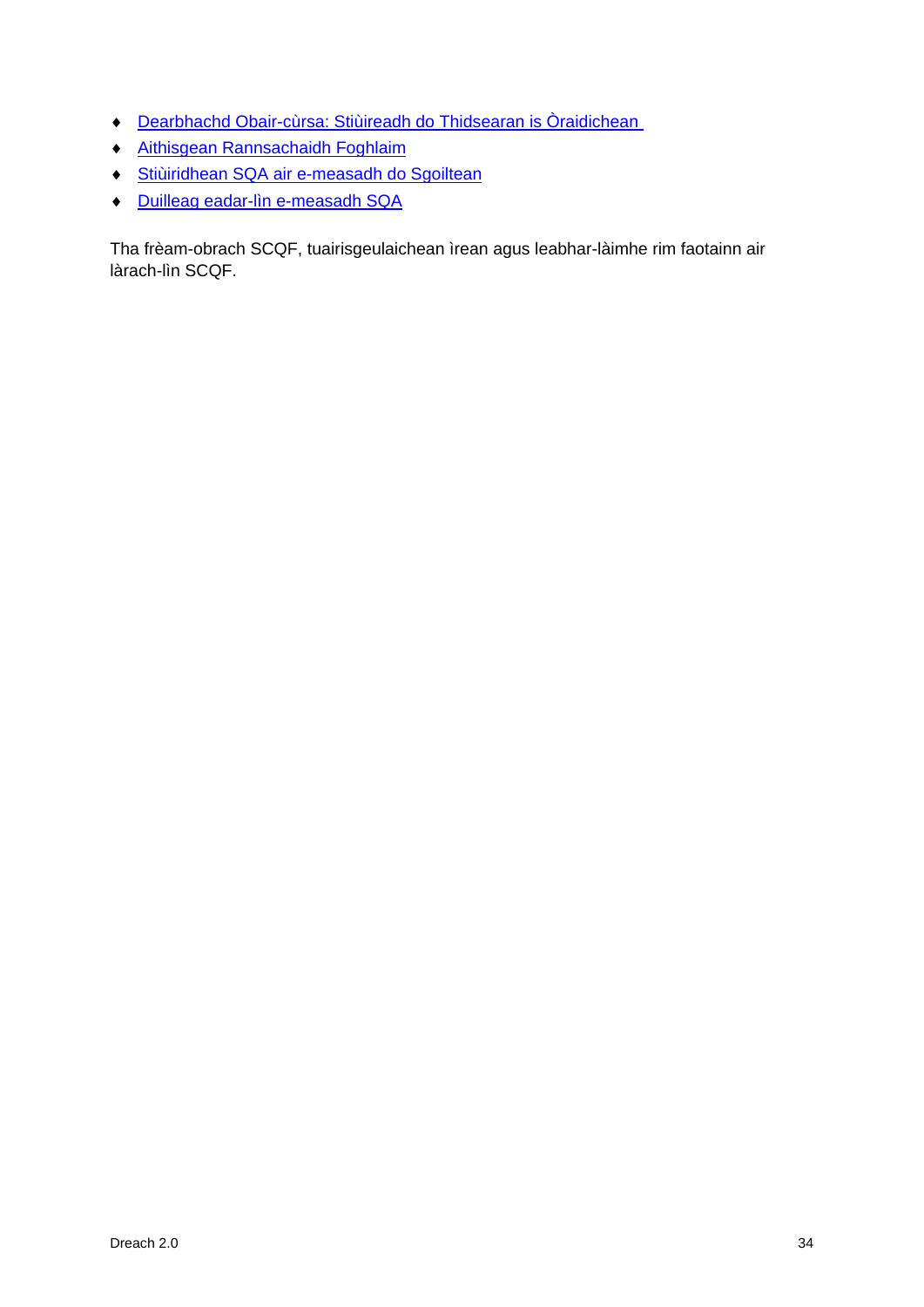## <span id="page-36-0"></span>**Pàipear-taic: notaichean taic cùrsa**

## **Ro-ràdh**

Chan eil na notaichean taic seo àithnteil. Tha iad a' solarachadh comhairle agus stiùireadh do thidsearan is òraidichean mu dhòighean air an cùrsa a lìbhrigeadh. Bu chòir do thidsearan is òraidichean iad sin a leughadh ann an co-bhoinn ri sònrachadh a' chùrsa seo agus na sampaill de phàipearan cheistean agus/no obair-cùrsa.

## <span id="page-36-1"></span>**Leasachadh sgilean, eòlas is tuigse**

Tha an roinn seo a' toirt seachad tuilleadh comhairleachaidh is stiùiridh mu sgilean, eòlas is tuigse a dh'fhaodadh tidsearan is òraidichean a ghabhail a-steach don chùrsa. Tha sùbailteachd nach beag aig tidsearan is òraidichean airson co-theacsaichean a thaghadh a bheir brosnachadh agus dùbhlan do dh'oileanaich, a' tabhann an dà chuid farsaingeachd agus doimhneachd.

Bu chòir do thidsearan is òraidichean coimhead ris an t-sònrachadh cùrsa airson a' chùrsa seo airson na sgilean, eòlas agus tuigse don chùrsa agus don mheasadh cùrsa.

Tha feum aig oileanaich air taic agus treòrachadh airson sgilean sgrùdaidh agus roinnleachdan ionnsachaidh a leasachadh. Bu chòir do thidsearan is òraidichean am brosnachadh gu com-pàirteachadh agus uallach a ghabhail do an ionnsachadh fhèin le bhith a' lorg fiosrachadh agus san fharsaingeachd gus tionnsgnadh a shealltainn, far a bheil sin iomchaidh. Faodaidh buannachdan ionnsachadh co-obrachail, taic chomhaoisean agus aisfhiosrachadh chomhaoisean a bhith susbainteach agus bu chòir a bhrosnachadh. Faodar taic a chur ris an seo le bhith a' cleachdadh teicneòlas fiosrachaidh is conaltraidh (ICT).

Tha roinn 'Modhan ionnsachaidh is teagaisg' a' nochdadh ghnìomhachdan a tha molta a dh'fhaodas tidsearan is òraidichean a thoirt a-steach do an lìbhrigeadh gus na sgilean, eòlas agus tuigse sin a leasachadh.

## **Dòighean-obrach a thaobh ionnsachadh is teagasg**

Tha an cùrsa Eachdraidh Àrd-Ìre co-cheangailte ri sgrùdadh air tachartasan is tèaman eachdraidheil tarsainn cho-theacsaichean Breatannach, Eòrpach agus an t-saoghail, agus Albannach. Tha cothroman tron chùrsa air ionnsachadh ath-dhaingneachadh agus a dhoimhneachadh le bhith a' togail cheanglaichean eadar taobhan de dh'eòlas agus tuigse, a rèir nan cuspairean agus nan cùisean sònraichte a thathar a' sgrùdadh.

Chan eil òrdugh teagaisg air a mholadh airson a' chùrsa seo. Ach bu chòir cothrom a bhith aig oileanaich air raon de chuspairean a sgrùdadh mus tagh iad ceist eachdraidheil airson na h-obrach sònraichte aca. Bu chòir do leasachadh sgilean a bhith na phàirt de theagasg agus ionnsachadh bhon toiseach gus oileanaich a chuideachadh gu an sgilean a thogail mean air mhean tron chùrsa air fad.

Tha oileanaich ag ionnsachadh nas fheàrr nuair a tha iad: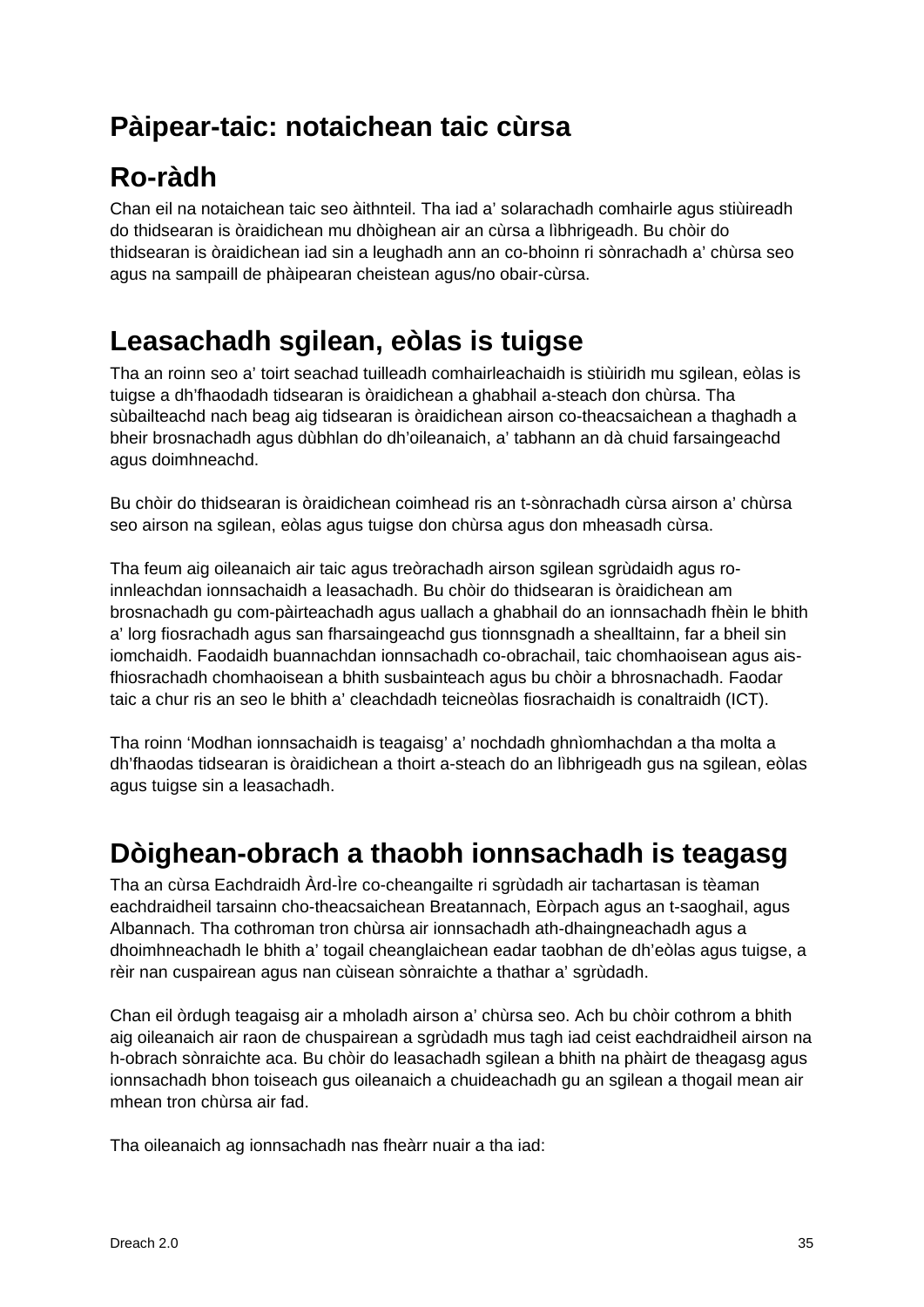- ◆ a' tuigsinn gu soilleir na tha iad a' feuchainn ri ionnsachadh, agus na thathar a' sùileachadh bhuapa.
- ♦ a' faotainn ais-fhiosrachadh mu chàileachd na h-obrach aca, agus nas urrainn dhaibh a dhèanamh airson a dhèanamh nas fheàrr
- ♦ a' faighinn comhairle air mar a leasaicheas iad cùisean agus an sàs gu h-iomlan ann an co-dhùnadh air dè an ath cheum a dh'fheumas iad a ghabhail
- $\bullet$  fiosrachail mu cò as urrainn an cuideachadh ma bhios feum aca air

Bu chòir do thidsearan is òraidichean:

- ♦ ionnsachadh neo-eisimeileach a bhrosnachadh agus taic a chur ris
- ♦ oileanaich a chuideachadh gu riatanasan a' chùrsa a thuigsinn le bhith a' roinn ionnsachadh agus/no slatan-tomhais measaidh
- ♦ ais-fhiosrachadh èifeachdach a lìbhrigeadh
- ♦ oileanaich a bhrosnachadh gu an cinn-uidhe fhèin a shuidheachadh
- ♦ oileanaich a bhrosnachadh gu meud an eòlais làithrich a mheasadh
- ♦ oileanaich a bhrosnachadh gu fèin-luachadh agus luachadh chomhaoisean
- ♦ ceasnachadh gu h-èifeachdach, a' cleachdadh ceasnachadh àrd-ìreil mar a bhios iomchaidh.

Faodaidh measadh airson adhbharan leasachail àite cudromach a sholarachadh ann an àrdachadh air coileanadh le bhith:

- ♦ a' toirt fiosrachadh air ais
- ♦ a' mionaideachadh adhartas
- ♦ a' comharrachadh neartan oileanaich agus raointean leasachaidh

## **Eachdraidh Bhreatainn**

Tha na h-eisimpleirean a leanas a' solarachadh mhodhan-obrach a tha comasach airson ionnsachadh agus teagasg, a' cuimseachadh air cùisean a tha buntainneach do chuspairean ann an eachdraidh Bhreatainn. Tha na h-eisimpleirean a' tarraing air co-theacsaichean aithnichte. **Chan eil** iad nan stiùireadh air measaidhean sam bith san àm ri teachd.

## **Eisimpleir 1 — breithneachadh air an adhbhar gun d' fhuair cuid de bhoireannaich cead bhòtaidh ann an 1918**

Tha oileanaich a' sgrùdadh nan adhbharan gun d' fhuair cuid de bhoireannaich coionannachd phoilitigeach nas motha agus a' faotainn eòlas agus tuigse nach beag mu na bun-chùisean a leanas:

- ♦ seasamhan a dh'ionnsaigh bhoireannaich ag atharrachadh sa cho-chomann
- ♦ an iomairt Sufragaideach
- ♦ iomairt nan Sufragaidean
- ♦ boireannaich an lùib oidhirp a' chogaidh, 1914–18
- ♦ eisimpleir dhùthchannan eile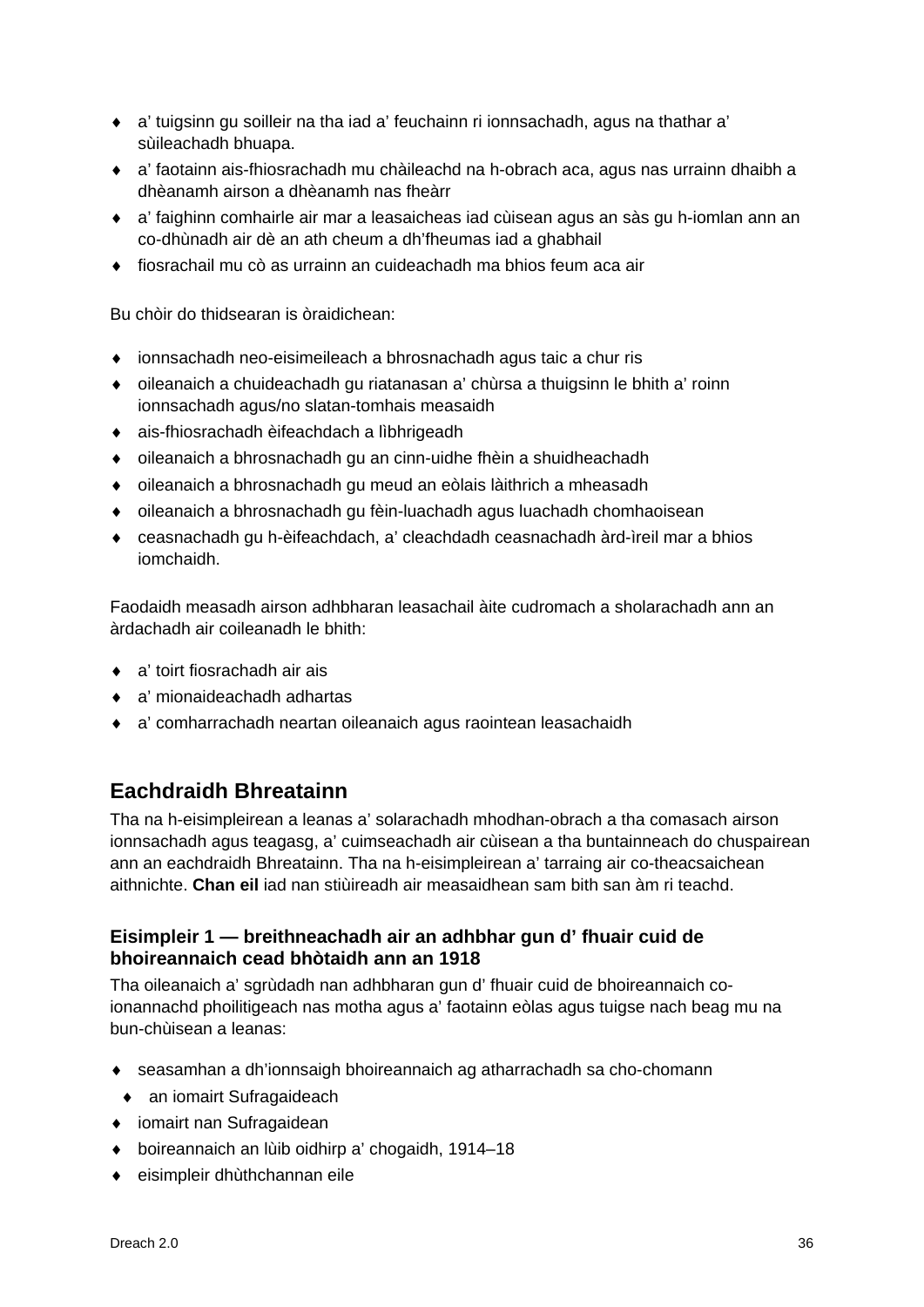Mar phàirt den chùrsa Eachdraidh Àrd-Ìre, bu chòir cothroman a bhith aig oileanaich an sgilean breithneachaidh a leasachadh agus an cur an gnìomh. Dh'fhaodadh na h-adhbharan gun d' fhuair boireannaich cead bhòtaidh ann an 1918 a bhith air an cur còmhla ann an trì roinnean farsaing – seasamhan ag atharrachadh; an iomairtean agus an oidhirpean fhèin; agus buaidhean is atharrachaidhean ann an dùthchannan eile.

Dh'fhaodadh tidsearan is òraidichean trì diofar oiseanan san rùm a chomharrachadh le trì aithrisean roghnach, leithid:

- ♦ Choisinn boireannaich co-ionannachd phoilitigeach nas motha tro sheasamhan ag atharrachadh.
- ♦ Choisinn boireannaich co-ionannachd phoilitigeach nas motha tro an iomairtean agus an oidhirpean fhèin.
- ♦ Choisinn boireannaich co-ionannachd phoilitigeach nas motha tro atharrachaidhean a thachair ann an dùthchannan eile.

Tha tidsearan is òraidichean an uair sin ag iarraidh air oileanaich beachdachadh air, tro dheasbad le an comhaoisean, cò an tè de na trì aithrisean a tha iad a' smaoineachadh a tha ceart, agus iarraidh orra a dhol chun an oisein shònraichte sin san rùm. Tha an t-seòrsa gnìomhachd seo a' brosnachadh oileanaich gu breithneachadh mun bhuaidh a thug diofar chùisean air boireannaich gu co-ionannachd phoilitigeach nas motha fhaotainn dhaibh fhèin.

Gus a' ghnìomhachd seo a leasachadh, tha oileanaich an uair sin a' dol ann am buidheann còmhla ri càch a tha ag aontachadh le an co-dhùnadh agus a' deasbad nan adhbharan airson na roghainn aca. Tha gach buidheann a' taghadh neach-labhairt a tha a' taisbeanadh na cùise aca a thaobh a bhith den bheachd gur e an aithiris acasan as fìor-cheart.

Tha solarachadh chothroman airson mionaideachd aithrisean a dheasbad a' cuideachadh oileanaich le ullachadh airson cheistean aiste. Tha gnìomhachdan a dh'fhaodte a chleachdadh gus fianais a ghintinn a' gabhail a-steach geàrr-iomradh sgrìobhte a' leantainn air an deasbad, mun adhbhar gum faodte a ràdh gu bheil gach aon de na h-aithrisean ceart; no aiste air a' chuspair seo a' cleachdadh aithrisean co-choltach. Mar eisimpleir:

*B' e am pàirt a choilean boireannaich ann an oidhirp a' chogaidh am prìomh adhbhar gun d' fhuair cuid de bhoireannaich cead bhòtaidh ann an 1918*. Dè cho dligheach 's a tha am beachd seo?

Tha brosnachadh oileanaich gus an làrach-lìn 'BBC Bitesize' a chleachdadh na dhòigh mhath dhaibh air an eòlas agus an tuigse fhèin a dheuchainneadh aig deireadh a' chuspair. Tha 'Test Bites' aig mòran chuspairean anns a bheil farpaisean-ceist goirid airson eòlas bunaiteach a dheuchainneadh.

### **Stuthan sònraichte agus/no an t-ullachadh a tha a dhìth**

♦ aithrisean air an clò-bhualadh mar phuist-soidhne do dh'oiseanan san rùm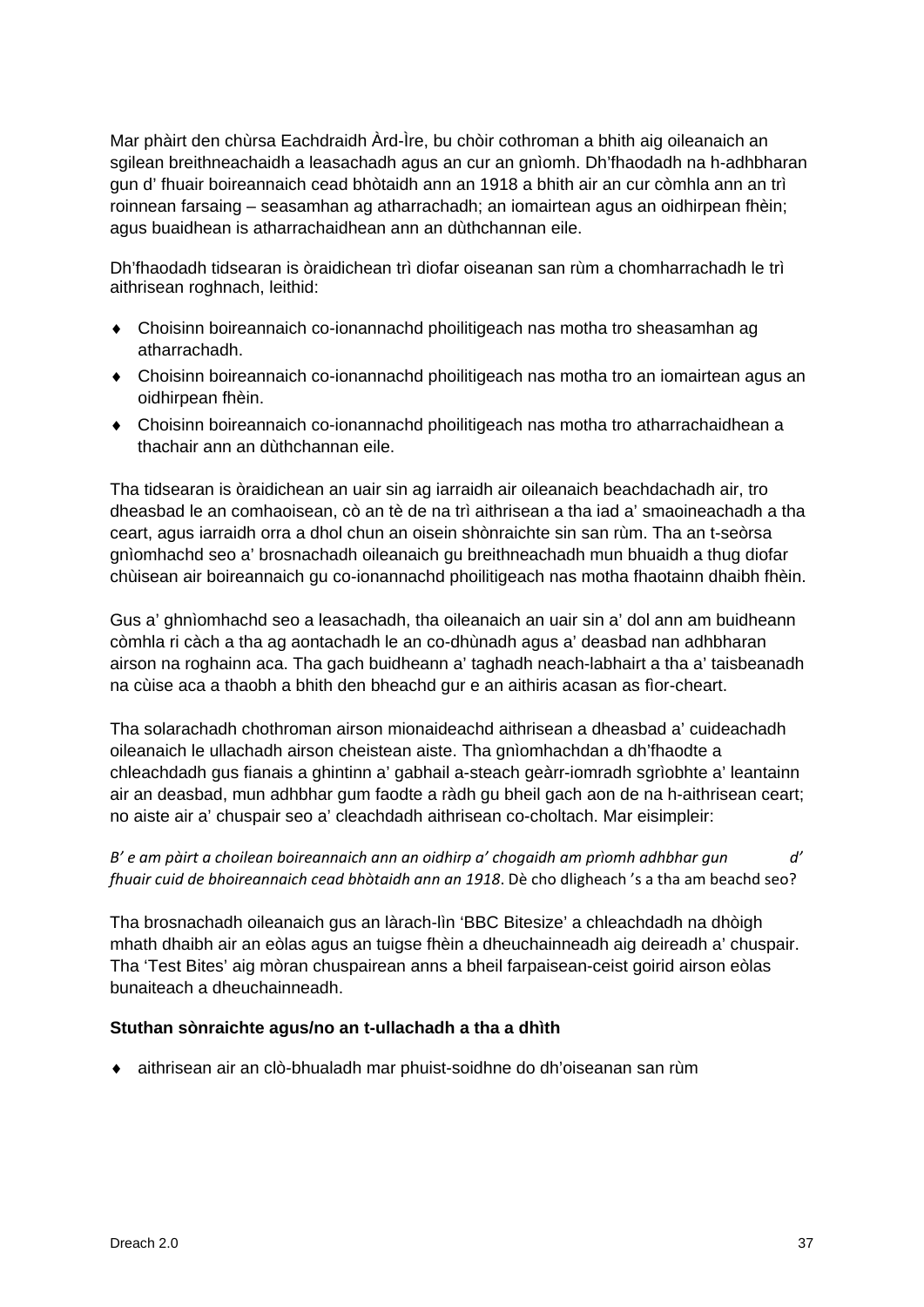## **Eisimpleir 2 — speactram beachd air cho deamocratach 's a dh'fhàs Breatainn eadar 1867–1928**

Tha oileanaich a' sgrùdadh nan dòighean san do dh'fhàs Breatainn nas deamocrataich eadar 1867 agus 1928 agus a' sgrùdadh chùisean leithid:

- ♦ leudachadh air a' chòir-bhòtaidh
- ♦ riarachadh air suidheachain
- ♦ coirbteachd agus bagairteachd
- ♦ leudachadh ballrachd Taigh nan Cumantan
- ♦ dleastanas Taigh nam Morairean

Tha mòran de na ceistean aiste air a' chuspair seo ag iarraidh air oileanaich measadh, luachadh is breithneachadh a dhèanamh air an uimhir de dh'adhartas a tha air a choileanadh a dh'ionnsaigh deamocrasaidh agus cho deamocratch 's a bha Breatainn aig àm sònraichte. Gus oileanaich a chuideachadh gu an smaoineachadh anailiseach seo a chur an gnìomh ann an aiste, dh'fhaodadh tidsearan is òraidichean cothroman a thoirt do dh'oileanaich cnuasachadh air diofar bheachdan mun chuspair seo mar ullachadh do na h-aistean sin.

Is e aon dòigh air seo a dhèanamh speactram de bheachdan a chruthachadh a' cleachdadh loidhne air bòrd (dh'fhaodadh roinnean eile a chur ris). Mar eisimpleir:



Tha tidsearan is òraidichean an uair sin ag iarraidh air oileanaich beachdachadh air suidheachadh Bhreatainn aig àm sònraichte. Mar eisimpleir, dè cho deamocratach 's a bha Breatainn ann an 1911?

Tha oileanaich an uair sin a' sgrìobhadh am breithneachaidh agus am prìomh adhbhar air a shon air nota steigeach agus ga chur air an speactram. Tha an seòrsa seo de ghnìomhachd cuimsichte air an neach-ionnsachaidh, a' cruthachadh a' chothruim airson conaltradh, breithneachadh agus anailis àrd-chàileachdail. Tha e a' comasachadh oileanaich gu an eòlas agus an tuigse a tha iad air a chosnadh a chleachadadh agus a chur an gnìomh airson breithneachadh fiosraichte a dhèanamh, a tha nam prìomh sgilean sa mheasadh cùrsa.

### **Stuthan sònraichte agus/no an t-ullachadh a tha a dhìth**

- ♦ beachd air a tharraing air a' bhòrd
- ♦ notaichean steigeach agus pinn

Mar leasan leantainneach, tha oileanaich a' cleachdadh clàr airson togail air na feartan Breatannach a dh'fhaodadh a bhith air am measadh deamocratach, seach feartan a tha a' moladh gu bheil Breatainn neo-dheamocratach.

| Feartan deamocratach | Feartan neo-dheamocratach |
|----------------------|---------------------------|
|                      |                           |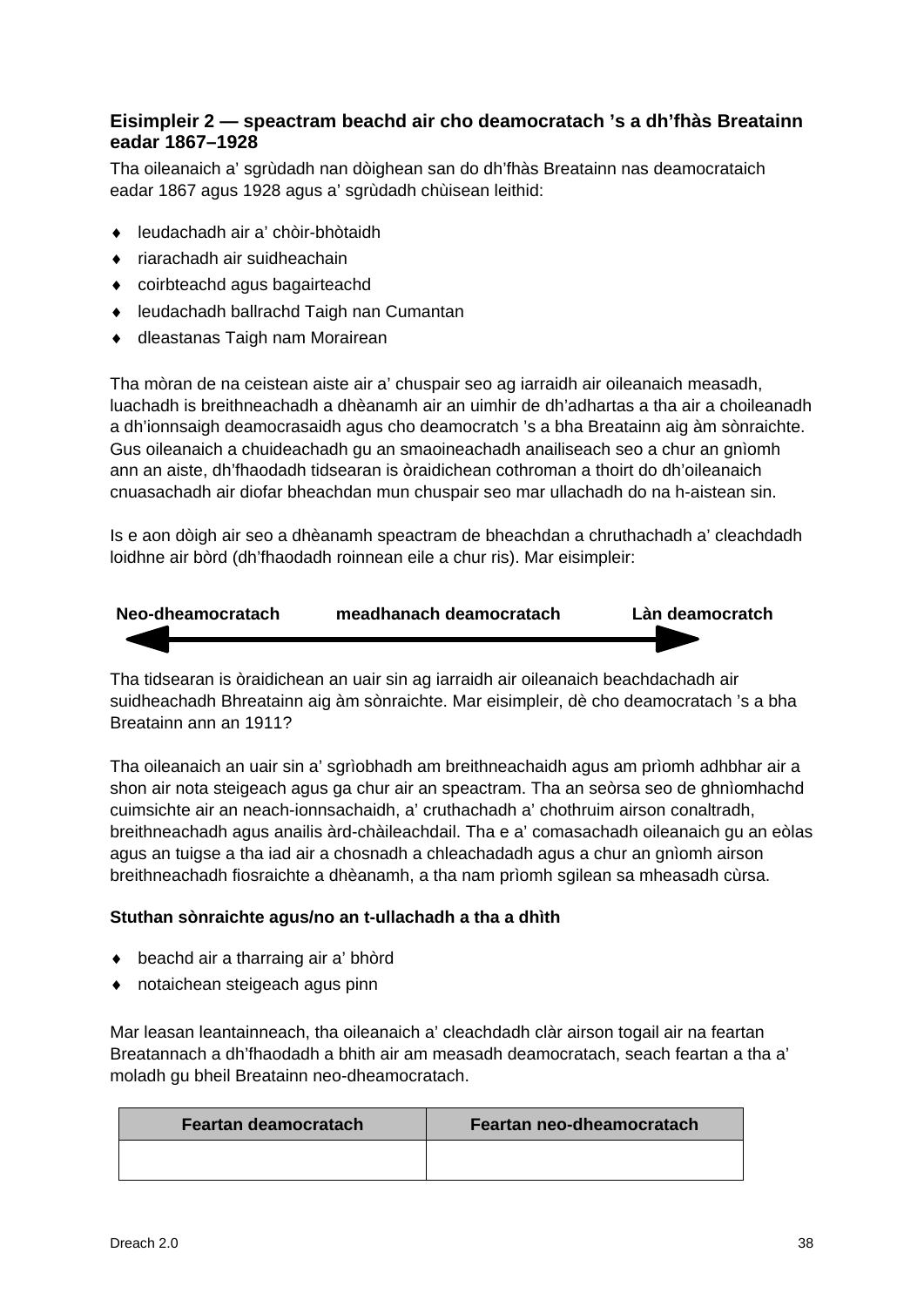

Gheibhear an Test Bite airson na pàirt sònraichte den chuspair seo ann an roinn Bitesize air làrach-lìn a' BhBC.

## **Nuadh-eachdraidh thràth — malairt Atlantaigeach nan tràillean**

Tha oileanaich a' sgrùdadh an leasachaidh air malairt Atlantaigeach nan tràillean san 18mh linn agus builean sòisealta is eaconamach na malairt sin. Tha iad a' sgrùdadh cur-às do mhalairt nan tràillean ann an 1807 agus tèaman de ideòlas, còraichean agus còmhstri.

Do mhòran daoine a tha a' sgrùdadh Eachdraidh Àrd-Ìre, faodaidh an uimhir de leughadh agus èisteachd a bhith glè dhùbhlanach. Tha seo gu h-àraid fìor do na h-oileanaich sin a tha nan luchd-ionnsachaidh lèirsinneach agus ag ionnsachadh nas fheàrr bho bhith a' faicinn fiosrachadh ann an dealbhan, clàran agus diagraman. Faodaidh cruthachadh air clàran lèirsinneach a bhith na inneal fheumail dhaibhsan.

## **Eisimpleir 1 — clàran lèirsinneach**

Mar phàirt den chuspair, tha oileanaich a' luachadh nan adhbharan airson soirbheachas na h-iomairt cur-às ann an 1807. Dh'fhaodadh tidsearan is òraidichean iarraidh air oileanaich an clàr lèirsinneach pearsanta fhèin den phrìomh chùis seo, a chruthachadh air pàipear A4.

1 Crìonadh ann an cudromachd eaconamach tràillealachd.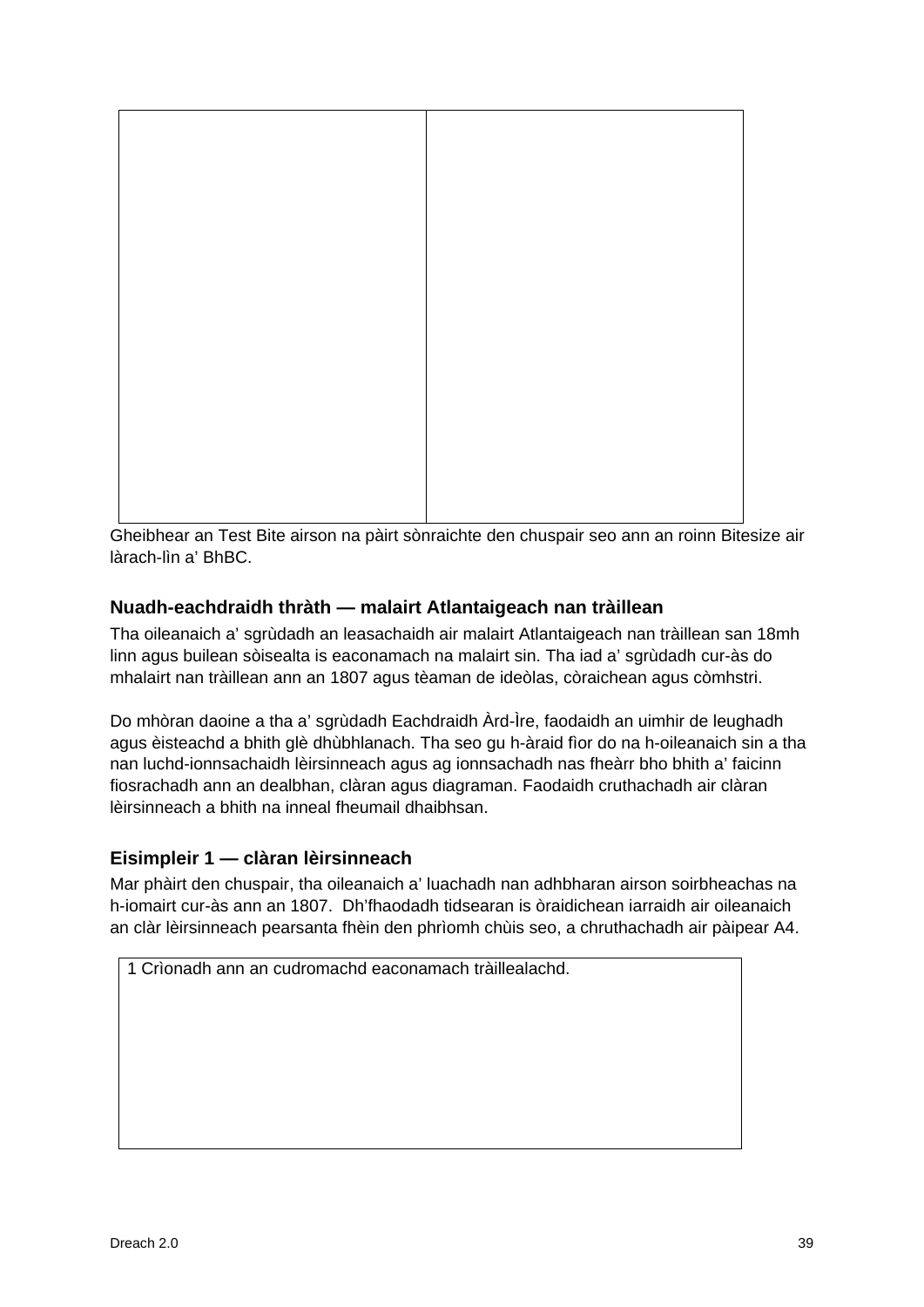| 2 Buaidhean bacadh thràillean          |  |  |
|----------------------------------------|--|--|
|                                        |  |  |
|                                        |  |  |
|                                        |  |  |
|                                        |  |  |
|                                        |  |  |
|                                        |  |  |
|                                        |  |  |
| 3 Bun-chùisean armailteach             |  |  |
|                                        |  |  |
|                                        |  |  |
|                                        |  |  |
|                                        |  |  |
|                                        |  |  |
|                                        |  |  |
|                                        |  |  |
|                                        |  |  |
|                                        |  |  |
| 4 Iomairt Comann Bacaidh Tràillealachd |  |  |
|                                        |  |  |
|                                        |  |  |
|                                        |  |  |
|                                        |  |  |
|                                        |  |  |
|                                        |  |  |
|                                        |  |  |
|                                        |  |  |
| 5 Dleastanas Wilberforce               |  |  |
|                                        |  |  |
|                                        |  |  |
|                                        |  |  |
|                                        |  |  |
|                                        |  |  |
|                                        |  |  |
|                                        |  |  |
|                                        |  |  |
|                                        |  |  |

Às aonais fiosrachadh sgrìobhte, tha oileanaich a' dèanamh samhla-sùla air na tha gach pàirt den chuspair a' riochdachadh dhaibh agus a' taisbeanadh an fhiosrachaidh a tha iad a' 'faicinn' ann an dealbhan, cartùnaichean, diagraman, clàran agus samhlaidhean. On tha an seòrsa de ghnìomhachd seo nas tarraingiche do luchd-ionnsachaidh lèirsinneach, dh'fhaoidte a cho-leasachadh air taobh eile na duilleig le geàrr-chunntas de na prìomh phuingean sgrìobhte do gach roinn den chuspair.

Tha BBC Class Clips cuideachd ri fhaotainn air a' phàirt seo den chuspair.

## **Stuthan sònraichte agus/no an t-ullachadh a tha a dhìth**

♦ pàipear A4 agus pinn is peansailean dathte agus rùilearan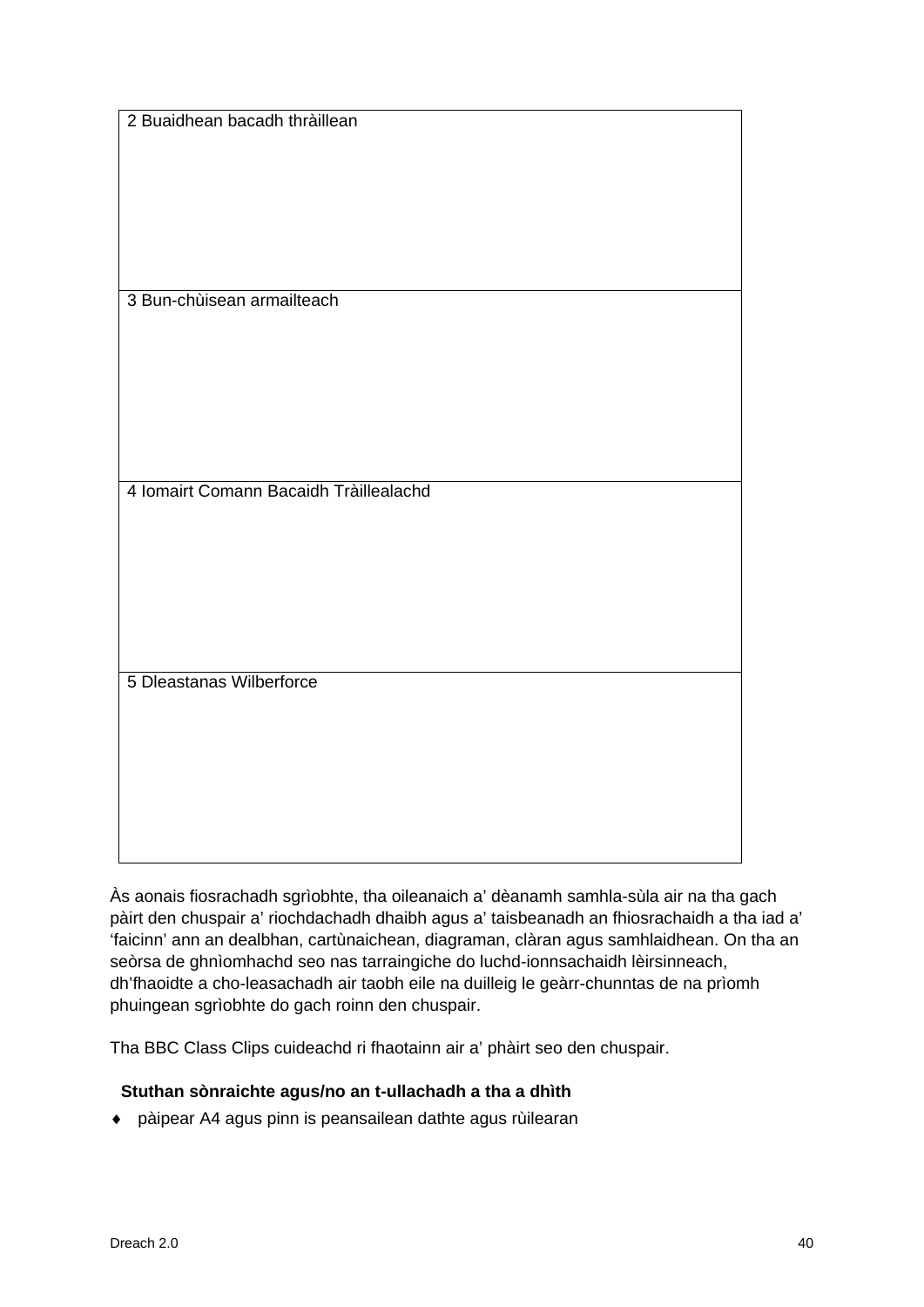## **Eisimpleir 2 — cairtean ceist**

Ann a bhith a' sgrùdadh malairt Atlantaigeach nan tràillean ann an doimhneachd, coltach ri àm sam bith eile ann an eachdraidh, tha oileanaich a' tighinn tarsainn air mòran phìosan eòlais agus cinn-latha a tha feumail agus buntainneach don chuspair. Anns a' mheasadh cùrsa, tha e na bhuannachd do dh'oileanaich mas urrainn dhaibh cuimhneachadh air eòlas fìrinneach sònraichte.

Tha na leanas a' solarachadh cuid de bheachdan air mar a dh'fhaodadh tidsearan is òraidichean oileanaich a chuideachadh gu fiosrachadh fìor a ghleidheadh:

Tha oileanaich a' meòrachadh air an notaichean airson pàirt den chuspair no an cuspair iomlan mus dèan iad suas ceistean a dh'fhaighnicheas iad do an comhaoisean. Tha tidsearan is òraidichean a' toirt pìos cairt A5 do gach oileanach agus ag iarraidh orra trì ceistean a sgrìobhadh a tha a' deuchainneadh eòlas fìor. Bu chòir dhaibh sin a bhith nan ceistean le freagairtean sònraichte, aocoltach ri ceistean airson aiste.

Bu chòir fios a bhith aig oileanaich air freagairtean do na ceistean a tha iad a' cur ri chèile agus na freagairtean a sgrìobhadh fo gach aon. Tha tidsearan is òraidichean a' stiùireadh oileanaich gu aon de na ceistean aca fhaighneachd don neach ri an taobh, a tha an uair sin a' freagairt agus a' faighneachd aon de an ceistean air ais. Faodar seo ath-aithris gus a bheil na sia ceistean uile air am faighneachd agus air am freagairt.

Le bhith a' dèanamh seo, tha tidsearan is òraidichean a' toirt eacarsaich ath-obair do na h-oileanaich le bhith a' toirt orra meòrachadh air an ceistean fhèin a thogail. Tha seo cuideachd a' togail misneachd nan oileanach ann an ath-ghairm prìomh fhiosrachaidh fìor a' chuspair.

Faodar an eacarsaich seo a leudachadh airson a dèanamh nas gnìomhaiche agus nas compàirteachail. Tha dithis oileanach a' suapadh chairtean ceist agus an uair sin a' gluasad timcheall an rùm airson oileanach eile a lorg agus ceist eile a chur. Faodar am pròiseas seo a dhèanamh grunn tursan gus am bi gach oileanach a' faighneachd agus a' freagairt diofar cheistean.

Le bhith a' dol thairis air an òrdugh mòran tursan, tha e a' ceadachadh do na h-oileanaich uile a bhith an sàs gu gnìomhach sa phròiseas ionnsachaidh agus cuideachd a' dèanamh cinnteach gu bheil raon farsaing de dh'eòlas fìor ga ath-ionnsachadh.

Is e a' phàirt dheireannach den seo iarraidh air na h-oileanaich 10 prìomh phìosan fiosrachaidh fìrinneach a sgrìobhadh air an urrainn dhaibh cuimhneachadh bhon ghnìomhachd. Tha ath-ghairm air eòlas fìrinneach cudromach do gach aiste.

### **Stuthan sònraichte agus/no an t-ullachadh a tha a dhìth**

♦ cairt airson ceistean a sgrìobhadh oirre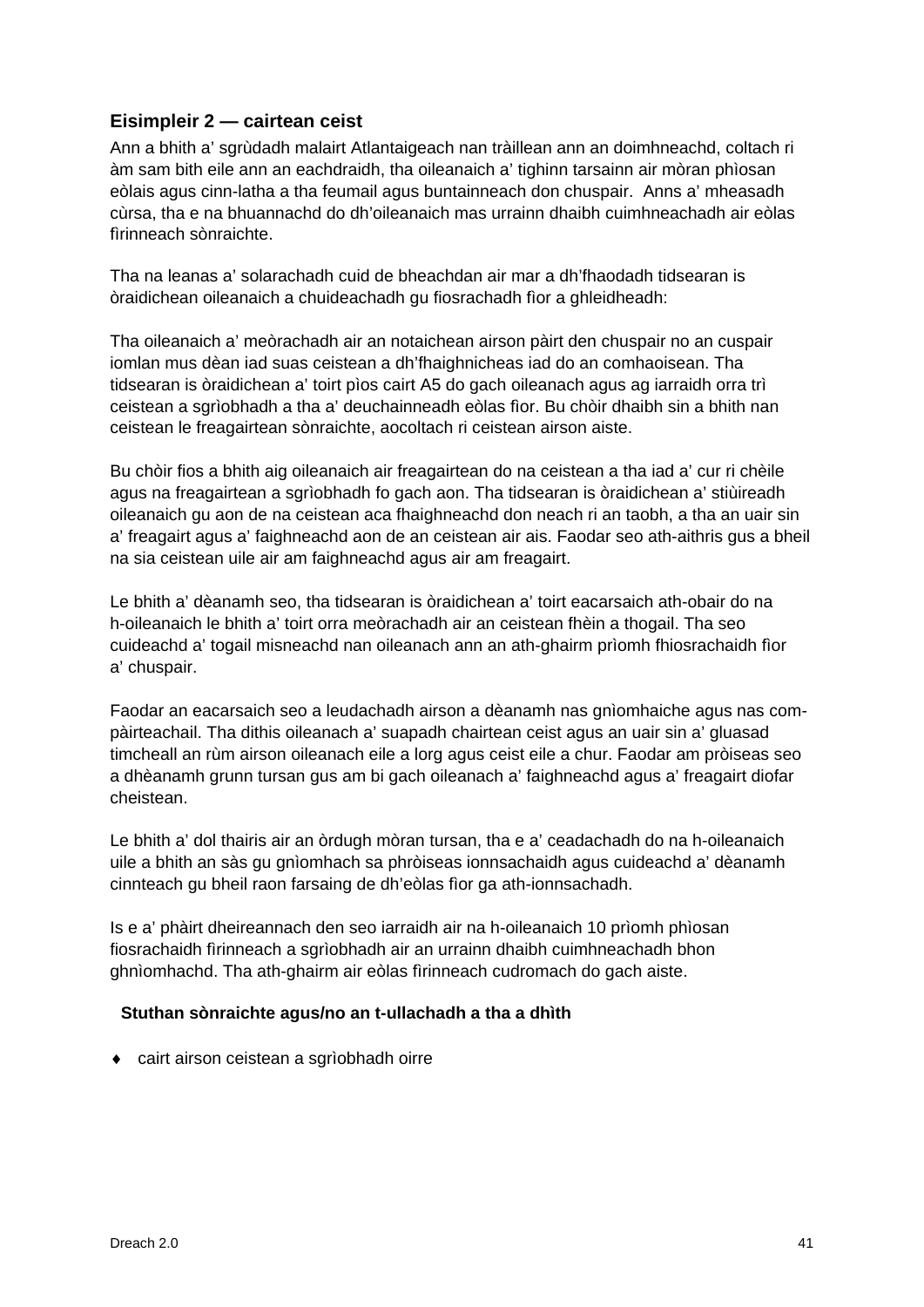## **Eachdraidh na Roinn Eòrpa agus an t-saoghail**

Tha na h-eisimpleirean a leanas a' toirt seachad mhodhan-obrach a tha comasach a thaobh ionnsachadh agus teagasg, a' cuimseachadh air cùisean a tha buntainneach do chuspairean ann an eachdraidh Eòrpach agus an t-saoghail. Tha na h-eisimpleirean a' tarraing air cotheacsaichean aithnichte. **Chan eil** iad nan stiùireadh air measaidhean sam bith eile san àm ri teachd.

## **Eisimpleir 1 — an deasbad air 'dè am prìomh adhbhar gun d' fhuaireadh aonachadh sa Ghearmailt ro 1871?'**

Tha oileanaich a' sgrùdadh nan cùisean farsaing mu thimcheall aonachadh na Gearmailt. Chòmhdaicheadh seo an èirigh thràth air nàiseantachas bho 1815 troimhe gu na choilean Bismarck agus cogaidhean an aonachaidh. Ann am buidhnean beaga no mar oileanaich fa leth, dh'fhaodadh cuspair àraidh co-thabhairteil a shònrachadh do dh'oileanaich airson beachdachadh air anns a' phròiseas aonachaidh. Mar eisimpleir:

- ♦ neart armailteach nam Pruiseanach
- ♦ neart eaconamach nam Pruiseanach
- ♦ crìonadh na h-Ostaire
- ♦ dleastanas Bismarck
- ♦ àite dhùthchannan eile

Tha tidsearan is òraidichean an uair sin ag iarraidh air gach buidheann no neach fa leth deasbad no argamaid a dhèanamh a thaobh cudromachd a' chuspair shònraichte aca don chòrr den chlas. Le bhith a' gabhail pàirt sa phròiseas seo, tha oileanaich a' leasachadh eòlas is tuigse don adhbhar gun deach a' Ghearrmailt aonachadh.

Aon uair 's gu bheil na cùisean co-thabhairteil uile air an taisbeanadh, tha tidsearan is òraidichean ag iarraidh air oileanaich fa leth na bun-chùisean a rangachadh ann an òrdugh cudromachd; nota geàrr-iomraidh a sgrìobhadh air na cùisean co-thabhairteil uile; agus diagram casach a chur ri chèile de na bun-chùisean a lean gu aonachd. Tha an seòrsa seo de ghnìomhachd ag iarraidh gun taisbean oileanaich na sgilean anailiseach agus luachaidh riatanach airson cothrom fhaotainn air an raon iomlan de chomharran airson na h-aiste ann am pàipear cheistean eachdraidh Breatannach, Eòrpach agus an t-saoghail.

## **Eisimpleir 2 — gnìomhachd buidhne timcheallain air an adhbhar gun d' fhuair na Nadsaidhean gu cumhachd sa Ghearmailt ann an 1933**

Tha oileanaich a' sgrùdadh nan adhbharan farsaing gun d' fhuair na Nadsaidhean cumhachd ann an 1933. Dh'fhaodadh tidsearan is òraidichean an clas a roinn ann am buidhnean beaga de dhiofar mheudan a rèir nan àireamhan. Tha bòrd-geal air a shònrachadh do gach buidheann agus a' faighinn an aon cheist bhuntainneach. Mar eisimpleir:

- ♦ *B' e nàimhdeas a dh'ionnsaigh Cùmhnant Versailles am prìomh adhbhar gun d' fhuair na Nadsaidhean cumhachd ann an 1933.* Dè cho dligheach 's a tha am beachd seo?
- ♦ Dè cho cudromach 's a bha tarraingeachd Hitler mar adhbhar gun d' fhuair na Nadsaidhean cumhachd ann an 1933?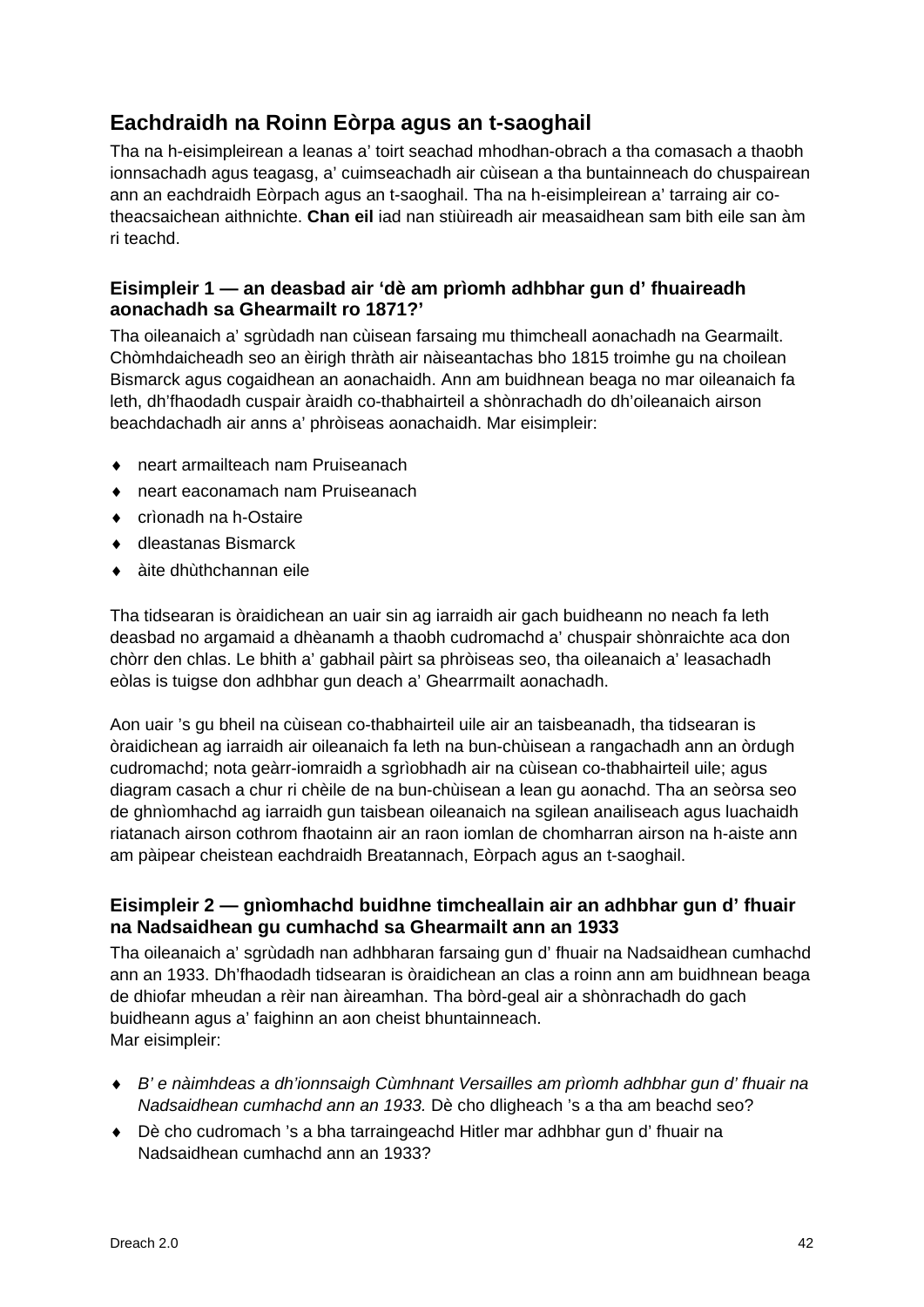♦ Dè an ìre gun robh duilgheadasan eaconamach nam prìomh adhbhar gun d' fhuair na Nadsaidhean cumhachd ann an 1933?

Le raon-ama sònraichte leithid 3 mionaidean mar eisimpleir, tha gach buidheann a' sgrìobhadh nas urrainn dhaibh de phuingean a tha buntainneach don cheist air a' bhòrdgheal aca, mus gluais iad air adhart gu bòrd-geal na h-ath bhuidhne. Aig an ìre seo, tha iad a' faighinn 3 mionaidean eile mar eisimpleir, airson tuilleadh fiosrachaidh buntainneach a chur ris nach eil fhathast air bòrd na buidhne sin. Tha seo air ath-aithris grunn tursan mus till oileanaich air ais chun a' chiad bhùird-ghil aca.

Tha an seòrsa seo de ghnìomhachd leasachail a' comasachadh oileanaich gu eòlas agus tuigse de shusbaint a' chùrsa a leasachadh.

Tha gnìomhachdan as urrainnear a chleachdadh gus fianais a ghintinn a' gabhail a-steach aiste air a' cheist; taisbeanadh PowerPoint air a' cheist le daoine fa leth no mar bhuidheann; diagram casach de dh'fhiosrachadh buntainneach don cheist; no geàrr-iomradh agus/no codhùnadh air mionaideachd na h-aithris.

Tha an seòrsa seo de ghnìomhachd cuimsichte air an neach-ionnsachaidh, a' brosnachadh dhaoine fa leth gu com-pàirteachadh ann an deasbad neo-fhoirmeil. Tha e a' ceadachadh dhaibh comas a leasachadh air smaoineachadh neo-eisimeileach ro thighinn gu breithneachaidhean fiosraichte agus mar sin a' leasachadh an sgilean breithneachaidh.

### **Stuthan sònraichte agus/no an t-ullachadh a tha a dhìth**

- ♦ bùird gheala no pàipear A3
- ♦ pinn comharrachaidh
- ♦ tìmear no stad-uaireadair

## **Eisimpleir 1 — obair rannsachaidh clas: dè na h-adhbharan airson leasachadh air iomairt nan còraichean catharra às dèidh 1945?**

Tha an obair seo na obair rannsachaidh air a stiùireadh le luchd-ionnsachaidh a tha air a dheilbh gus oileanaich a chomasachadh gu barrachd uallach a ghabhail airson an ionnsachaidh fhèin agus cuid den rannsachadh eachdraidheil aca fhèin a ghabhail os làimh. Às aonais sgrùdadh ann an doimhneachd air a' phàirt seo den chuspair, dh'fhaodadh cùis àraidh ann an leasachadh iomairt nan còraichean catharra a shònrachadh do dh'oileanaich airson a sgrùdadh. Mar eisimpleir:

- ♦ claon-bhreith agus leth-breith
- ♦ eòlas sheirbheisich dhubha san Dàrna Chogadh Mhòr
- ♦ dleastanas buidhnean chòraichean catharra dubh
- ♦ dleastanas Màrtainn Luther King
- ♦ stiùirichean dubha èifeachdach a' tighinn am bàrr

Tha tidsearan is òraidichean an uair sin ag iarraidh air oileanaich fa leth an t-àite a rannsachadh san robh a' chùis shònraichte aca fhèin com-pàirteachail ann an leasachadh iomairt nan còraichean catharra. No faodaidh oiileanaich fa leth a bhith air an cur ann am buidheann còmhla riuthasan don deach a' chùis cheudna a shònrachadh gus obair còmhla.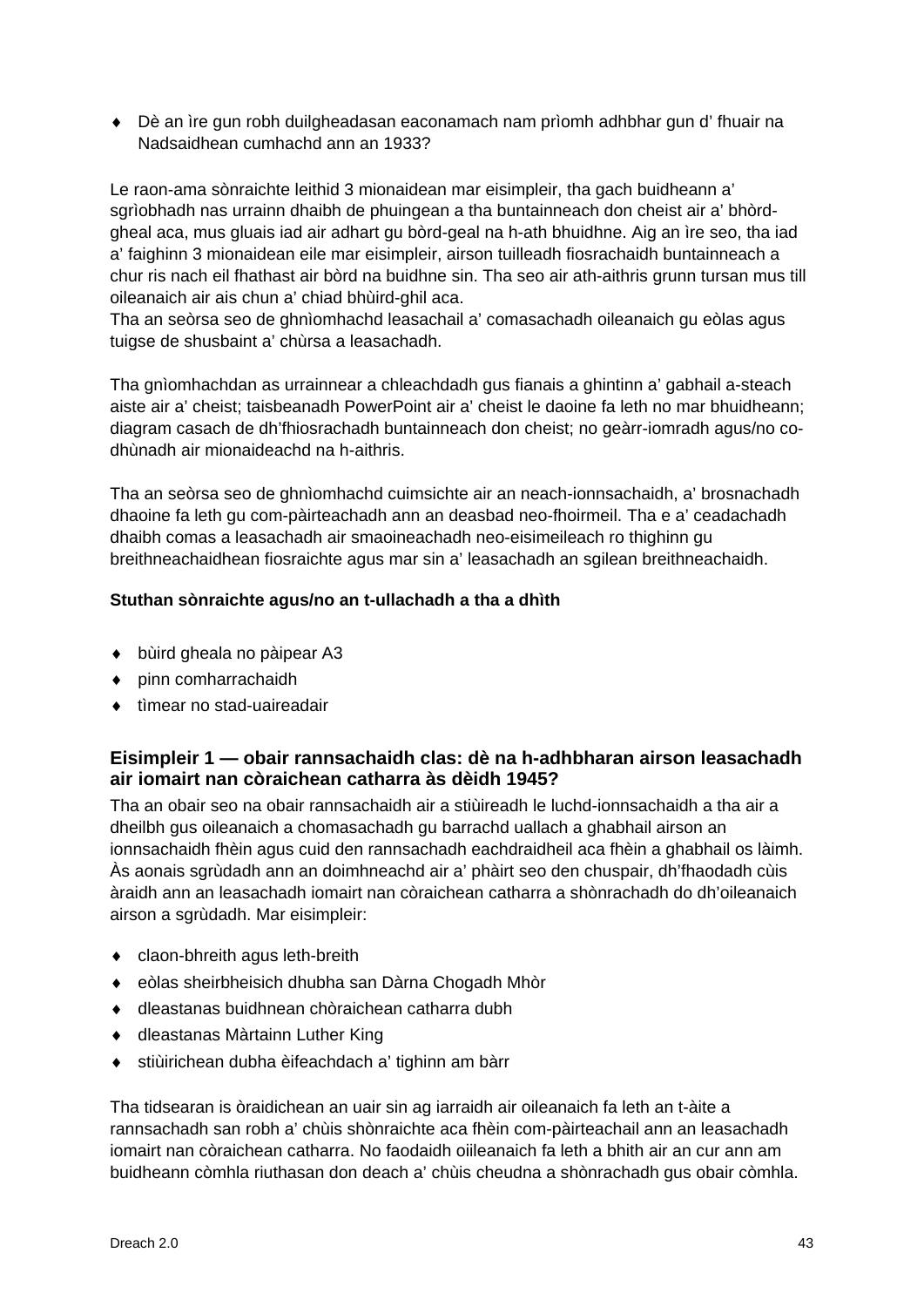Faodaidh beagan in-chur bho thidsearan no òraidichean a thoirt seachad agus tha làraichean-lìn molta do dh'oileanaich a chleachdadh, a' gabhail a-steach:

- ♦ [cliopan clas a' BhBC](http://www.bbc.co.uk/learningzone/clips/)
- ♦ [Spartacus Educational](http://spartacus-educational.com/)
- ♦ [làrach-lìn eachdraidh sgoile](http://www.schoolhistory.co.uk/)
- ♦ [SCRAN](https://www.scran.ac.uk/)
- ♦ [BBC Bitesize](http://www.bbc.co.uk/scotland/learning/bitesize/higher)
- ♦ [BBC Eachdraidh](https://www.bbc.co.uk/history)
- ♦ Leabhraichean-teacsa no artaigilean

Tha tidsearan agus òraidichean ag iarraidh air oileanaich caibideil a thoirt gu buil mun chùis shònraichte aca fhèin a tha air an cur còmhla gus seata de notaichean clas a chruthachadh. Faodaidh faid a' phìos rannsachaidh a bhith diofraichte a rèir comas a' chlas, cothrom air an eadar-lìon agus cuibhreachaidhean ama.

Faodaidh a' ghnìomhachd seo air a stiùireadh le luchd-ionnsachaidh a bhith air a leantainn le ath-dhaingneachadh bho thidsear no òraidiche air an eòlas agus an tuigse a bu chòir a bhith air a thogail. Dh'fhaodadh gnìomhan a bhith air an suidheachadh stèidhichte air na notaichean clas a bha air an toirt gu buil le luchd-ionnsachaidh, gus ceadachadh don tidsear no òraidiche measadh a dhèanamh air cho math 's a chaidh an cuspair a thuigsinn.

Tha gnìomhachdan a dh'fhaodadh an cleachdadh gus fianais a bhrosnachadh a' gabhail asteach aiste air a' chuspair, mar eisimpleir:

- ♦ *B' e eòlas sheirbheisich dhubha san Dàrna Chogadh Mhòr am prìomh adhbhar airson leasachadh air iomairt nan còraichean catharra, às dèidh 1945*. Dè cho dligheach 's a tha am beachd seo?
- ♦ Dè an ìre gun robh claon-bhreith agus leth-breith nam prìomh adhbhar airson leasachadh air iomairt nan còraichean catharra às dèidh 1945?
- ♦ Dè cho cudromach 's a bha àite Martin Luther King mar adhbhar airson leasachadh air iomairt nan còraichean catharra às dèidh 1945?

Tha an seòrsa gnìomhachd seo cuimsichte air an neach-ionnsachaidh, a' brosnachadh oileanaich fa leth gu uallach nas motha a ghabhail don ionnsachadh aca fhèin agus a' toirt dhaibh eòlas air rannsachadh eachdraidheil neo-eisimeileach a choileanadh. Tha e cuideachd gam brosnachadh gu obair le an comhaoisean agus obair àrd-chàileachdail a thoirt gu buil do chàch a chèile. Tha an aiste a' leantainn sin a' ceadachadh dhaibh an eòlas agus an tuigse don chuspair a chleachdadh agus a chur an gnìomh airson breithneachadh fiosraichte a dhèanamh, mar sin a' leasachadh an sgilean breithneachaidh.

## **Stuthan sònraichte agus/no an t-ullachadh a tha a dhìth**

- ♦ cothrom air an eadar-lìon
- ♦ goireas airson obair oileanaich a chlò-bhualadh
- ♦ ùine airson obair oileanaich a thional gu notaichean clas
- ♦ goireas airson notaichean a lethbhreacadh air an toradh do gach oileanach fa leth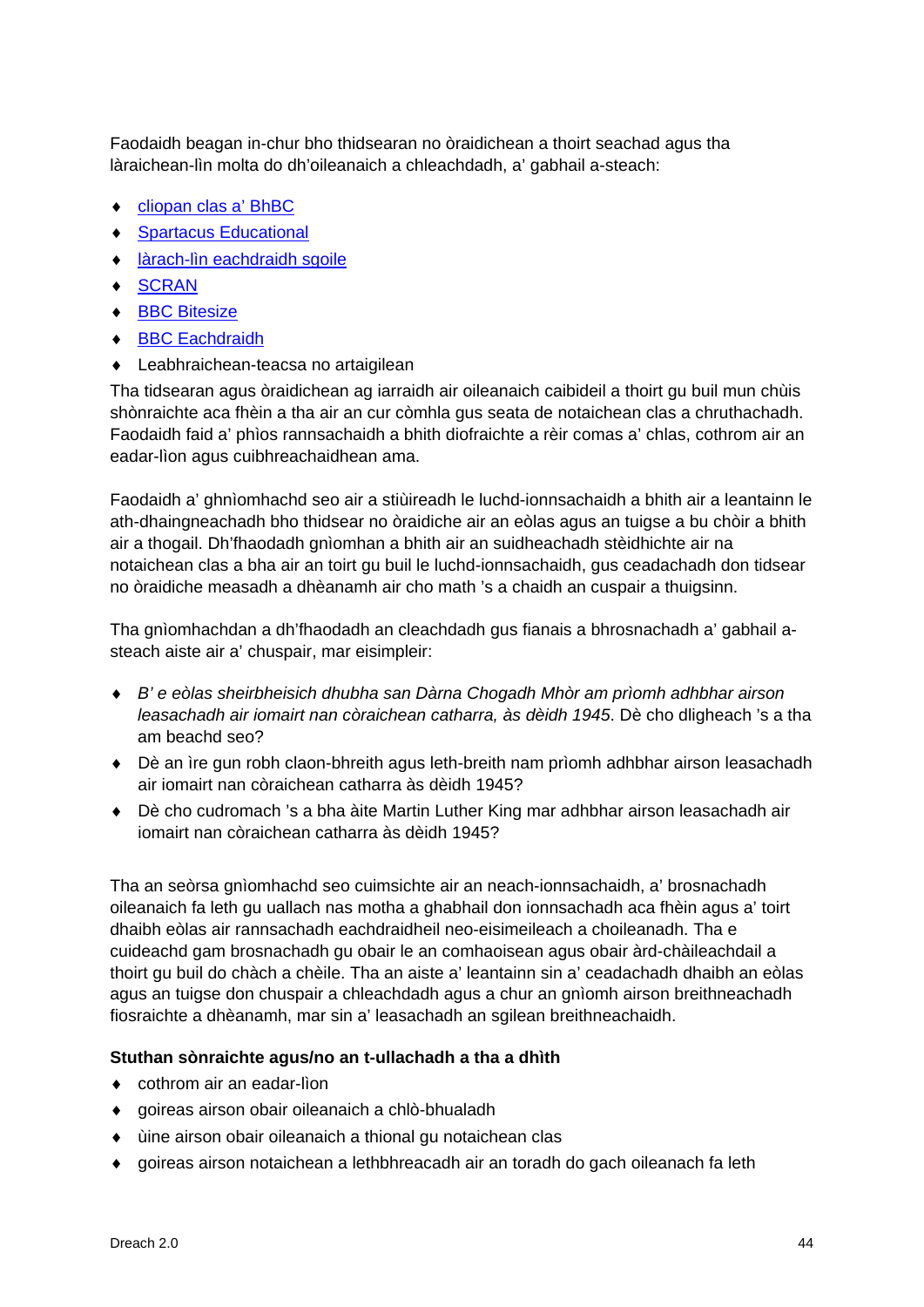## **Eisimpleir 2 — deasbad buidhne gus luachadh a dhèanamh air bacaidhean a thaobh còraichean catharra a choileanadh do dhaoine dubha, suas gu 1941**

Ann an sgrùdadh nam bacaidhean air còraichean catharra a choileanadh do dhaoine dubha suas gu 1941, tha oileanaich a' fàs mothachail do mhòran nithean co-thabhairteil. Dh'fhaodadh bacaidhean a bhith a' gabhail a-steach:

bacaidhean laghail

- ♦ claon-bhreith an t-sluaigh
- ◆ gnìomhachdan an Ku Klux Klan
- ♦ sgaraidhean sa choimhearsnachd dhuibh

Dh'fhaodadh tidsearan is òraidichean oileanaich a roinn ann am buidhnean beaga agus seata de chairtean a thoirt dhaibh a tha ag ainmeachadh nan diofar bhacaidhean air còraichean catharra a choileanadh do dhaoine dubha. Tha iad cuideachd a' toirt dhaibh bòrd-geal mòr no pìos pàipeir A3 leis a' cheist a leanas: Dè am prìomh bhacadh a bha air còraichean catharra a choileanadh do dhaoine dubha, suas gu 1941?

Thathar ag iarraidh orra an uair sin cudromachd gach bacadh a dheasbad mar bhuidheann. Mar a bhios oileanaich a' deasbad gach aon dhiubh, tha iad a' dèanamh breithneachadh air a chudromachd – mar as cudromaiche am bacadh 's ann as fhaisge a thèid e air a' cheist, fhad 's a tha na bacaidhean nach eil cho cudromach a chur nas fhaide a-muigh bhon mheadhan.

Tha an seòrsa de ghnìomhachd seo a' brosnachadh breithneachadh is conaltradh àrdchàileachdail am measg chomhaoisean. Tha e cuideachd a' ceadachadh do dh'oileanaich comas a leasachadh air bun-chùisean a luachadh a tha a' cur ri leasachadh eachdraidheil sònraichte. Le bhith a' tarraing air eòlas ro-làimh, bu chòir dhaibh a bhith comasach air seo a chur an gnìomh ann an dòigh bhreithneachail gus breithneachadh reusanta a dhèanamh. Faodaidh na sgilean sin a bhith air an eadar-ghluasad agus air an doimhneachadh tro leantainn le gnìomhachdan sgrìobhte.

Tha gnìomhachdan a dh'fhaodadh an cleachdadh gus fianais a ghintinn a' gabhail a-steach aiste air a' chuspair, mar eisimpleir:

♦ Dè an ìre a bha sgaraidhean sa choimhearsnachd dhuibh nam prìomh bhacadh air còraichean do dhaoine dubha a choileanadh, suas gu 1941?

Air an làimh eile, dh'fhaodadh oileanaich aithisg naidheachd a thoirt gu buil mu bhacaidhean air còraichean catharra do dhaoine dubha a choileanadh, mar eisimpleir:

♦ Geàrr-iomradh air prìomh bhacaidhean a thaobh còraichean catharra do dhaoine dubha a choileanadh, le breithneachadh reusanta air cudromachd dàimheach gach aon.

### **Stuthan sònraichte agus/no an t-ullachadh a tha a dhìth**

- ♦ cairtean air an clò-bhualadh ag ainmeachadh nam bacaidhean air còraichean catharra do dhaoine dubha
- ◆ pàipear A3
- ♦ pinn comharrachaidh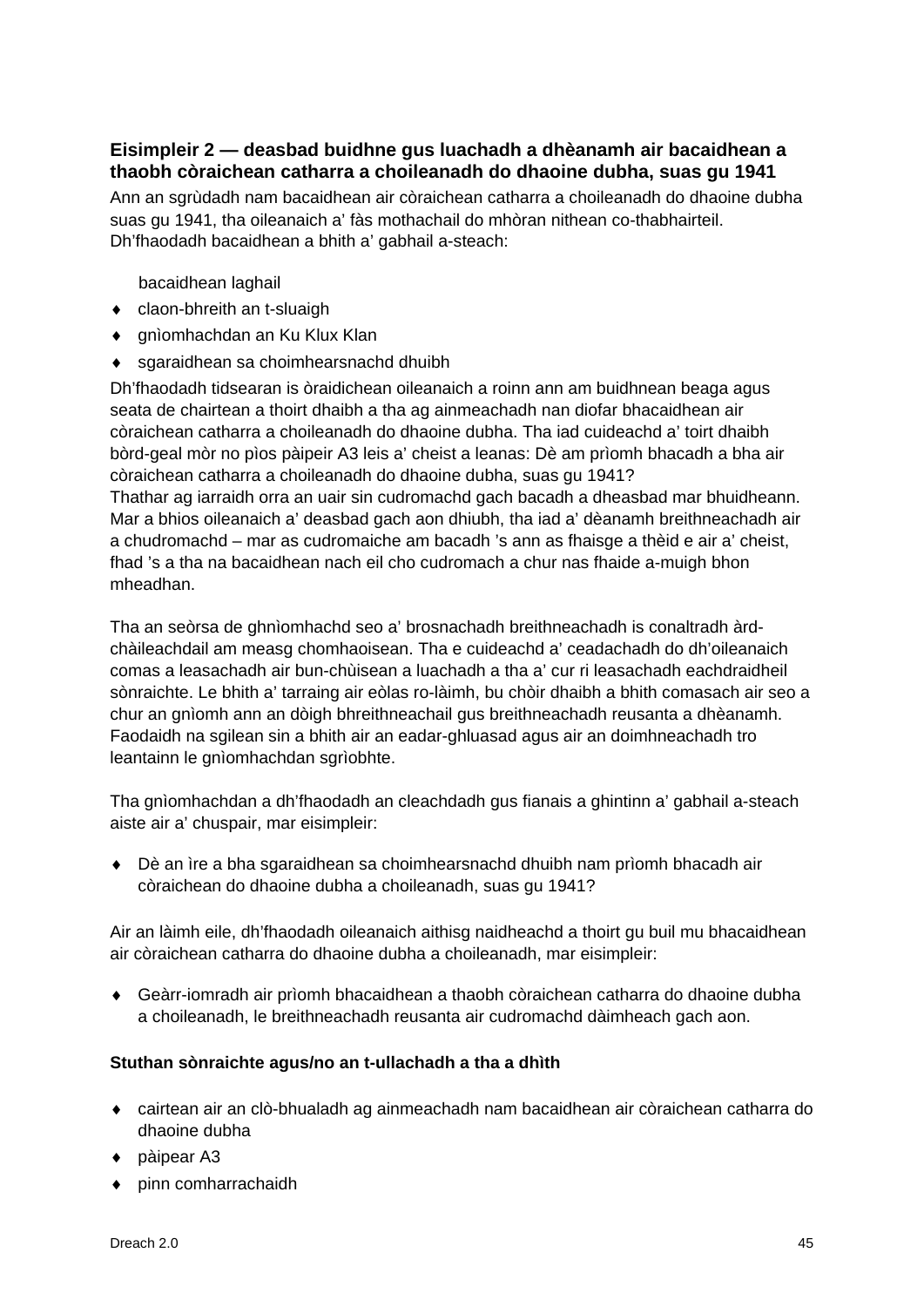## **Eisimpleir 3 – feall cùis-chùirte do Louis XVI - measadh air duilgheadasan an lùib cruthachadh riaghaltas seasmhach, 1789–92**

Dh'fhaodadh a' ghnìomhachd a leanas a cleachdadh gus oileanaich a chomasachadh air luachadh a dhèanamh air na h-adhbharan airson fàillingeadh na monarcachd reachdail, suas gu 1792.

Mus coimhead oileanaich ri fìor chùis-cùirte Louis XVI, dh'fhaodadh iad com-pàirteachadh ann am feall cùis-chùirte. Tha oileanaich air an taghadh airson nam pàirtean a leanas a chluich:

- ♦ Louis XVI
- ♦ Raymond de Seze, neach-tagraidh Louis
- ♦ cuidiche de Seze
- ♦ Jacques Defermon, Ceann-suidhe na Còmhdhail

Is e Jacobins no Girondins a th' anns a' chòrr den chlas. Tha cairt riochd-gabhail aig gach pàirt le fiosrachadh nas mionaidiche gus oileanaich a chuideachadh ag ullachadh airson am pàirt sa chùis-cùirte. Tha an t-oileanach a tha a' cluich pàirt Jacques Defermon a' faighinn plana cùise a dh'fhaodas iad a leantainn ma tha iad air a shon no an cùis fhèin a chruthachadh. Tha oileanaich a' faighinn ùine airson ullachadh don phàirt aca a tha a' gabhail a-steach na Jacobins agus na Girondins a' faighneachd dà cheist air Louis agus cead aig Louis freagairt. Aig an deireadh, tha gach ball de na Jacobins, Girondins agus Jacques Defermon a' toirt seachad am breith air na casaidean an aghaidh Louis, agus a' fìreanachadh am freagairt.

Tha a' ghnìomhachd seo a' ceadachadh do dh'oileanaich breithneachadh anailiseach a thoirt air a' chuspair. Tha e a' ceadachadh dhaibh cuideachd com-pàirteachadh mar phàirt de bhuidheann nas fharsainge ach a' cumail dleastanas sònraichte taobh a-staigh na buidhne sin. Tha an seòrsa seo de ghnìomhachd a' cuideachadh le sgilean breithneachaidh a leasachadh mu na duilgheadasan an lùib riaghaltas seasmhach a chruthachadh rè an ama seo.

### **Stuthan sònraichte agus/no an t-ullachadh a tha a dhìth**

- ♦ Cairtean riochd-gabhail le fiosrachadh mionaideach mu gach pàirt:
	- Louis XVI
	- Raymond de Seze, neach-tagraidh Louis
	- cuidiche de Seze
	- Jacques Defermon, Ceann-suidhe na Còmhdhail

### **Eisimpleir 4 — an Oillt Gheal, gnìomhachd 'càite a bheil mi?'**

Tha na leanas na eisimpleir air eacarsaich ath-obair airson oileanaich a chuideachadh a' luachadh nan adhbharan airson a' Chonsalachd a stèidheachadh.

Dh'fhaodadh tidsearan is òraidichean: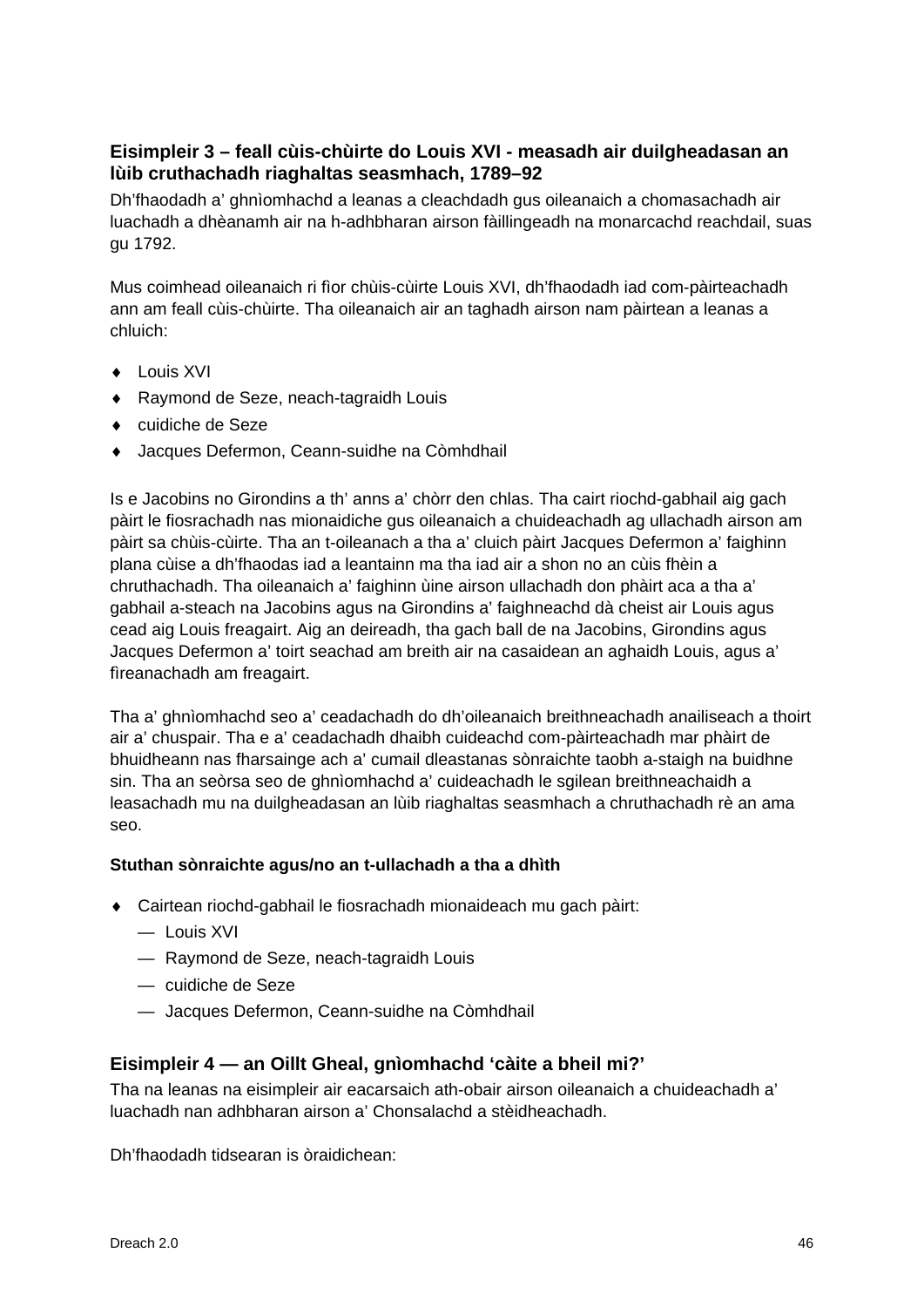- ♦ beagan ùine a thoirt do dh'oileanaich airson meòrachadh agus ath-obair air fiosrachadh mun Oillt Gheal
- ♦ trì cairtean a thoirt do gach oileanach aon le 'Paris' air; aon le 'Vendée' air; agus aon le 'Deas' air
- ♦ 10 tuairmsean a leughadh a-mach airson cunntas agus fiosrachadh a thoirt mu far na ghabh tachartasan sònraichte àite, rè na h-Oillt Ghil

Tha aig oileanaich an uair sin ri co-dhùnadh an e 'Paris', 'Vendée' no 'Deas' a bh' ann agus a' chairt iomchaidh a chur suas. Gabhaidh seo a thionndadh gu geama farpaiseach le cairtean sgòraidh air an sgaoileadh do dh'oileanaich airson nota a chumail de na comharran aca. Aig an deireadh, tha gach tiog air iompachadh gu 1 chomharra agus na comharran air an cur ri chèile gu h-iomlan, leis an sgòr as àirde a' buannachadh.

Tha a' ghnìomhachd seo a' cuideachadh oileanaich gu ath-ghairm a dhèanamh air eòlas fìor agus tuigse. Faodaidh an seòrsa de ghnìomhachd seo a h-atharrachadh agus faodar faighneachd mu dheidhinn tachartasan no daoine sònraichte.

### **Stuthan sònraichte agus/no an t-ullachadh a tha a dhìth**

- ♦ tuairmsean air an dèanamh suas
- ♦ cairtean ainmean-àite air an dèanamh
- ♦ cairtean sgòraidh

Dh'fhaodadh na ro-innleachdan sin a bhith air an atharrachadh agus air an cleachdadh gus freagairt air cuspairean eile.

## **Eachdraidh Albannach**

Tha na h-eisimpleirean a leanas a' solarachadh comas air modhan ionnsachaidh is teagaisg, a' cuimseachadh air cùisean a tha buntainneach do chuspairean ann an eachdraidh na h-Alba. Tha na h-eisimpleirean a' tarraing air co-theacsaichean aithnichte. **Chan e** stiùireadh a th' annta mu choinneamh mheasaidhean san àm ri teachd.

### **Eisimpleir 1 — 'jig-sawing' am freagairt**

Is e aon de na dòighean as fheàrr air oileanaich a chuideachadh gu stòr a thuigsinn eisimpleir a thoirt dhaibh airson a bhriseadh sìos agus anailis a dhèanamh air. Dh'fhaodadh beachdachadh leotha air na ceistean bunaiteach seo a bhith na dheagh phuing tòiseachaidh:

- ♦ Cuin a chaidh a sgrìobhadh no a ràdh?
- ♦ Carson a chaidh a sgrìobhadh no a ràdh?
- ♦ Cò sgrìobh no thuirt e?
- ♦ Dè am fiosrachadh a th' anns an stòr?

Gan sgaradh ann am buidhnean beaga de cheathrar no nam paidhrichean, tha tidsearan is òraidichean ag iarraidh air oileanaich na ceithir cheistean a roinn eatarra – aon no a dhà an urra – agus na freagairtean a dheasbad.

Tha an seòrsa ro-innleachd seo feumail ann an tòiseachadh air obair stèidhichte air stòr, oir tha nàdar a bhith ag obair le càch ann am buidheann beag no mar phaidhir a' solarachadh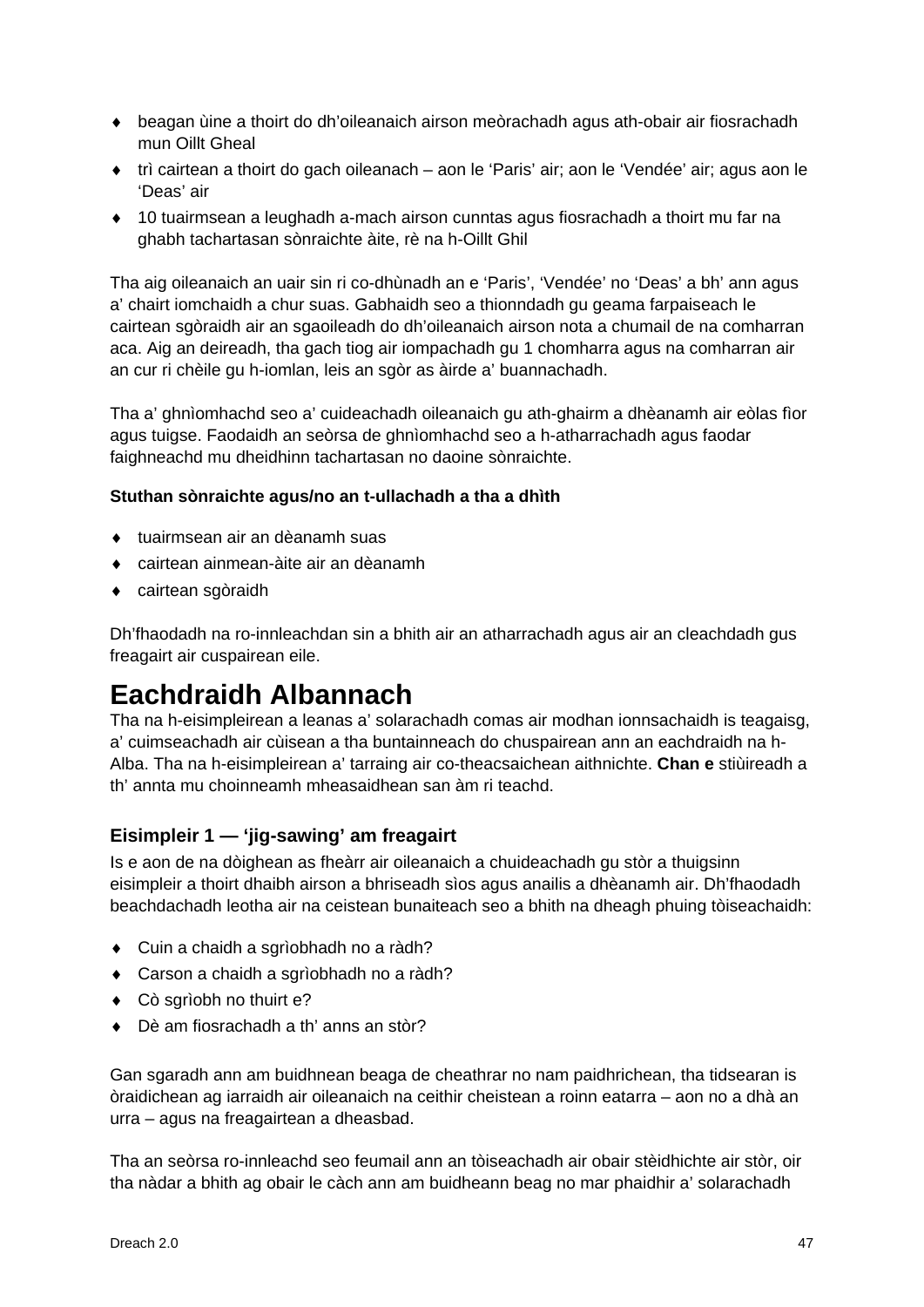àrainneachd shàbhailte do dh'oileanaich air am beachdan fhoillseachadh do ghrunn daoine. Tha e a' cuideachadh cuideachd le conaltradh a leasachadh agus a' ceadachadh smaoineachadh nas neo-eisimeilich agus 's dòcha nas cruthachail. Tha e a' toirt ùine do dh'oileanaich an ionnsachadh fhèin a dhaingneachadh agus an uair sin a roinn leis a' chòrr den bhuidhinn aca gus am faod dealbh no anailis iomlan a bhith dèante.

Aon uair 's gu bheil oileanaich air na ceithir cheistean bunaiteach sin a dheasbad, tha iad a' beachdachadh air ceistean eile a th' aca mun stòr a thuilleadh air na dh'fhaodadh an stòr a bhith air fhàgail às. Tha seo a-rithist a' brosnachadh smaoineachadh breithneachail is anailiseach mu stòran.

## **Stuthan sònraichte agus/no an t-ullachadh a tha a dhìth**

♦ Tha bùird gheala feumail do dh'oileanaich airson puingean a chlàradh a dh'fhaodas iad a roinn le chèile

## **Eisimpleir 2 — teamplaidean sgrìobhaidh**

Faodar dìochuimhneachadh uaireannan mu theamplaidean aig Àrd-Ìre oir tha iad glè thric air an co-cheangal ri ìrean ionnsachaidh nas ìsle. Ach dh'fhaodadh iùil structaraichte gu freagairtean do cheistean stèidhichte air stòr deagh phuing tòiseachadh a thoirt dhaibh.

Faodaidh an eacarsaich seo a dèanamh mar bhuidheann, paidhir no fa leth.

Tha tidsearan is òraidichean a' toirt stòr do dh'oileanaich agus teamplaid airson an stiùireadh ann an cur structar air an fhreagairt aca. Tha an eisimpleir seo air a cur ri chèile airson na ceist 'Luachaich feumalachd'.

Tha an teamplaid a' solarachadh an fhiosrachaidh bhunaitich air a bheil feum airson freagairt don cheist seo a chruthachadh. Ma tha seo dèante le oileanaich fa leth, tha oileanaich a' suapadh an teamplaid le com-pàirtiche agus a' comharrachadh am prìomh phuingean mu choinneamh nan stiùiridhean comharrachaidh. Is e eacarsaich fheumail a tha seo don tseòrsa ceist seo oir cha bhi cuid de dh'oileanaich an-còmhnaidh a' cuimseachadh air an aon mhion-fhiosrachadh ri càch, agus tha ais-fhiosrachadh luachmhor aig an ìre seo mus tèid iad air adhart gu freagairt shlàn a sgrìobhadh.

Ach is fhiach cuimhneachadh airson measadh chomhaoisean a bhith èifeachdach, feumaidh oileanaich a bhith eòlach air na slatan-tomhais soirbheachaidh agus aithne a bhith aca air an dòigh air fiosrachadh air ais èifeachdach a thoirt seachad. Mar sin, tha e deatamach gu bheil na stiùiridhean comharrachaidh air an deasbad.

Dh'fhaodadh a' ghnìomhachd seo a leantainn le freagairt shlàn don cheist a sgrìobhadh air an deach ruith thairis ro-làimh. A-rithist tha oileanaich a' suapadh am freagairtean airson an comharrachadh le comhaoisean mu choinneamh nan stiùiridhean comharrachaidh.

### **Stuthan sònraichte agus/no an t-ullachadh a tha a dhìth**

- ♦ stòran agus ceistean buntainneach
- ♦ teamplaid do dh'oileanaich airson sgrìobhadh (faic an sampall)
- ♦ stiùiridhean comharrachaidh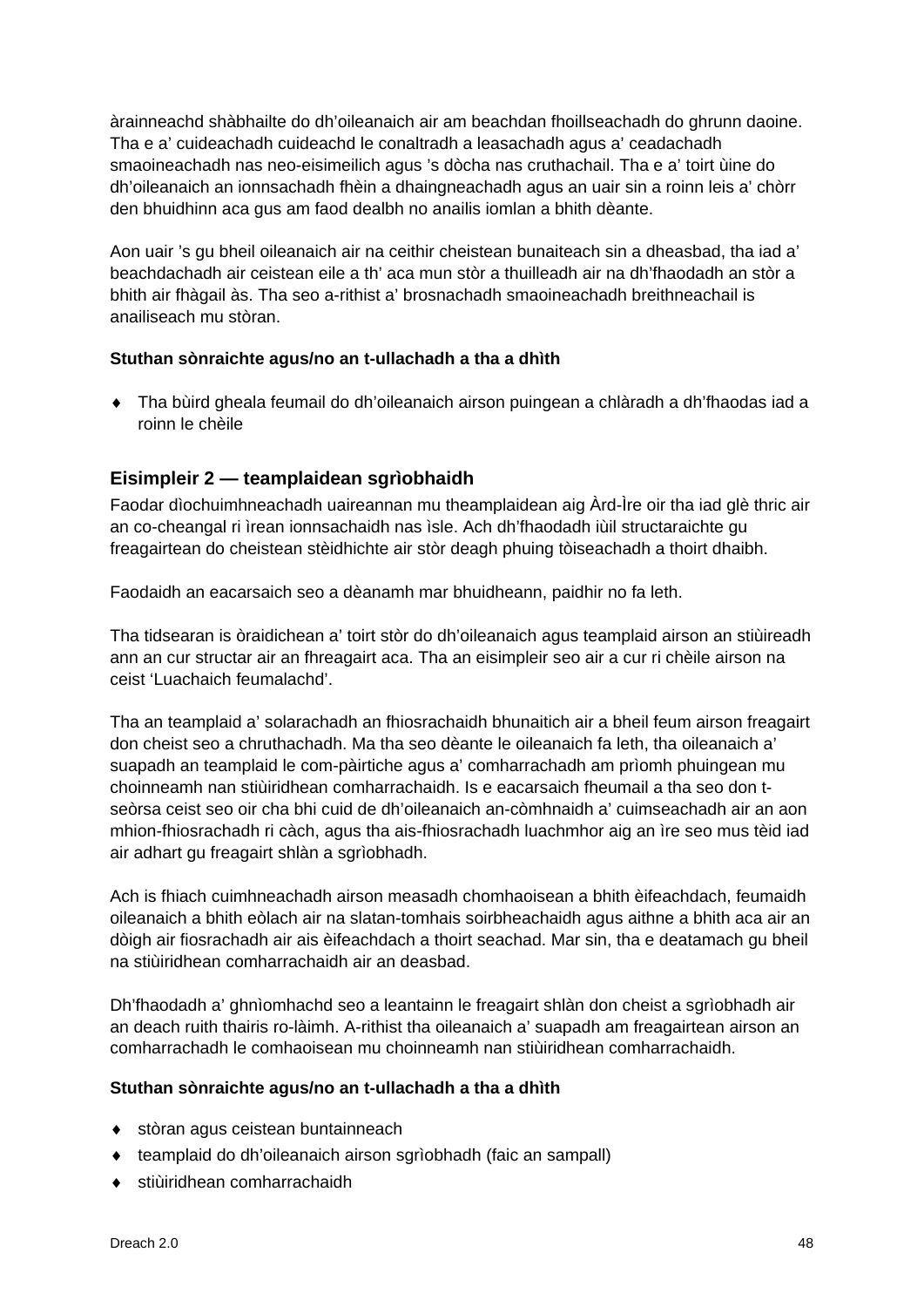## **Teamplaid: a' structaradh na freagairt agad don cheist 'Luachaich feumalachd'**

Nuair a bhios oileanaich a' luachadh stòran, feumaidh iad beachd a thoirt air an tùs, adhbhar agus susbaint.

Thoir seachad beachdan air **tùs** an stòrais seo. (Cuimsich air ùghdarachd, ceann-latha, seòrsa stòir).

Thoir beachd air **adhbhar** an stòir seo. Carson a chaidh a sgrìobhadh? Cò dha a bha e?

Dè an teachdaireachd a th' anns an stòr? Thoir seachad mion-fhiosrachadh mun t-susbaint a th' innte.

Dè na crìochan a tha comasach don stòr seo? Cleachd d' fhiosrachadh fhèin a tha cur taic ri a luach no a' nochdadh a laigsean.

**Liosta-sgrùdaidh — cuir tiog ma tha thu air gabhail a-steach:** 

- ♦ beachdan mu thùs agus adhbhar?
- ♦ beachdan air an t-susbaint?
- ♦ cleachd d' fhiosrachadh fhèin air puingean a tha a' cur taic ri no cur an aghaidh na teachdaireachd san stòr?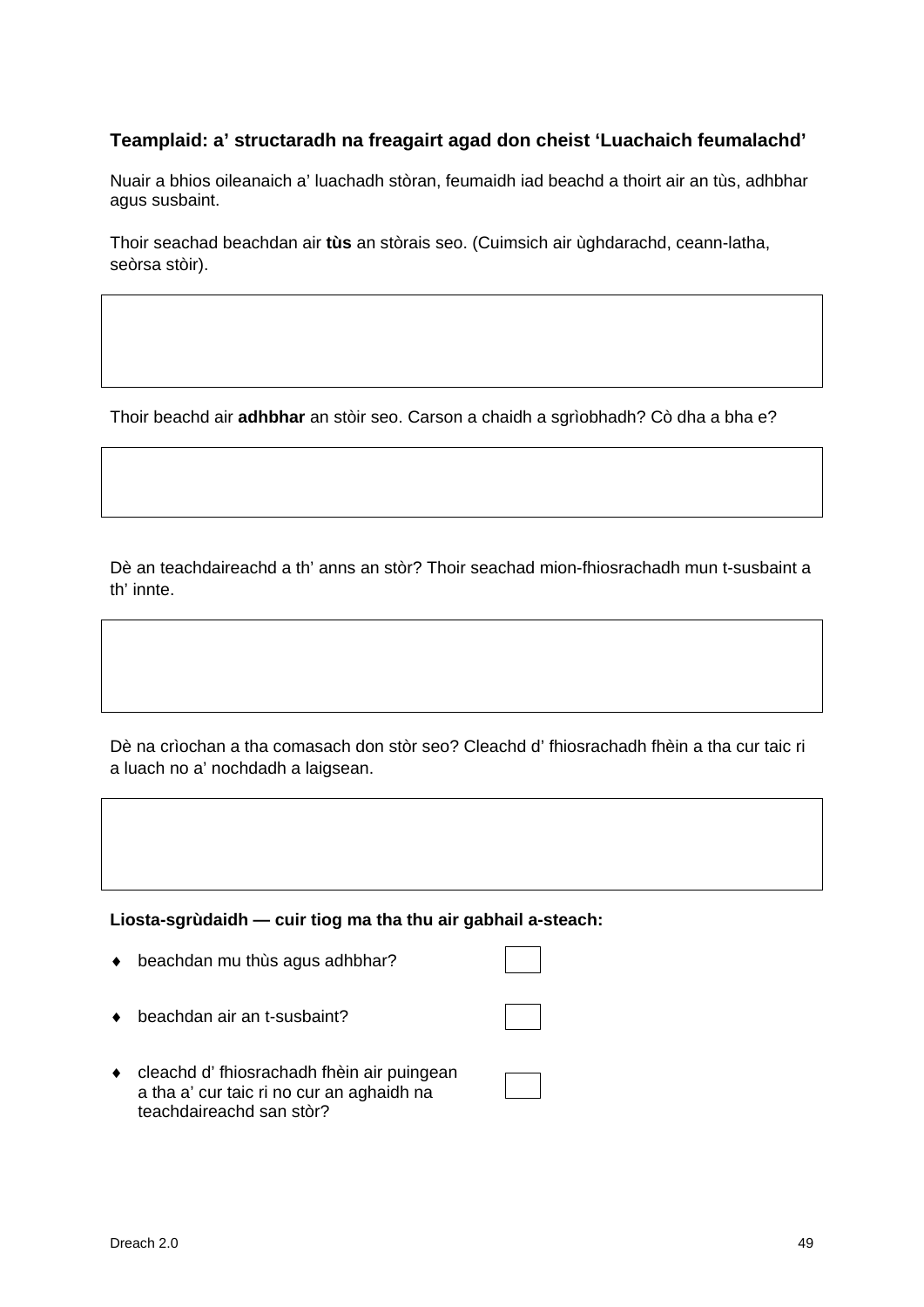## **Eisimpleir 3 — togail eòlas air teirmean is bun-bheachdan eachdraidheil buntainneach**

Mar phàirt den mheasadh cùrsa, thathar a' sùileachadh gun dèan oileanaich feum de theirmean is bhun-bheachdan eachdraidheil buntainneach. Bidh iad sin eadar-dhealaichte a rèir nan còig diofar chuspairean agus tha oileanaich a' cumadh briathrachas speisealta do gach aon.

Bhiodh e feumail do dh'oileanaich beag-fhaclair a chumail de na teirmean is bun-bheachdan ùra mar a tha iad a' cur eòlas orra. Bhiodh duilleag a dh'aon ghnothaich aig toiseach nan notaichean aca feumail. Gus cleachdadh air a leithid sin de bhriathrachas adhartachadh, dh'fhaodadh tidsearan is òraidichean deasbadan a ghoireasachadh air cuid de na bunbheachdan mar 'dearbh-aithne' no 'còmhstri', a dh'fhaodas leantainn gu smaoineachadh àrdìreil agus tuigse nas làidire do dhiofar bhun-bheachdan.

## **Stuthan sònraichte agus/no an t-ullachadh a tha a dhìth**

♦ Liosta den bhriathrachas is brìghean a tha buntainneach don chuspair airson an roinn le oileanaich mar as iomchaidh.

## **Eisimpleir 4 — ceart no ceàrr — stèidheachadh eòlas air ath-ghairm**

Tha am pàipear cheistean air eachdraidh na h-Alba ag iarraidh gun tarraing oileanaich air agus gun cur iad an gnìomh eòlas is tuigse a tha fìor. Tha na leanas na dhòigh glè shìmplidh ach èifeachdach air oileanaich a chuideachadh gu fiosrachadh fìor ath-ghairm mun chuspair aca.

Tha tidsearan is òraidichean a' toirt seachad diofar aithrisean do dh'oileanaich – an dàrna cuid air cairtean no air a' bhòrd. Tha aig oileanaich ri na h-aithrisean a tha fìor agus na h-aithrisean nach eil fìor a thaghadh. Dh'fhaodadh seo a bhith air a chleachdadh mar athobair don chlas gu lèir no ann am paidhrichean.

Mar leantainneachd, dh'fhaodadh iarraidh air oileanaich na h-aithrisean fìor a sgrìobhadh sìos agus iad sin a chleachdadh mar phàirt de an eòlas air ath-ghairm don chuspair. Dh'fhaodadh seo a bhith na dhòigh mhath air an ath-ghairm a tha iomchaidh do cheistean sònraichte a stèidheachadh.

### **Stuthan sònraichte agus/no an t-ullachadh a tha a dhìth**

♦ Liosta de dhiofar phìosan fiosrachaidh fìor bhon chuspair còmhla ri cuid nach eil fìor

## **Eisimpleir 5 — maidsig na cairtean cinn-latha**

Mar an ceudna, dh'fhaodadh tidsearan is òraidichean cairtean a sgaoileadh no a thaisbeanadh air a' bhòrd ag ainmeachadh thachartasan sònraichte a tha buntainneach don chuspair. Tha oileanaich a' faighinn seata eile de chairtean le cinn-latha orra agus aca ri gach tachartas a mhaidseadh ris a' cheann-latha cheart.

### **Stuthan sònraichte agus/no an t-ullachadh a tha a dhìth**

♦ Cairtean le mion-fhiosrachadh mu thachartasan sònraichte agus cairtean leis na cinnlatha co-fhreagrach.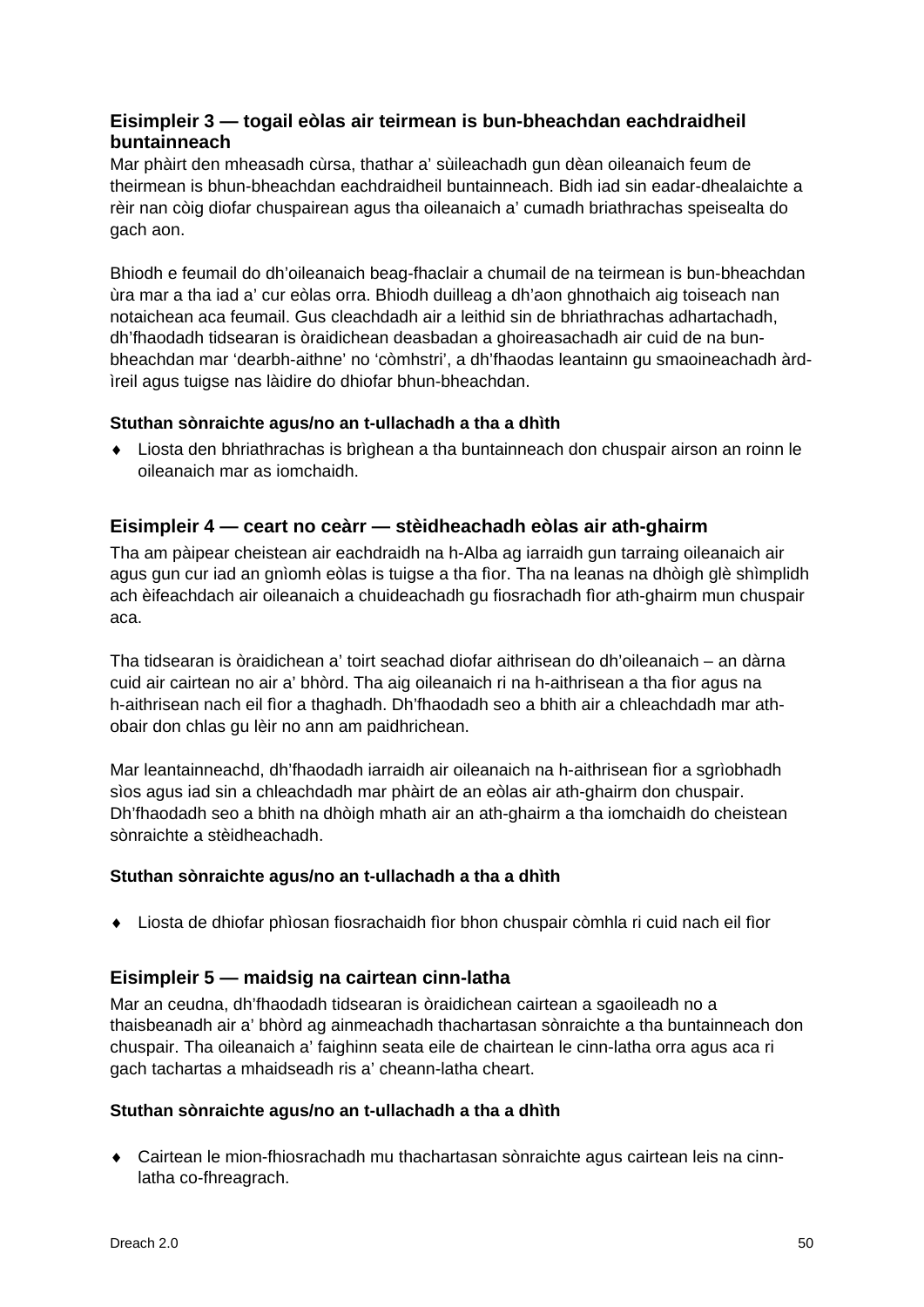## **Eisimpleir 6 — cairtean tòiseachaidh deasbaid**

Tha mòran de na dòighean a tha air am moladh an urra ri deasbad agus cothrom a thoirt do dh'oileanaich a dhol an sàs ann an conaltradh àrd-chàileachdail. Dh'fhaodadh cairtean tòiseachaidh deasbaid a bhith na dhòigh fheumail air teagasg do dh'oileanaich mu dhiofar sgilean deasbaid leithid èisteachd ri càch, cur cheistean agus dùbhlanachadh bheachdan. Is e dòigh mhath a th' ann cuideachd air bacadh a chur air deasbadan buidhne bho bhith air an riaghladh le aon neach fa leth oir tha e mu dheidhinn nan oileanach uile. Faodaidh e grunn oidhirpean air a' ghnìomhachd seo a thoirt airson deasbadan matha eachdraidheil fhaotainn agus mar sin dh'fhaodadh e a bhith na b' fhasa tòiseachadh le co-

theacsa a tha nas aithnichte, mar 'A bheil an latha sgoile ro fhada?' no 'Am bu chòir dhuinn èideadh sgoile a chleachdadh?'

Mus tòisichear air a' ghnìomhachd seo, bu chòir do thidsearan is òraidichean dèanamh cinnteach gu bheil na h-oileanaich uile a' tuigsinn na tha na diofar theirmean air na cairtean a' ciallachadh:

- ♦ **Moladh:** toirt beachd-smuain don chòrr den bhuidhinn
- ♦ **Ceist:** faighnich ceist cho-cheangailte don chòrr den bhuidhinn
- ♦ **Taic:** thoir iomradh air pìos fiosrachaidh a tha a' cur taic ri puing a tha neach eile sa bhuidhinn air a cur air adhart (fiù ged nach eil thu ag aontachadh leis)
- ♦ **Dùbhlan:** thoir iomradh air pìos fiosrachaidh a tha a' dùbhlanachadh na tha neach eile sa bhuidhinn air a chur air adhart (fiù ged nach eil thu ag aontachadh leis)
- ♦ **Leudaich:** gabh puing a tha neach eile sa bhuidhinn air a togail agus leasaich a' phuing barrachd

Bu chòir don tidsear no òraidiche ceist fhosgailte fhaighneachd a tha a' ceadachadh deasbad agus diofar bheachdan.

Eagraich oileanaich ann am buidhnean de cheathrar. Thoir cèis do gach buidheann anns a bheil mu 30 cairt tòiseachaidh deasbaid. Bu chòir còig chairtean tuaireamach a dhèiligeadh do gach oileanach, le an aghaidh sìos.

Mar a tha an deasbad ag adhartachadh, bu chòir do dh'oileanaich feuchainn ri an cairtean a chluich. Mar eisimpleir ma tha cairt 'ceist' aca, bu chòir dhaibh an uair sin feuchainn ri ceist a chur aig puing fhreagarrach san deasbad agus a' chairt aca a chur le a h-aghaidh suas ann am meadhan a' bhùird. Ma tha cairt 'dùbhlan' aca, bu chòir dhaibh an uair sin beachd eile no dùbhlanach no fiosrachadh a thogail agus a' chairt aca a chur ann am meadhan a' bhùird.

Is e amas na h-obrach gun cluich na h-oileanaich an cairtean uile. Faodaidh seo a bhith na inneal fheumail airson misneachd le obair stòir a thogail, agus ceadachadh do dh'oileanaich an smuaintean mu stòran a chur an cèill, eadar gu bheil iad ceart no ceàrr, gus fàs nas eòlaich air na sgilean a tha a dhìth.

Dh'fhaodadh e a bhith feumail do dh'oileanaich mìneachadh air an roghainn a sgrìobhadh air cùl gach cairt.

### **Stuthan sònraichte agus/no an t-ullachadh a tha a dhìth**

♦ Cairtean deasbaid air an clò-bhualadh do gach buidheann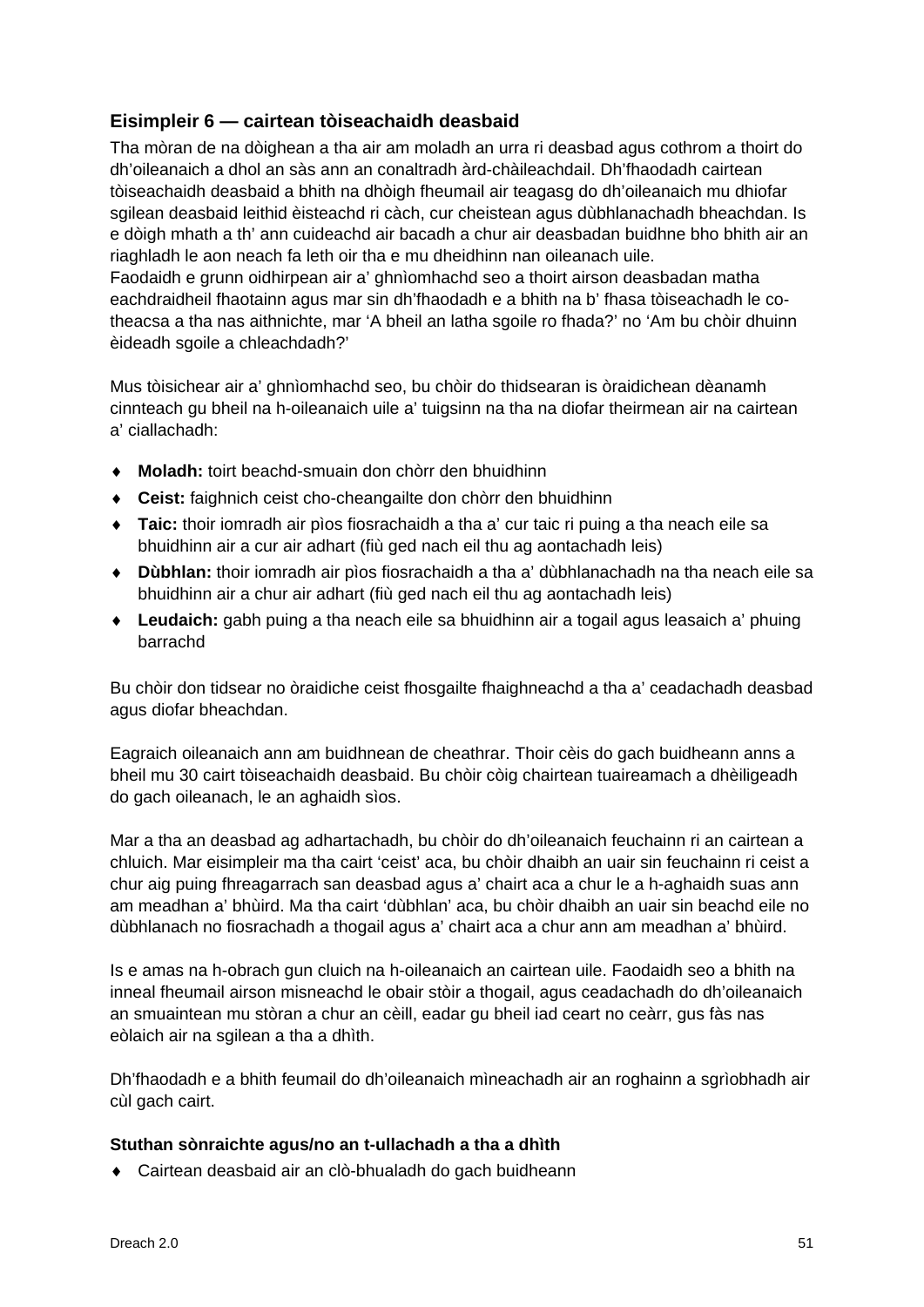## **Cleachdadh stòran tùsail mar cho-phàirt do theagasg**

Tha mòran stòrasan diofraichte ri fhaotainn airson nan còig co-theacsaichean Albannach, a' gabhail a-steach stòran a tha rim faotainn gu h-ionadail. Tha e air a mholadh, ma tha tidsearan is òraidichean airson cothrom fhaighinn air an iomadh stòr a tha ri fhaotainn sna Cruinneachaidhean Nàiseanta, gun cuir iad fios gu seirbheisean foghlaim nam buidhnean sin as urrainn an comhairleachadh air freagarrachd nan stòrasan sa chruinneachadh sin.

Dh'fhaodadh gum bi tidsearan is òraidichean airson tursan a-mach a chur air dòigh gus a dhèanamh comasach do dh'oileanaich cothrom fhaotainn air na stòrasan sin gu pearsanta. Mar an ceudna, faodaidh an neach-fiosrachaidh foghlaim an comhairleachadh air an dòigh as fheàrr air na stòrasan sin a ruigsinn. Ma tha astar na dhuilgheadas, tha cuid de na stuthan tasglainn bho na Cruinneachaidhean Nàiseanta air an dèanamh didseatach agus rim faotainn air-loidhne.

Tha stòran rim faotainn bho na leanas:

- ♦ [Tasglannan Nàiseanta na h-Alba](http://www.nas.gov.uk/)
- ♦ [Leabharlann Nàiseanta na h-Alba](http://www.nls.uk/)
- ♦ [Gailearaidhean Nàiseanta na h-Alba](http://www.nationalgalleries.org/)
- ♦ [Lìonra Thasglannan na](http://www.scan.org.uk/) h-Alba
- ♦ [Taighean-tasgaidh Nàiseanta na h-Alba](http://www.nms.ac.uk/) (NMS)
- ♦ [Gailearaidhean Thaighean-tasgaidh na h-Alba](http://www.museumsgalleriesscotland.org.uk/)
- ♦ [SCRAN](http://www.scran.ac.uk/)
- ♦ [Àrainneachd Eachdraidheil Alba](http://www.rcahms.gov.uk/big-picture-feed.html)
- ♦ [Urras Nàiseanta na h-Alba](http://www.nts.org.uk/Home)
- ♦ Leabharlann [Mitchell, Glaschu](http://www.mitchelllibrary.org/virtualmitchell)
- ♦ [Ionad Tasglainn Iùdhach Alba](http://www.sjac.org.uk/)
- ♦ [Arc-eòlas Alba](http://www.archaeologyscotland.org.uk/)
- ♦ Dualchas Nàdair na h-Alba
- <span id="page-53-0"></span>♦ Engage Alba

## **Ag ullachadh airson measadh cùrsa**

## **Pàipearan cheistean**

Ann am pàipear cheistean **eachdraidh Bhreatannach, Eòrpach agus an t-saoghail,** tha an dà sheòrsa ceist co-cheangailte ri luachadh air bun-chùisean a tha a' cur ri tachartas no leasachadh eachdraidheil, agus/no measadh air buaidh tachartais no leasachaidh eachdraidheil. Tha bunait cheistean measaidh agus ceistean luachaidh a' gabhail a-steach:

- ◆ Dè an ìre gu bheil ...
- ♦ Dè cho cudromach …
- ♦ *Aithris*. Dè cho dligheach 's a tha am beachd seo?

Ann am pàipear cheistean **eachdraidh Albannach,** tha ceithir sheòrsaichean cheistean: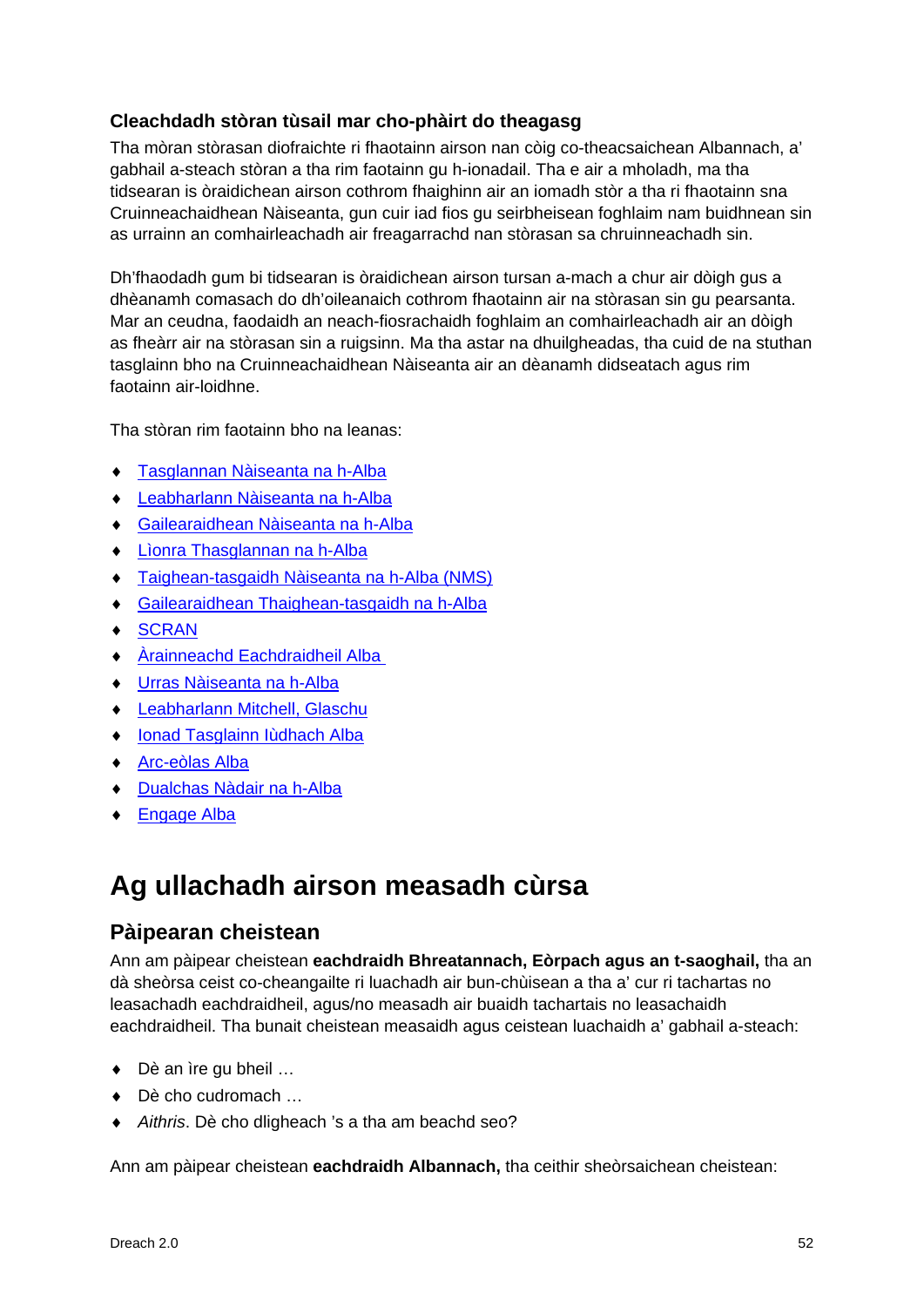- ♦ Dèan measadh air feumalachd an Stòir … mar fhianais air …
- ♦ Dè an ìre gu bheil an Stòr … a' mìneachadh …
- ♦ Dè cho mòr 's a tha Stòran … agus … a' nochdadh mu dheidhinn diofar eadarmhìneachaidhean air …
- ♦ Mìnich na h-adhbharan …
- ♦ Airson na ceist luachaidh air an Stòr (Dèan measadh air feumalachd …), bu chòir do fhreagairtean nan oileanach a bhith a' luachadh na h-ìre gu bheil stòr feumail, le bhith a' toirt bheachdan measaidheil fa leth air taobhan den stòr leithid ùghdar, seòrsa stòir, adhbhar, tìmeadh, susbaint an stòir, agus puingean dearmaid cudromach. Bu chòir do bheachdan luachaidh air an ùghdar, seòrsa stòir, adhbhar agus tìmeadh co-cheangal dìreach a dhèanamh ris a' chuspair sgrùdaidh Albannach. Airson susbaint an stòir, bu chòir do dh'oileanaich aithris bhon stòr, a' phuing air a taghadh bhon stòr a lànmhìneachadh agus seo a cheangal gu dìreach ris a' cheist. Bu chòir do dh'oileanaich puingean dearmaid cudromach a cheangail dìreach ris a' cheist.
- ♦ Airson na ceist co-theacsachaidh air an stòr (Dè cho mòr…), bu chòir do fhreagairtean nan oileanach breithneachadh soilleir a dhèanamh air an ìre gu bheil an stòr a' solarachadh làn-mhìneachaidh air tachartas no leasachadh, mar eisimpleir, 'Tha an stòr a' mìneachadh ann am pàirt …' no 'Tha an stòr a' mìneachadh gu ìre'. Mar thaic do am breithneachadh, bu chòir do dh'oileanaich puingean a chomharrachadh bhon stòr agus an uair sin puingean dearmaid cudromach (eòlas air ath-ghairm), a tha riatanach airson làn-mhìneachadh a sholarachadh air na tachartasan no an leasachadh air a bheil a' cheist a' cuimseachadh. Bu chòir do phuingean stòir air an taghadh (tha e na dheagh chleachdadh aithris bhon stòr) a bhith le taic bho mhìneachadh mionaideach air am buntanas don cheist. Bu chòir do dh'oileanaich cuideachd eòlas air ath-ghairm a cheangal ris a' cheist agus am puingean eòlais air ath-ghairm a mhìneachadh mar fhreagairt don cheist.
- ♦ Airson na dà cheist stòir (Dè na tha Stòran a' sealltainn mu dhiofar eadarmhìneachaidhean air …), bu chòir do fhreagairtean oileanaich na prìomh eadarmhìneachaidhean air cuspair no tachartas a chomharrachadh agus a mhìneachadh, mar a tha air an riochdachadh leis an dà stòr. Bu chòir do dh'oileanaich tòiseachadh le bhith a' comharrachadh prìomh bheachdan an dà stòir. Bu chòir do phuingean stòir an eadarmhìneachadh. Bu chòir do dh'oileanaich na puingean buntainneach a thaghadh gu cùramach bho na stòran (tha e na dheagh chleachdadh aithris bhon stòr) agus mìneachadh carson a tha am puingean no an aithrisean taghte cudromach don chùis a tha iad a' deasbad. Bu chòir do dh'aithrisean ceangal ris a' cheist a chaidh fhaighneachd. Bu chòir do dh'oileanaich cuideachd eòlas air ath-ghairm a thoirt a-steach gus na puingean stòir a leasachadh agus/no susbaint an stòir a cho-theacsachadh. Bu chòir do dh'oileanaich eòlas air ath-ghairm a cheangal ris a' cheist.
- ♦ Airson na ceist eòlais (Mìnich na h-adhbharan gu bheil …), bu chòir do fhreagairtean nan oileanach prìomh phuingean a chomharrachadh agus mìneachaidhean buntainneach a thoirt seachad mar fhreagairt don cheist.

## **Obair shònraichte**

Is e adhbhar obair shònraichte Eachdraidh Àrd-Ìre, cothrom a thoirt do na h-oileanaich an comas air an sgilean, eòlas agus tuigse a chur an gnìomh airson ceist eachdraidheil de an roghainn fhèin a fhreagairt. Dh'fhaodadh seo a bhith co-cheangailte ri raointean a tha iad air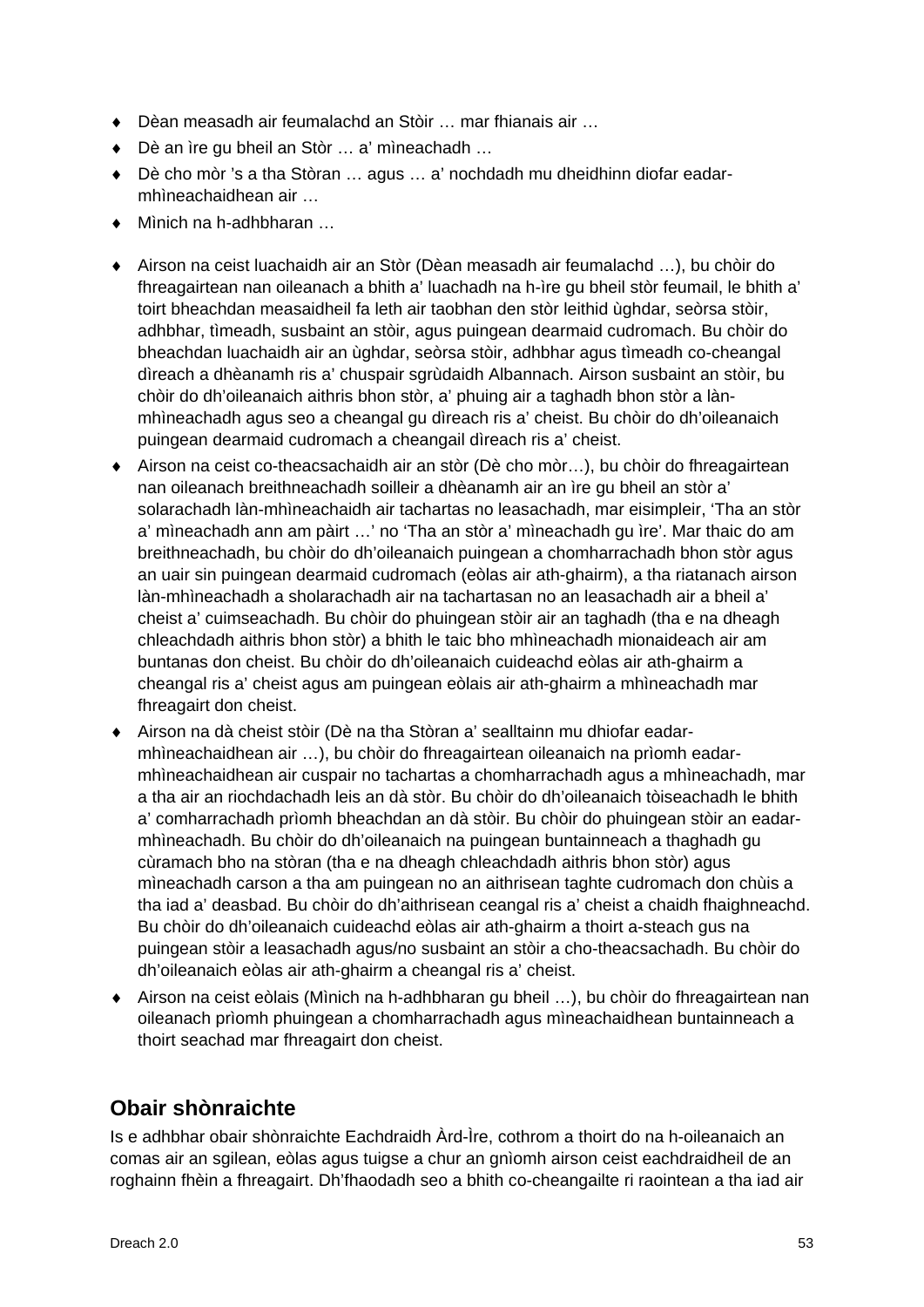a sgrùdadh sa chlas, mas miann leotha, ach tha iad saor airson cùis eachdraidheil sam bith a rannsachadh. Dh'fhaodadh gum bi oileanaich airson an cothrom seo a chleachdadh gus raointean de dh'eachdraidh ionadail a rannsachadh no raon ùidhe ag èirigh às na tha iad air ionnsachadh sa chlas.

Tha an obair shònraichte ag iarraidh air oileanaich ceist no cùis iomchaidh a thaghadh agus aiste a sgrìobhadh ann an suidheachaidhean fo smachd taobh a-staigh 1 uair a thìde agus 30 mionaid ann an aon suidhe.

Tha 30 comharra ri fhaotainn airson nan sgilean, eòlas agus tuigse a leanas:

- ♦ cur na cùise na cho-theacsa eachdraidheil
- ♦ dèanamh anailis air bun-chùisean a' cur ris an tachartas no leasachadh
- ♦ luachadh bhun-chùisean gus loidhne argamaid a leasachadh
- ♦ cleachdadh fiosrachadh bho stòran mar thaic do bhun-chùisean
- ♦ cleachdadh eòlas mar thaic do bhun-chùisean
- ♦ tighinn gu co-dhùnadh mun chùis

Bu chòir do dh'oileanaich ceist a thaghadh a tha a' ceadachadh dhaibh anailis a dhèanamh air cùis eachdraidheil iom-fhillte anns a bheil raon de bhun-chùisean no raointean buaidh, agus a tha a' ceadachadh dhaibh tarraing air co-dhùnadh reusanta.

## **Sampaill de cheistean don obair shònraichte**

Tha na h-eisimpleirean a leanas a' tarraing air co-theacsaichean agus stòran aithnichte. **Chan eil** iad nan stiùir do cheistean iomchaidh obair shònraichte uile.

### **Sampall de cheist air a tarraing bho eachdraidh Bhreatannach, pàirt A: eaglais, stàit agus co-chomann fiùdalach, 1066–1406:**

♦ Dè cho cudromach 's a bha Ar-a-mach an Luchd-tuatha mar adhbhar airson crìonadh sa cho-chomann fhiùdalach?

### **Sampall de cheist air a tarraing bho eachdraidh Bhreatannach, pàirt C: malairt Atlantaigeach nan tràillean:**

♦ Dè an ìre gun robh eagal air a ghintinn le ar-a-mach nan tràillean air Saint-Domingue mar am prìomh bhacadh air cur-às do mhalairt nan tràillean?

### **Sampall de cheist air a tarraing bho eachdraidh Bhreatannach, pàirt D: Breatainn, 1851–1951:**

♦ *Bha ath-leasachaidhean nan Làbarach, 1945-51, a' làimhseachadh gu soirbheachail na Còig Fuamhairean a tha air am mìneachadh ann an Aithisg Beveridge.* Dè cho dligheach 's a tha am beachd seo?

### **Sampall de cheist air a tarraing bho eachdraidh Eòrpach agus an t-saoghail, pàirt A: cogaidhean na croise, 1071–1204:**

♦ Dè cho cudromach 's a bha cleachdadh Saladin air dioplòmasaidh mar adhbhar air fuasgladh don Treas Cogadh Croise?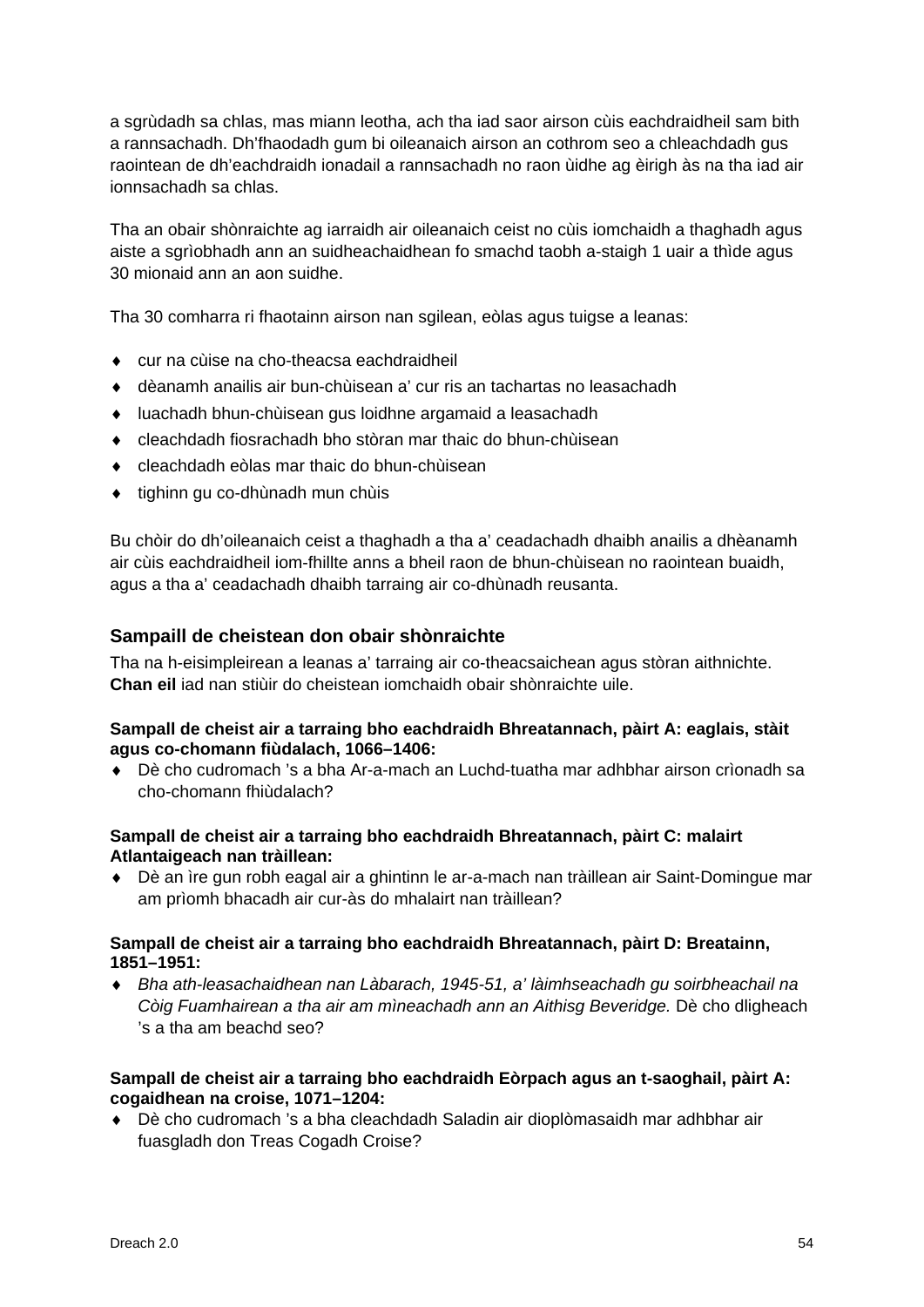### **Sampall de cheist air a tarraing bho eachdraidh Eòrpach agus an t-saoghail, pàirt C: Ar-a-mach na Frainge, gu ruige 1799:**

♦ Dè an ìre gun robh dleastanas Louis XVI na phrìomh adhbhar air fàillingeadh na monarcachd reachdail ann an 1792?

### **Sampall de cheist air a tarraing bho eachdraidh Eòrpach agus an t-saoghail, pàirt G: SA 1918–68:**

♦ *Bha poileasaidhean an riaghaltais phoblachdaich sna 1920an mar am prìomh adhbhar airson na h-èiginn eaconamaich ann an 1929–33*. Dè cho dligheach 's a tha am beachd seo?

## <span id="page-56-0"></span>**A' leasachadh sgilean ionnsachaidh, sgilean beatha agus sgilean cosnaidh**

Bu chòir do thidsearan is òraidichean cothroman a chomharrachadh tron chùrsa do dh'oileanaich sgilean ionnsachaidh, sgilean beatha agus sgilean cosnaidh a leasachadh.

Bu chòir do dh'oileanaich a bhith mothachail do na sgilean a tha iad a' leasachadh agus is urrainn do thidsearan is òraidichean comhairle a thoirt seachad air cothroman airson an cleachdadh agus an leasachadh.

Chan eil SQA a' dèanamh measadh foirmeil air sgilean ionnsachaidh, sgilean beatha agus sgilean cosnaidh.

Dh'fhaodadh gum bi cothroman ann cuideachd airson sgilean a bharrachd a leasachadh a rèir nam modhan-obrach a thathar a' cleachdadh airson an cùrsa a lìbhrigeadh anns gach ionad. Tha seo an urra ri tidsearan is òraidichean a stiùireadh.

## **1 Litearrachd**

- 1.1 Leughadh
- 1.2 Sgrìobhadh

Tha an cùrsa Eachdraidh Àrd-Ìre a' solarachadh chothroman do dh'oileanaich an sgilean litearrachd a leasachadh, gu h-àraidh leughadh is sgrìobhadh. Tha oileanaich air am brosnachadh gu leughadh cho farsaing 's as urrainn dhaibh agus sgrìobhadh leudaichte a ghabhail os làimh mar as iomchaidh, gus ullachadh airson measadh cùrsa.

Tha an obair shònraichte a' solarachadh tuilleadh chothroman do dh'oileanaich air sgilean ionnsachaidh, sgilean beatha agus sgilean cosnaidh a leasachadh. Tha cothrom aig oileanaich sgilean leughaidh agus sgrìobhaidh a leasachadh mar a bhios iad a' rannsachadh an cuspair agus a' sgrìobhadh an obraichean sònraichte.

## **4 Comas-obrach, iomairt agus saoranachd**

## 4.6 Saoranachd

Tha saoranachd air a leasachadh tro sgrùdadh air àite na h-Alba taobh a-staigh an t-saoghail, fèin-mhothachadh agus dearbh-aithne a' fàs.

Le bhith a' sgrùdadh àm Breatannach agus Eòrpach agus an t-saoghail, faodaidh oileanaich sealladh nas fharsainge agus nas doimhne a leasachadh de thachartasan agus tèaman eachdraidheil nàiseanta agus eadar-nàiseanta.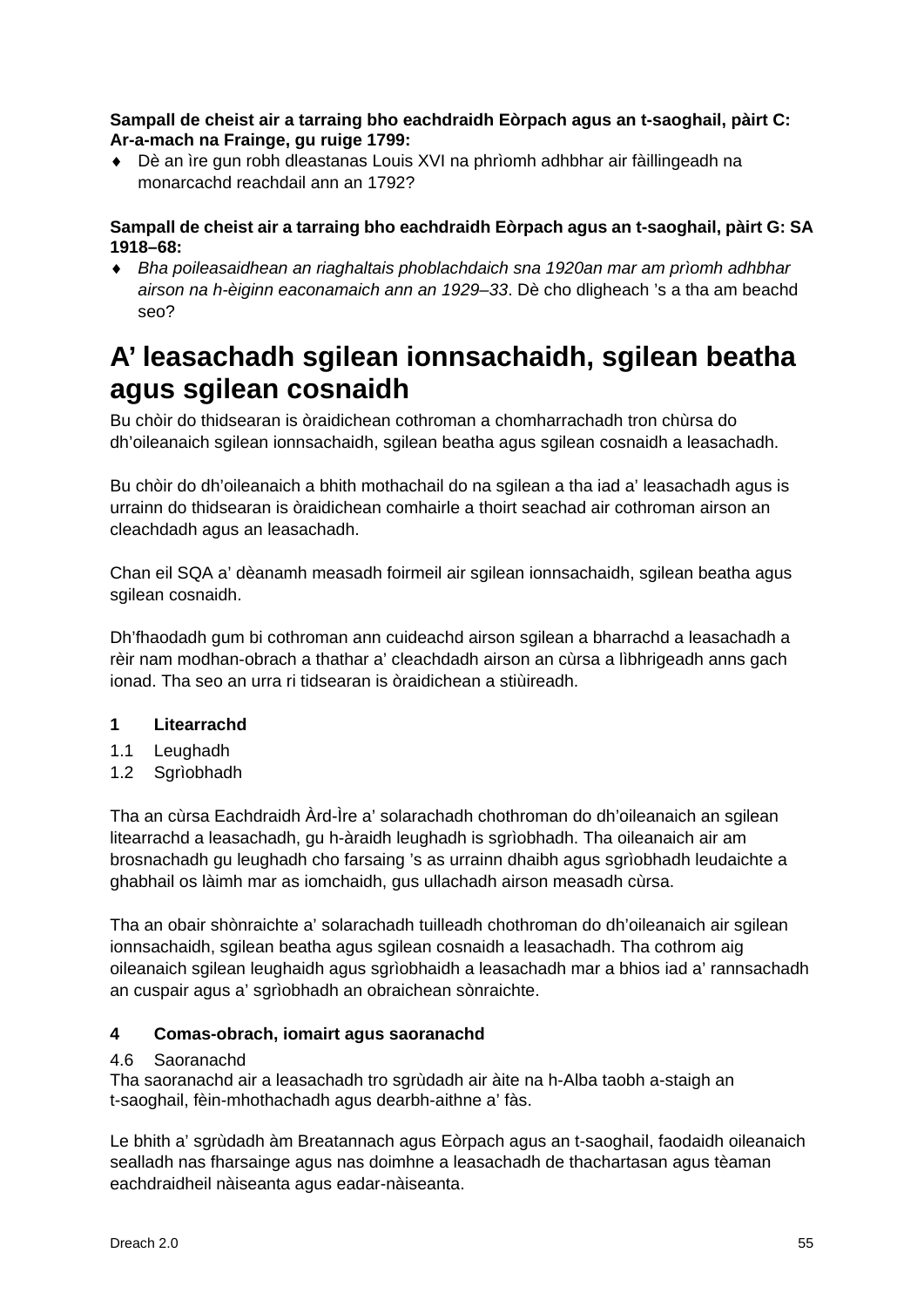### **5 Sgilean smaoineachaidh**

- 5.3 Cur an gnìomh
- 5.4 Dèanamh anailis agus luachadh

Tha sgilean smaoineachaidh gan leasachadh tarsainn amannan Breatannach, Eòrpach agus an t-saoghail uile. Tro nàdar sgrùdadh eachdraidheil, tha oileanaich a' leasachadh an tuigse do phrìomh chùisean agus phrìomh thachartasan a thuilleadh air sgilean comharrachail, agus tha iad ag ionnsachadh an cur an gnìomh. Tha oileanaich ag obair le raon de stòran de dhiofar duilgheadais a tha a' leasachadh an comais air eòlas a thuigsinn agus a chur an gnìomh.

On is e luachadh air stòran eachdraidheil cuimse nan sgilean sònraichte ann am pàipear cheistean eachdraidh na h-Alba, thathar a' sùileachadh do dh'oileanaich anailis a dhèanamh air raon de stòran gus claon-bhreith, aibhseachadh agus roghainneachd ann an cleachdadh fìrinn a chomharrachadh, agus tighinn gu breithneachaidhean air feumalachd stòran airson rannsachadh eachdraidheil.

San obair shònraichte, tha oileanaich a' leasachadh sgilean ann an làimhseachadh fiosrachaidh mar a bhios iad a' dèanamh anailis agus luachadh air raon de stòran eachdraidheil leithid phàipearan-naidheachd, leabhraichean-latha, beatha-aisneisean, litrichean, òraidean agus luchd-eachdraidh. Tha iad a' cur an eòlais an cèill anns a' chùis a chaidh a sgrùdadh, agus a' cleachdadh sgilean anailiseach agus luachaidh, an dà chuid sa phròiseas rannsachaidh agus ann an ullachadh an toraidhean airson an obair shònraichte a sgrìobhadh.